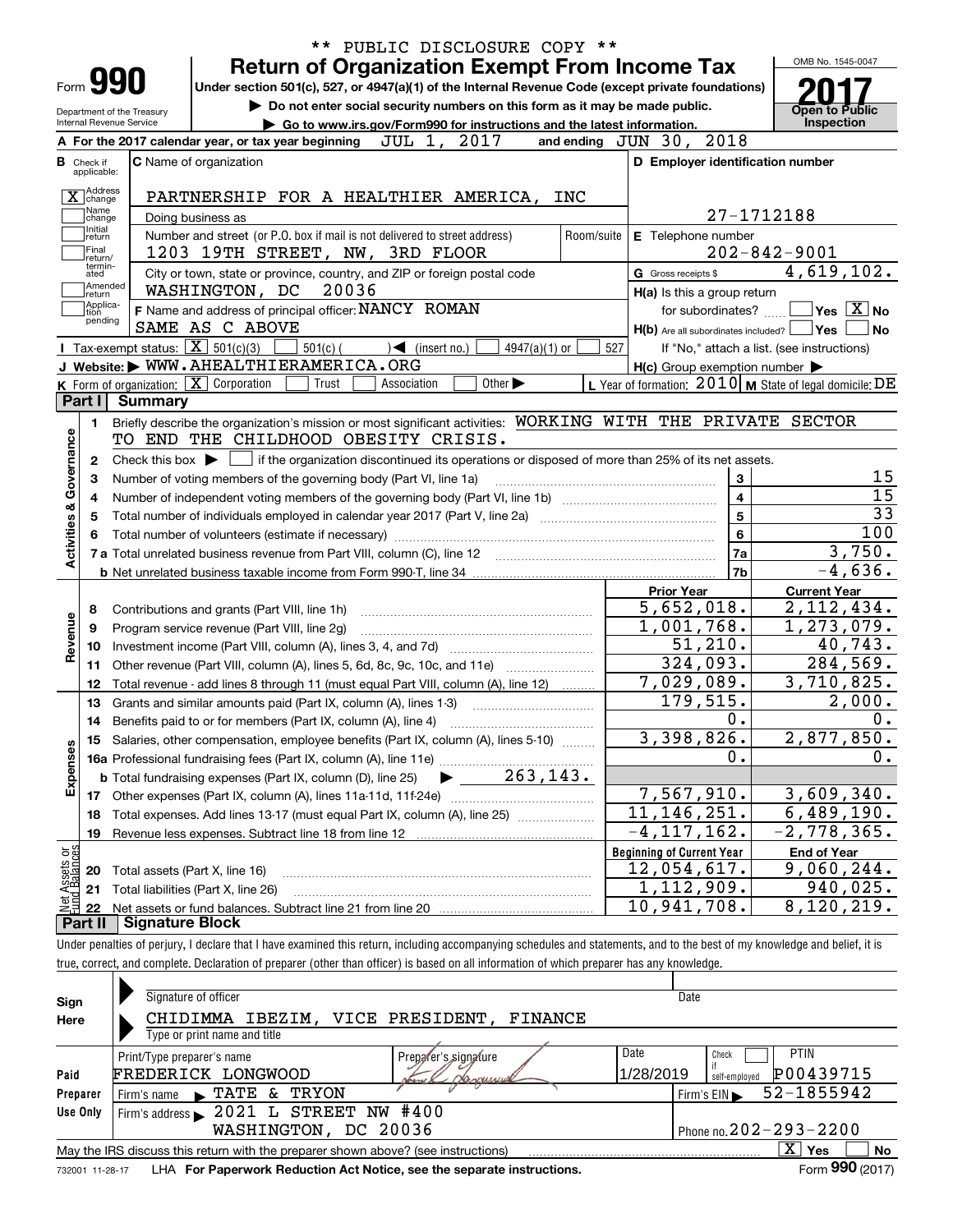|              | PARTNERSHIP FOR A HEALTHIER AMERICA, INC 27-1712188<br>Page 2<br>Form 990 (2017)                                                             |
|--------------|----------------------------------------------------------------------------------------------------------------------------------------------|
|              | <b>Statement of Program Service Accomplishments</b><br><b>Part III</b>                                                                       |
|              | $\boxed{\textbf{X}}$                                                                                                                         |
| 1            | Briefly describe the organization's mission:                                                                                                 |
|              | PHA'S MISSION IS TO LEVERAGE AND ACCELERATE THE POWER OF THE PRIVATE                                                                         |
|              | SECTOR TO BRING LASTING SYSTEMIC CHANGES THAT IMPROVE THE FOOD SUPPLY,                                                                       |
|              | INCREASE HEALTHY CHOICES, INCREASE PHYSICAL ACTIVITY, AND CONTRIBUTE                                                                         |
|              | TO A CULTURE OF HEALTH.                                                                                                                      |
| $\mathbf{2}$ | Did the organization undertake any significant program services during the year which were not listed on the                                 |
|              | $\Box$ Yes $\overline{\mathrm{X}}$ No<br>prior Form 990 or 990-EZ?                                                                           |
|              | If "Yes," describe these new services on Schedule O.                                                                                         |
| 3            | If "Yes," describe these changes on Schedule O.                                                                                              |
| 4            | Describe the organization's program service accomplishments for each of its three largest program services, as measured by expenses.         |
|              | Section 501(c)(3) and 501(c)(4) organizations are required to report the amount of grants and allocations to others, the total expenses, and |
|              | revenue, if any, for each program service reported.                                                                                          |
| 4a           | Tor each program service reported.<br>(Expenses \$2,491,395. including grants of \$2,000.) (Revenue \$<br>(Code:                             |
|              | CATALYZING ACTION:                                                                                                                           |
|              | PHA'S PROGRAMS AND CAMPAIGNS MAKE HEALTHIER CHOICES EASIER FOR BUSY                                                                          |
|              | PARENTS AND FAMILIES BY HELPING BUILD DEMAND FOR HEALTHIER CHOICES.                                                                          |
|              | DRINK UP WAS FOUNDED IN 2013 TO ENCOURAGE EVERYONE TO DRINK MORE WATER,                                                                      |
|              | AND EMPLOYS SAVVY MARKETING AND ADVERTISING TO INSPIRE PEOPLE TO CHOOSE                                                                      |
|              | WATER MORE OFTEN. FNV IS A NEW CAMPAIGN THAT ENGAGES CELEBRITIES IN AN                                                                       |
|              | INNOVATIVE MARKETING AND ADVERTISING CAMPAIGN TO INSPIRE INCREASED                                                                           |
|              | CONSUMPTION OF FRUITS AND VEGETABLES.<br>LET'S MOVE! ACTIVE SCHOOLS                                                                          |
|              | BRINGS TOGETHER A CADRE OF COLLABORATORS TO ENCOURAGE AND SUPPORT                                                                            |
|              | PHYSICAL ACTIVITY BEFORE, DURING AND AFTER SCHOOL.                                                                                           |
|              |                                                                                                                                              |
|              |                                                                                                                                              |
| 4b           | (Code:                                                                                                                                       |
|              | COMMITMENTS:<br>PHA NEGOTIATES VOLUNTARY BUSINESS PRACTICE CHANGE AMONG PRIVATE SECTOR                                                       |
|              | PARTNERS THAT WORK TO IMPROVE THE FOOD SUPPLY AND INCREASE HEALTHY                                                                           |
|              | AS PART OF THESE PARTNERSHIPS, PHA COORDINATES MONITORING<br>CHOICES.                                                                        |
|              | ACTIVITIES OVER THE LIFE OF THE AGREEMENT AND WORKS WITH THIRD PARTY                                                                         |
|              | CONTRACTORS TO VERIFY PROGRESS.                                                                                                              |
|              |                                                                                                                                              |
|              |                                                                                                                                              |
|              |                                                                                                                                              |
|              |                                                                                                                                              |
|              |                                                                                                                                              |
|              |                                                                                                                                              |
| 4с           | $\overline{556}$ , 976.<br>$724$ , $057$ . including grants of \$<br>(Revenue \$<br>(Code:<br>) (Expenses \$                                 |
|              | CONVENING:                                                                                                                                   |
|              | PHA BRINGS TOGETHER NEARLY 1,000 LEADERS FROM THE PRIVATE SECTOR,                                                                            |
|              | GOVERNMENT, AND NON-PROFIT ORGANIZATIONS TO HELP END CHILDHOOD OBESITY                                                                       |
|              | THROUGH A VARIETY OF CONVENING OPPORTUNITIES, INCLUDING PHA'S MARQUIS                                                                        |
|              | EVENT THE BUILDING A HEALTHIER FUTURE SUMMIT.                                                                                                |
|              |                                                                                                                                              |
|              |                                                                                                                                              |
|              |                                                                                                                                              |
|              |                                                                                                                                              |
|              |                                                                                                                                              |
|              |                                                                                                                                              |
|              | <b>4d</b> Other program services (Describe in Schedule O.)                                                                                   |
|              | (Expenses \$<br>(Revenue \$<br>including grants of \$                                                                                        |
|              | 5, 200, 615.<br>4e Total program service expenses                                                                                            |
|              | Form 990 (2017)                                                                                                                              |
|              | 732002 11-28-17                                                                                                                              |
|              | 2                                                                                                                                            |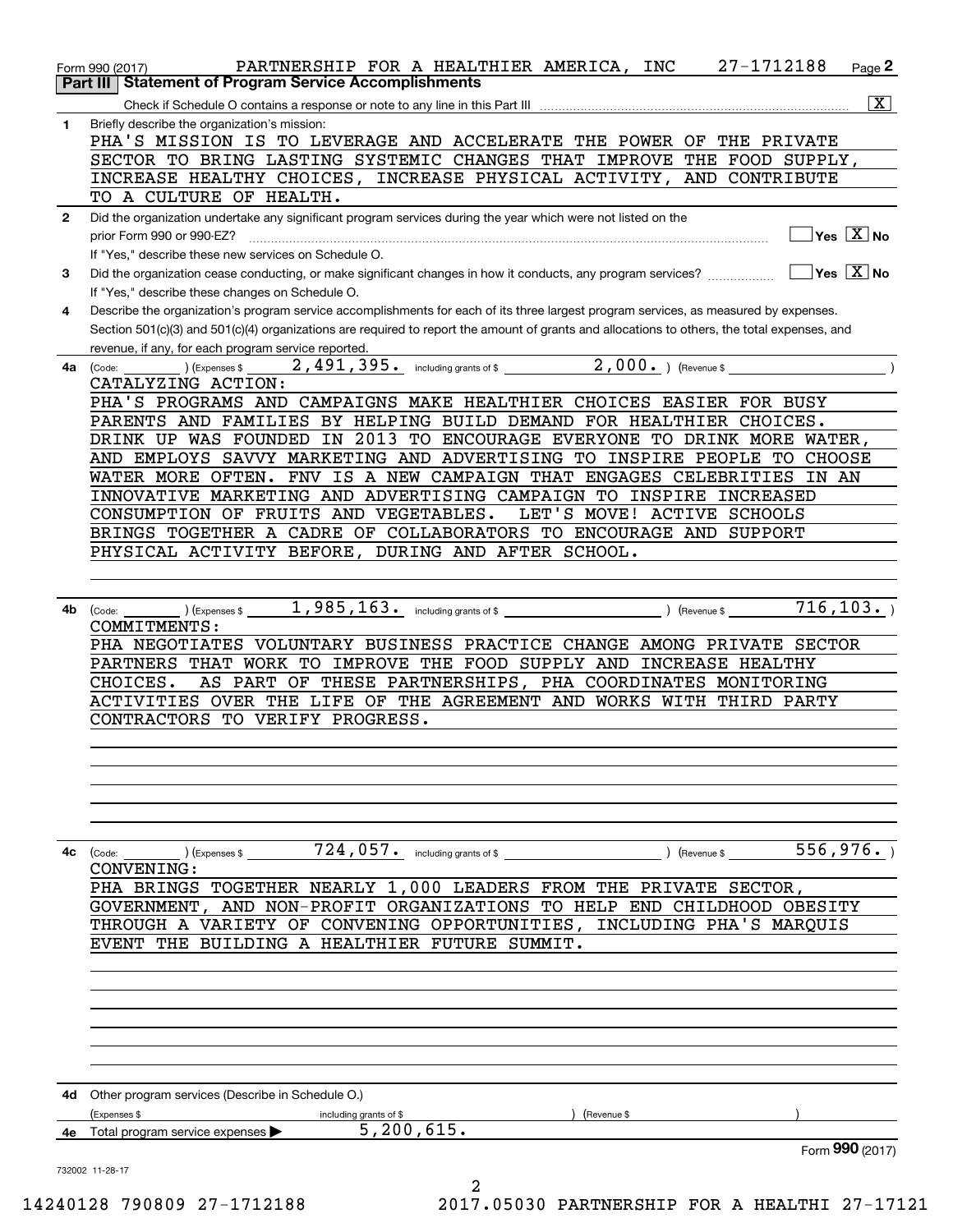| Form 990 (2017) |                                                  | PARTNERSHIP FOR A HEALTHIER AMERICA, |  |  | <b>INC</b> | 27-1712188 | نة Page |
|-----------------|--------------------------------------------------|--------------------------------------|--|--|------------|------------|---------|
|                 | <b>Part IV   Checklist of Required Schedules</b> |                                      |  |  |            |            |         |

|     |                                                                                                                                                                         |                 | Yes         | No          |
|-----|-------------------------------------------------------------------------------------------------------------------------------------------------------------------------|-----------------|-------------|-------------|
| 1   | Is the organization described in section 501(c)(3) or 4947(a)(1) (other than a private foundation)?                                                                     |                 |             |             |
|     |                                                                                                                                                                         | 1               | X           |             |
| 2   |                                                                                                                                                                         | $\overline{2}$  | $\mathbf X$ |             |
| 3   | Did the organization engage in direct or indirect political campaign activities on behalf of or in opposition to candidates for                                         |                 |             |             |
|     |                                                                                                                                                                         | 3               |             | х           |
| 4   | Section 501(c)(3) organizations. Did the organization engage in lobbying activities, or have a section 501(h) election in effect                                        |                 |             |             |
|     |                                                                                                                                                                         | 4               |             | x           |
| 5   | Is the organization a section 501(c)(4), 501(c)(5), or 501(c)(6) organization that receives membership dues, assessments, or                                            |                 |             |             |
|     |                                                                                                                                                                         | 5               |             | x           |
| 6   | Did the organization maintain any donor advised funds or any similar funds or accounts for which donors have the right to                                               |                 |             |             |
|     | provide advice on the distribution or investment of amounts in such funds or accounts? If "Yes," complete Schedule D, Part I                                            | 6               |             | x           |
| 7   | Did the organization receive or hold a conservation easement, including easements to preserve open space,                                                               |                 |             |             |
|     |                                                                                                                                                                         | $\overline{7}$  |             | x           |
| 8   | Did the organization maintain collections of works of art, historical treasures, or other similar assets? If "Yes," complete                                            |                 |             |             |
|     |                                                                                                                                                                         | 8               |             | х           |
| 9   | Did the organization report an amount in Part X, line 21, for escrow or custodial account liability, serve as a custodian for                                           |                 |             |             |
|     | amounts not listed in Part X; or provide credit counseling, debt management, credit repair, or debt negotiation services?                                               |                 |             |             |
|     |                                                                                                                                                                         | 9               |             | х           |
| 10  | If "Yes," complete Schedule D, Part IV<br>Did the organization, directly or through a related organization, hold assets in temporarily restricted endowments, permanent |                 |             |             |
|     |                                                                                                                                                                         | 10              |             | x           |
|     |                                                                                                                                                                         |                 |             |             |
| 11  | If the organization's answer to any of the following questions is "Yes," then complete Schedule D, Parts VI, VII, VIII, IX, or X                                        |                 |             |             |
|     | as applicable.                                                                                                                                                          |                 |             |             |
|     | a Did the organization report an amount for land, buildings, and equipment in Part X, line 10? If "Yes," complete Schedule D,                                           |                 | X           |             |
|     |                                                                                                                                                                         | 11a             |             |             |
|     | <b>b</b> Did the organization report an amount for investments - other securities in Part X, line 12 that is 5% or more of its total                                    |                 |             |             |
|     |                                                                                                                                                                         | 11b             |             | х           |
|     | c Did the organization report an amount for investments - program related in Part X, line 13 that is 5% or more of its total                                            |                 |             |             |
|     |                                                                                                                                                                         | 11c             |             | х           |
|     | d Did the organization report an amount for other assets in Part X, line 15 that is 5% or more of its total assets reported in                                          |                 |             |             |
|     |                                                                                                                                                                         | 11d             |             | х           |
|     | e Did the organization report an amount for other liabilities in Part X, line 25? If "Yes," complete Schedule D, Part X                                                 | 11e             | $\mathbf X$ |             |
|     | f Did the organization's separate or consolidated financial statements for the tax year include a footnote that addresses                                               |                 |             |             |
|     | the organization's liability for uncertain tax positions under FIN 48 (ASC 740)? If "Yes," complete Schedule D, Part X                                                  | 11f             |             | х           |
|     | 12a Did the organization obtain separate, independent audited financial statements for the tax year? If "Yes," complete                                                 |                 |             |             |
|     | Schedule D, Parts XI and XII                                                                                                                                            | 12a             | х           |             |
|     | <b>b</b> Was the organization included in consolidated, independent audited financial statements for the tax year?                                                      |                 |             |             |
|     | If "Yes," and if the organization answered "No" to line 12a, then completing Schedule D, Parts XI and XII is optional manuman                                           | 12 <sub>b</sub> |             | х           |
| 13  | Is the organization a school described in section 170(b)(1)(A)(ii)? If "Yes," complete Schedule E                                                                       | 13              |             | $\mathbf X$ |
| 14a | Did the organization maintain an office, employees, or agents outside of the United States?                                                                             | 14a             |             | $\mathbf X$ |
| b   | Did the organization have aggregate revenues or expenses of more than \$10,000 from grantmaking, fundraising, business,                                                 |                 |             |             |
|     | investment, and program service activities outside the United States, or aggregate foreign investments valued at \$100,000                                              |                 |             |             |
|     |                                                                                                                                                                         | 14b             |             | х           |
| 15  | Did the organization report on Part IX, column (A), line 3, more than \$5,000 of grants or other assistance to or for any                                               |                 |             |             |
|     |                                                                                                                                                                         | 15              |             | х           |
| 16  | Did the organization report on Part IX, column (A), line 3, more than \$5,000 of aggregate grants or other assistance to                                                |                 |             |             |
|     |                                                                                                                                                                         | 16              |             | х           |
| 17  | Did the organization report a total of more than \$15,000 of expenses for professional fundraising services on Part IX,                                                 |                 |             |             |
|     |                                                                                                                                                                         | 17              |             | х           |
| 18  | Did the organization report more than \$15,000 total of fundraising event gross income and contributions on Part VIII, lines                                            |                 |             |             |
|     |                                                                                                                                                                         | 18              | х           |             |
| 19  | Did the organization report more than \$15,000 of gross income from gaming activities on Part VIII, line 9a? If "Yes."                                                  |                 |             |             |
|     |                                                                                                                                                                         | 19              |             | x           |
|     |                                                                                                                                                                         |                 |             |             |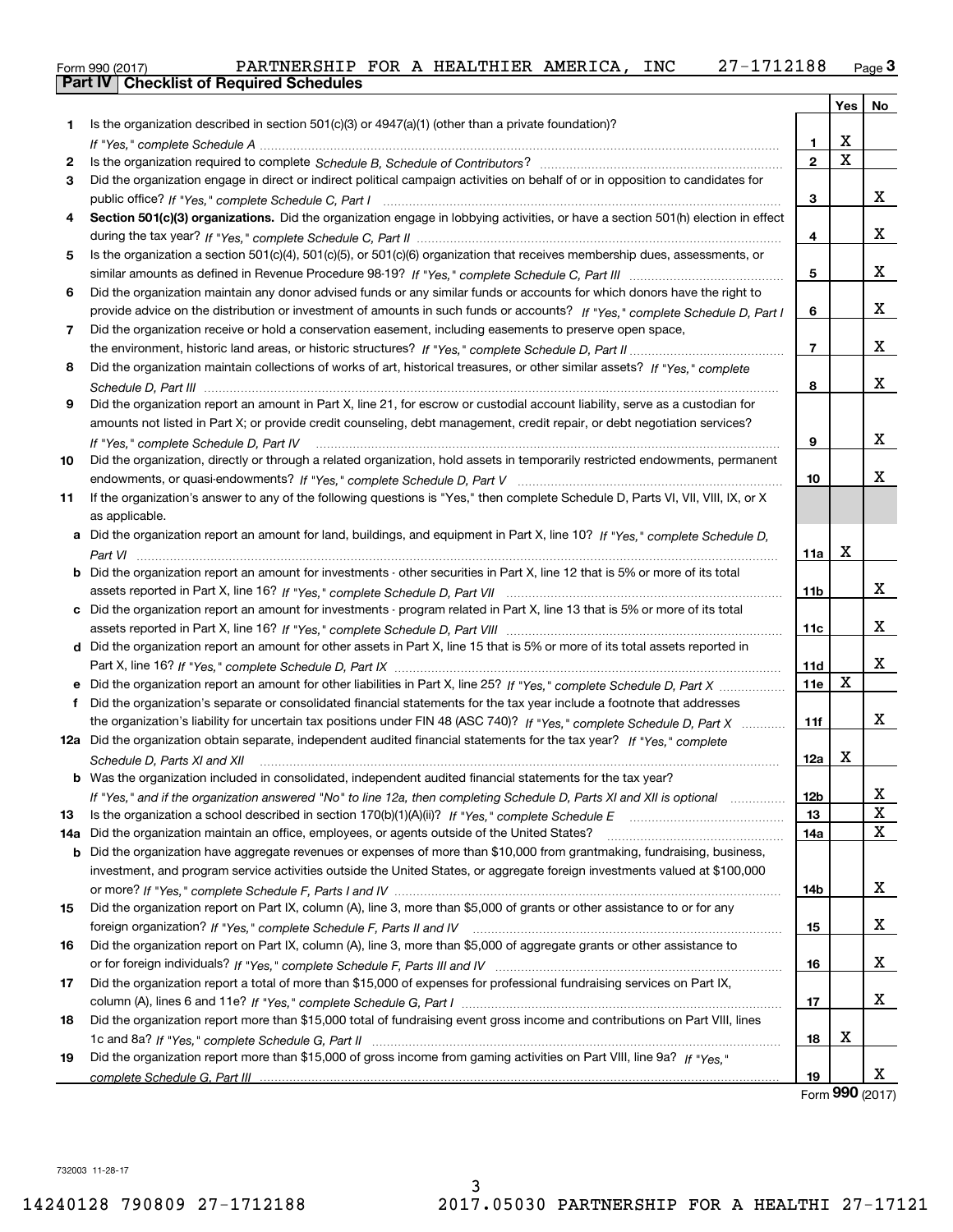|    | 27-1712188<br>PARTNERSHIP FOR A HEALTHIER AMERICA, INC<br>Form 990 (2017)                                                           |                 |        | Page 4      |
|----|-------------------------------------------------------------------------------------------------------------------------------------|-----------------|--------|-------------|
|    | Part IV   Checklist of Required Schedules (continued)                                                                               |                 |        |             |
|    |                                                                                                                                     |                 | Yes    | No          |
|    |                                                                                                                                     | 20a             |        | x           |
|    | b If "Yes" to line 20a, did the organization attach a copy of its audited financial statements to this return?                      | 20 <sub>b</sub> |        |             |
| 21 | Did the organization report more than \$5,000 of grants or other assistance to any domestic organization or                         |                 |        |             |
|    |                                                                                                                                     | 21              |        | x           |
| 22 | Did the organization report more than \$5,000 of grants or other assistance to or for domestic individuals on                       |                 |        |             |
|    |                                                                                                                                     | 22              |        | x           |
| 23 | Did the organization answer "Yes" to Part VII, Section A, line 3, 4, or 5 about compensation of the organization's current          |                 |        |             |
|    | and former officers, directors, trustees, key employees, and highest compensated employees? If "Yes," complete                      |                 |        |             |
|    |                                                                                                                                     | 23              | х      |             |
|    | 24a Did the organization have a tax-exempt bond issue with an outstanding principal amount of more than \$100,000 as of the         |                 |        |             |
|    |                                                                                                                                     |                 |        |             |
|    | last day of the year, that was issued after December 31, 2002? If "Yes," answer lines 24b through 24d and complete                  |                 |        | x           |
|    | Schedule K. If "No", go to line 25a                                                                                                 | 24a             |        |             |
|    |                                                                                                                                     | 24b             |        |             |
|    | c Did the organization maintain an escrow account other than a refunding escrow at any time during the year to defease              |                 |        |             |
|    |                                                                                                                                     | 24c             |        |             |
|    |                                                                                                                                     | 24d             |        |             |
|    | 25a Section 501(c)(3), 501(c)(4), and 501(c)(29) organizations. Did the organization engage in an excess benefit                    |                 |        |             |
|    |                                                                                                                                     | 25a             |        | x           |
|    | <b>b</b> Is the organization aware that it engaged in an excess benefit transaction with a disqualified person in a prior year, and |                 |        |             |
|    | that the transaction has not been reported on any of the organization's prior Forms 990 or 990-EZ? If "Yes," complete               |                 |        |             |
|    | Schedule L, Part I                                                                                                                  | 25b             |        | x           |
| 26 | Did the organization report any amount on Part X, line 5, 6, or 22 for receivables from or payables to any current or               |                 |        |             |
|    | former officers, directors, trustees, key employees, highest compensated employees, or disqualified persons? If "Yes."              |                 |        |             |
|    | complete Schedule L, Part II music communication of the Schedule L and The Complete Schedule L, Part II                             | 26              |        | x           |
| 27 | Did the organization provide a grant or other assistance to an officer, director, trustee, key employee, substantial                |                 |        |             |
|    | contributor or employee thereof, a grant selection committee member, or to a 35% controlled entity or family member                 |                 |        |             |
|    |                                                                                                                                     | 27              |        | x           |
| 28 | Was the organization a party to a business transaction with one of the following parties (see Schedule L, Part IV                   |                 |        |             |
|    | instructions for applicable filing thresholds, conditions, and exceptions):                                                         |                 |        |             |
|    |                                                                                                                                     | 28a             |        | Х           |
|    | b A family member of a current or former officer, director, trustee, or key employee? If "Yes," complete Schedule L, Part IV        | 28b             |        | X           |
|    | c An entity of which a current or former officer, director, trustee, or key employee (or a family member thereof) was an officer,   |                 |        |             |
|    |                                                                                                                                     | 28c             |        | х           |
| 29 |                                                                                                                                     | 29              |        | X           |
| 30 | Did the organization receive contributions of art, historical treasures, or other similar assets, or qualified conservation         |                 |        |             |
|    |                                                                                                                                     | 30              |        | х           |
| 31 | Did the organization liquidate, terminate, or dissolve and cease operations?                                                        |                 |        |             |
|    |                                                                                                                                     | 31              |        | х           |
|    | Did the organization sell, exchange, dispose of, or transfer more than 25% of its net assets? If "Yes," complete                    |                 |        |             |
| 32 |                                                                                                                                     |                 |        | х           |
|    |                                                                                                                                     | 32              |        |             |
| 33 | Did the organization own 100% of an entity disregarded as separate from the organization under Regulations                          |                 |        |             |
|    |                                                                                                                                     | 33              |        | х           |
| 34 | Was the organization related to any tax-exempt or taxable entity? If "Yes," complete Schedule R, Part II, III, or IV, and           |                 |        |             |
|    |                                                                                                                                     | 34              |        | X           |
|    |                                                                                                                                     | <b>35a</b>      |        | $\mathbf X$ |
|    | b If "Yes" to line 35a, did the organization receive any payment from or engage in any transaction with a controlled entity         |                 |        |             |
|    |                                                                                                                                     | 35b             |        |             |
| 36 | Section 501(c)(3) organizations. Did the organization make any transfers to an exempt non-charitable related organization?          |                 |        |             |
|    |                                                                                                                                     | 36              |        | х           |
| 37 | Did the organization conduct more than 5% of its activities through an entity that is not a related organization                    |                 |        |             |
|    |                                                                                                                                     | 37              |        | х           |
| 38 | Did the organization complete Schedule O and provide explanations in Schedule O for Part VI, lines 11b and 19?                      |                 |        |             |
|    |                                                                                                                                     | 38              | х      |             |
|    |                                                                                                                                     |                 | $\sim$ |             |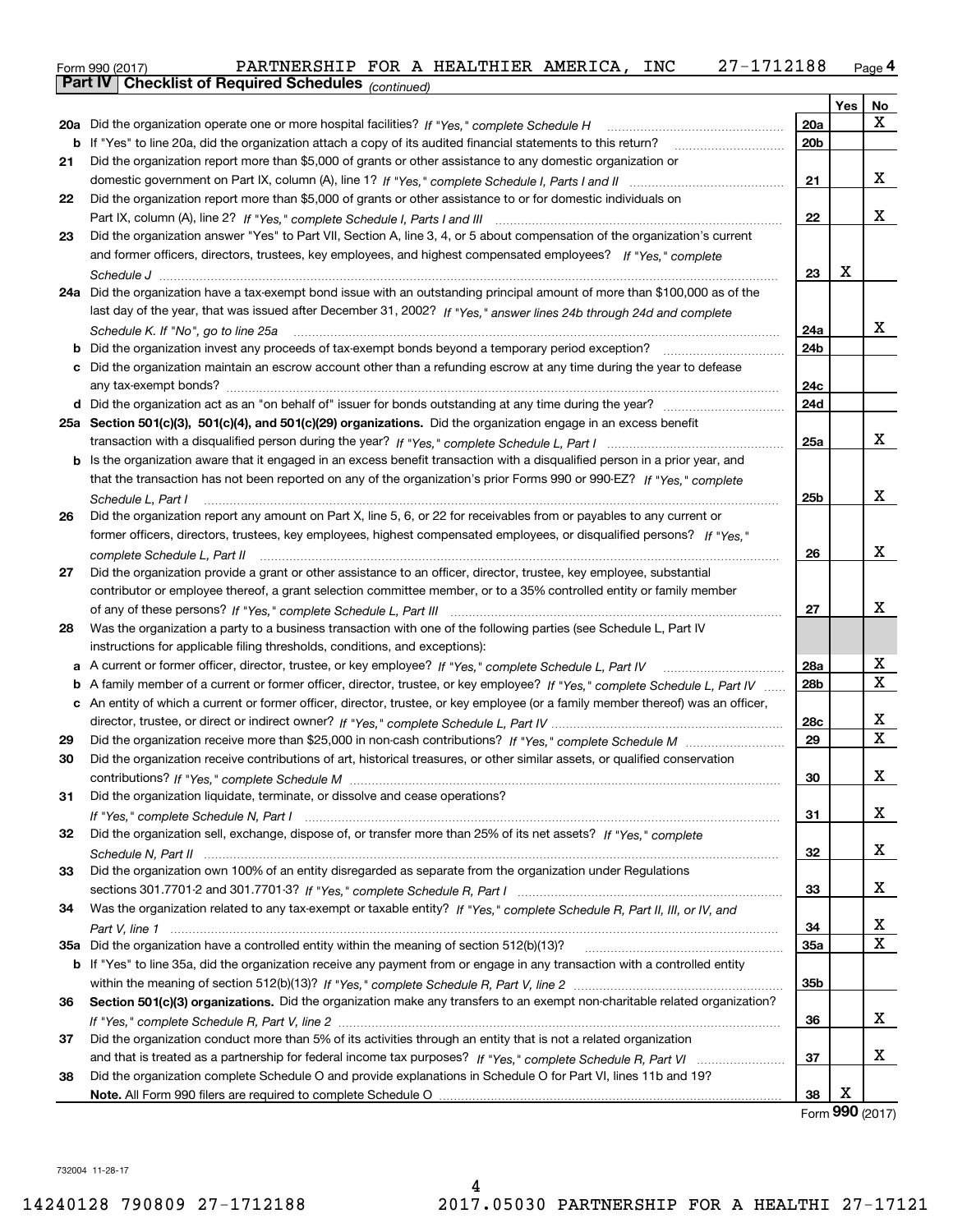|               | 27-1712188<br>PARTNERSHIP FOR A HEALTHIER AMERICA, INC<br>Form 990 (2017)                                                                                                                                                        |                 |                             | Page 5      |
|---------------|----------------------------------------------------------------------------------------------------------------------------------------------------------------------------------------------------------------------------------|-----------------|-----------------------------|-------------|
| <b>Part V</b> | <b>Statements Regarding Other IRS Filings and Tax Compliance</b>                                                                                                                                                                 |                 |                             |             |
|               | Check if Schedule O contains a response or note to any line in this Part V                                                                                                                                                       |                 |                             |             |
|               |                                                                                                                                                                                                                                  |                 | Yes                         | No          |
|               | 37<br>1a                                                                                                                                                                                                                         |                 |                             |             |
| b             | $\mathbf{0}$<br>1 <sub>b</sub><br>Enter the number of Forms W-2G included in line 1a. Enter -0- if not applicable                                                                                                                |                 |                             |             |
| c             | Did the organization comply with backup withholding rules for reportable payments to vendors and reportable gaming                                                                                                               |                 |                             |             |
|               |                                                                                                                                                                                                                                  | 1c              | х                           |             |
|               | 2a Enter the number of employees reported on Form W-3, Transmittal of Wage and Tax Statements,                                                                                                                                   |                 |                             |             |
|               | 33<br>filed for the calendar year ending with or within the year covered by this return<br>2a                                                                                                                                    |                 |                             |             |
|               |                                                                                                                                                                                                                                  | 2 <sub>b</sub>  | х                           |             |
|               |                                                                                                                                                                                                                                  |                 |                             |             |
|               | 3a Did the organization have unrelated business gross income of \$1,000 or more during the year?                                                                                                                                 | 3a              | х                           |             |
|               |                                                                                                                                                                                                                                  | 3 <sub>b</sub>  | X                           |             |
|               | 4a At any time during the calendar year, did the organization have an interest in, or a signature or other authority over, a                                                                                                     |                 |                             |             |
|               | financial account in a foreign country (such as a bank account, securities account, or other financial account)?                                                                                                                 | 4a              |                             | x           |
|               | <b>b</b> If "Yes," enter the name of the foreign country: $\blacktriangleright$                                                                                                                                                  |                 |                             |             |
|               | See instructions for filing requirements for FinCEN Form 114, Report of Foreign Bank and Financial Accounts (FBAR).                                                                                                              |                 |                             |             |
|               |                                                                                                                                                                                                                                  | 5a              |                             | х<br>х      |
| b             |                                                                                                                                                                                                                                  | 5 <sub>b</sub>  |                             |             |
| c             |                                                                                                                                                                                                                                  | 5c              |                             |             |
|               | 6a Does the organization have annual gross receipts that are normally greater than \$100,000, and did the organization solicit                                                                                                   |                 |                             | x           |
|               | any contributions that were not tax deductible as charitable contributions?                                                                                                                                                      | 6a              |                             |             |
|               | <b>b</b> If "Yes," did the organization include with every solicitation an express statement that such contributions or gifts                                                                                                    |                 |                             |             |
|               | were not tax deductible?                                                                                                                                                                                                         | 6b              |                             |             |
| 7             | Organizations that may receive deductible contributions under section 170(c).<br>Did the organization receive a payment in excess of \$75 made partly as a contribution and partly for goods and services provided to the payor? |                 |                             | x           |
| a             | <b>b</b> If "Yes," did the organization notify the donor of the value of the goods or services provided?                                                                                                                         | 7a<br>7b        |                             |             |
|               | c Did the organization sell, exchange, or otherwise dispose of tangible personal property for which it was required                                                                                                              |                 |                             |             |
|               |                                                                                                                                                                                                                                  | 7c              |                             | x           |
|               | 7d                                                                                                                                                                                                                               |                 |                             |             |
| е             | Did the organization receive any funds, directly or indirectly, to pay premiums on a personal benefit contract?                                                                                                                  | 7e              |                             | х           |
| f             | Did the organization, during the year, pay premiums, directly or indirectly, on a personal benefit contract?                                                                                                                     | 7f              |                             | $\mathbf X$ |
| g             | If the organization received a contribution of qualified intellectual property, did the organization file Form 8899 as required?                                                                                                 | 7g              | N/R                         |             |
| h.            | If the organization received a contribution of cars, boats, airplanes, or other vehicles, did the organization file a Form 1098-C?                                                                                               | 7h              | N/R                         |             |
| 8             | N/A<br>Sponsoring organizations maintaining donor advised funds. Did a donor advised fund maintained by the                                                                                                                      |                 |                             |             |
|               | sponsoring organization have excess business holdings at any time during the year?                                                                                                                                               | 8               |                             |             |
|               | Sponsoring organizations maintaining donor advised funds.                                                                                                                                                                        |                 |                             |             |
| a             | N/A<br>Did the sponsoring organization make any taxable distributions under section 4966?                                                                                                                                        | 9a              |                             |             |
| b             | N/A<br>Did the sponsoring organization make a distribution to a donor, donor advisor, or related person?                                                                                                                         | 9b              |                             |             |
| 10            | Section 501(c)(7) organizations. Enter:                                                                                                                                                                                          |                 |                             |             |
| а             | $\mathrm{N}/\mathrm{A}$<br>10a<br>Initiation fees and capital contributions included on Part VIII, line 12                                                                                                                       |                 |                             |             |
| b             | Gross receipts, included on Form 990, Part VIII, line 12, for public use of club facilities <i>manumum</i><br>10 <sub>b</sub>                                                                                                    |                 |                             |             |
| 11            | Section 501(c)(12) organizations. Enter:                                                                                                                                                                                         |                 |                             |             |
| а             | N/A<br>11a                                                                                                                                                                                                                       |                 |                             |             |
| b             | Gross income from other sources (Do not net amounts due or paid to other sources against                                                                                                                                         |                 |                             |             |
|               | amounts due or received from them.)<br>11b                                                                                                                                                                                       |                 |                             |             |
|               | 12a Section 4947(a)(1) non-exempt charitable trusts. Is the organization filing Form 990 in lieu of Form 1041?                                                                                                                   | 12a             |                             |             |
| b             | If "Yes," enter the amount of tax-exempt interest received or accrued during the year $\ldots \mathbf{N}/\mathbf{A}$<br>12b                                                                                                      |                 |                             |             |
| 13            | Section 501(c)(29) qualified nonprofit health insurance issuers.                                                                                                                                                                 |                 |                             |             |
| a             | N/A<br>Is the organization licensed to issue qualified health plans in more than one state?                                                                                                                                      | 13а             |                             |             |
|               | Note. See the instructions for additional information the organization must report on Schedule O.                                                                                                                                |                 |                             |             |
|               | <b>b</b> Enter the amount of reserves the organization is required to maintain by the states in which the                                                                                                                        |                 |                             |             |
|               | 13b                                                                                                                                                                                                                              |                 |                             |             |
|               | 13c                                                                                                                                                                                                                              |                 |                             |             |
|               | 14a Did the organization receive any payments for indoor tanning services during the tax year?                                                                                                                                   | 14a             |                             | X           |
|               |                                                                                                                                                                                                                                  | 14 <sub>b</sub> |                             |             |
|               |                                                                                                                                                                                                                                  |                 | $F_{\text{Orm}}$ 990 (2017) |             |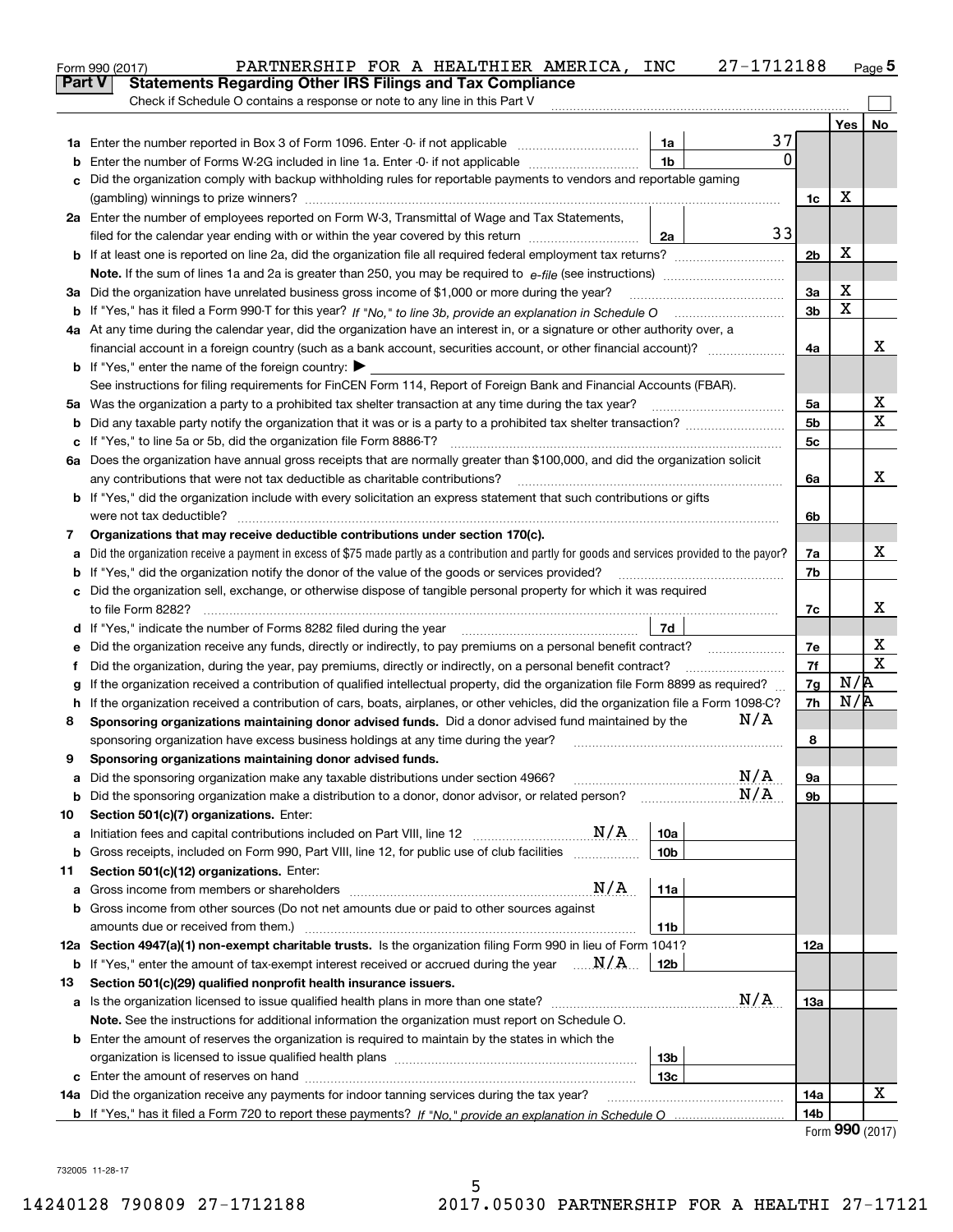| Form 990 (2017) | PARTNERSHIP FOR A HEALTHIER AMERICA, INC |  |  | 27-1712188                                                                                                                         | $Page$ <sup>6</sup> |
|-----------------|------------------------------------------|--|--|------------------------------------------------------------------------------------------------------------------------------------|---------------------|
|                 |                                          |  |  | <b>Part VI</b> Governance, Management, and Disclosure For each "Yes" response to lines 2 through 7b below, and for a "No" response |                     |

*For each "Yes" response to lines 2 through 7b below, and for a "No" response to line 8a, 8b, or 10b below, describe the circumstances, processes, or changes in Schedule O. See instructions.*

|    |                                                                                                                                                                               |    |       |    |                 | Yes   No        |             |
|----|-------------------------------------------------------------------------------------------------------------------------------------------------------------------------------|----|-------|----|-----------------|-----------------|-------------|
|    | <b>1a</b> Enter the number of voting members of the governing body at the end of the tax year                                                                                 | 1a |       | 15 |                 |                 |             |
|    | If there are material differences in voting rights among members of the governing body, or if the governing                                                                   |    |       |    |                 |                 |             |
|    | body delegated broad authority to an executive committee or similar committee, explain in Schedule O.                                                                         |    |       |    |                 |                 |             |
|    | <b>b</b> Enter the number of voting members included in line 1a, above, who are independent <i>manumum</i>                                                                    | 1b |       | 15 |                 |                 |             |
| 2  | Did any officer, director, trustee, or key employee have a family relationship or a business relationship with any other                                                      |    |       |    |                 |                 |             |
|    | officer, director, trustee, or key employee?                                                                                                                                  |    |       |    | $\mathbf{2}$    |                 | X           |
| 3  | Did the organization delegate control over management duties customarily performed by or under the direct supervision                                                         |    |       |    |                 |                 |             |
|    |                                                                                                                                                                               |    |       |    | 3               |                 | X           |
| 4  | Did the organization make any significant changes to its governing documents since the prior Form 990 was filed?                                                              |    |       |    | $\overline{4}$  |                 | $\mathbf X$ |
| 5  |                                                                                                                                                                               |    |       |    | 5               |                 | $\mathbf X$ |
| 6  |                                                                                                                                                                               |    |       |    | 6               |                 | $\mathbf X$ |
| 7a | Did the organization have members, stockholders, or other persons who had the power to elect or appoint one or                                                                |    |       |    |                 |                 |             |
|    |                                                                                                                                                                               |    |       |    | 7a              |                 | x           |
|    | <b>b</b> Are any governance decisions of the organization reserved to (or subject to approval by) members, stockholders, or                                                   |    |       |    |                 |                 |             |
|    | persons other than the governing body?                                                                                                                                        |    |       |    | 7b              |                 | х           |
| 8  | Did the organization contemporaneously document the meetings held or written actions undertaken during the year by the following:                                             |    |       |    |                 |                 |             |
| a  |                                                                                                                                                                               |    |       |    | 8a              | X               |             |
|    |                                                                                                                                                                               |    |       |    | 8b              | X               |             |
| 9  | Is there any officer, director, trustee, or key employee listed in Part VII, Section A, who cannot be reached at the                                                          |    |       |    |                 |                 |             |
|    |                                                                                                                                                                               |    |       |    | 9               |                 | x           |
|    | Section B. Policies (This Section B requests information about policies not required by the Internal Revenue Code.)                                                           |    |       |    |                 |                 |             |
|    |                                                                                                                                                                               |    |       |    |                 | Yes             | No          |
|    |                                                                                                                                                                               |    |       |    | 10a             |                 | X           |
|    |                                                                                                                                                                               |    |       |    |                 |                 |             |
|    | <b>b</b> If "Yes," did the organization have written policies and procedures governing the activities of such chapters, affiliates,                                           |    |       |    |                 |                 |             |
|    |                                                                                                                                                                               |    |       |    | 10 <sub>b</sub> | X               |             |
|    | 11a Has the organization provided a complete copy of this Form 990 to all members of its governing body before filing the form?                                               |    |       |    | 11a             |                 |             |
|    | <b>b</b> Describe in Schedule O the process, if any, used by the organization to review this Form 990.                                                                        |    |       |    |                 |                 |             |
|    |                                                                                                                                                                               |    |       |    | 12a             | X<br>X          |             |
| b  |                                                                                                                                                                               |    |       |    | 12 <sub>b</sub> |                 |             |
|    | c Did the organization regularly and consistently monitor and enforce compliance with the policy? If "Yes." describe                                                          |    |       |    |                 |                 |             |
|    | in Schedule O how this was done manufactured and continuum control of the Schedule O how this was done manufactured and continuum control of the Schedule O how this was done |    |       |    | 12c             | X               |             |
| 13 |                                                                                                                                                                               |    |       |    | 13              | X               |             |
| 14 | Did the organization have a written document retention and destruction policy? manufactured and the organization have a written document retention and destruction policy?    |    |       |    | 14              | X               |             |
| 15 | Did the process for determining compensation of the following persons include a review and approval by independent                                                            |    |       |    |                 |                 |             |
|    | persons, comparability data, and contemporaneous substantiation of the deliberation and decision?                                                                             |    |       |    |                 |                 |             |
|    |                                                                                                                                                                               |    |       |    | 15a             | X               |             |
|    |                                                                                                                                                                               |    |       |    | 15 <sub>b</sub> | X               |             |
|    | If "Yes" to line 15a or 15b, describe the process in Schedule O (see instructions).                                                                                           |    |       |    |                 |                 |             |
|    | 16a Did the organization invest in, contribute assets to, or participate in a joint venture or similar arrangement with a                                                     |    |       |    |                 |                 |             |
|    | taxable entity during the year?                                                                                                                                               |    |       |    | 16a             |                 | X           |
|    | b If "Yes," did the organization follow a written policy or procedure requiring the organization to evaluate its participation                                                |    |       |    |                 |                 |             |
|    | in joint venture arrangements under applicable federal tax law, and take steps to safequard the organization's                                                                |    |       |    |                 |                 |             |
|    | exempt status with respect to such arrangements?                                                                                                                              |    |       |    | 16 <sub>b</sub> |                 |             |
|    | <b>Section C. Disclosure</b>                                                                                                                                                  |    |       |    |                 |                 |             |
| 17 | List the states with which a copy of this Form 990 is required to be filed $\blacktriangleright$ AL, AK, AZ, AR, CA, CO, CT, DC, FL, GA, HI, IL                               |    |       |    |                 |                 |             |
| 18 | Section 6104 requires an organization to make its Forms 1023 (or 1024 if applicable), 990, and 990-T (Section 501(c)(3)s only) available                                      |    |       |    |                 |                 |             |
|    | for public inspection. Indicate how you made these available. Check all that apply.                                                                                           |    |       |    |                 |                 |             |
|    | $\boxed{\mathbf{X}}$ Other (explain in Schedule O)<br>$\lfloor x \rfloor$ Upon request<br>Own website<br>Another's website                                                    |    |       |    |                 |                 |             |
| 19 | Describe in Schedule O whether (and if so, how) the organization made its governing documents, conflict of interest policy, and financial                                     |    |       |    |                 |                 |             |
|    | statements available to the public during the tax year.                                                                                                                       |    |       |    |                 |                 |             |
| 20 | State the name, address, and telephone number of the person who possesses the organization's books and records:                                                               |    |       |    |                 |                 |             |
|    | THE ORGANIZATION $-202-842-9001$                                                                                                                                              |    |       |    |                 |                 |             |
|    | 2001 PENNSYLVANIA AVE, NW, NO. 900, WASHINGTON, DC                                                                                                                            |    | 20006 |    |                 |                 |             |
|    | SEE SCHEDULE O FOR FULL LIST OF STATES                                                                                                                                        |    |       |    |                 | Form 990 (2017) |             |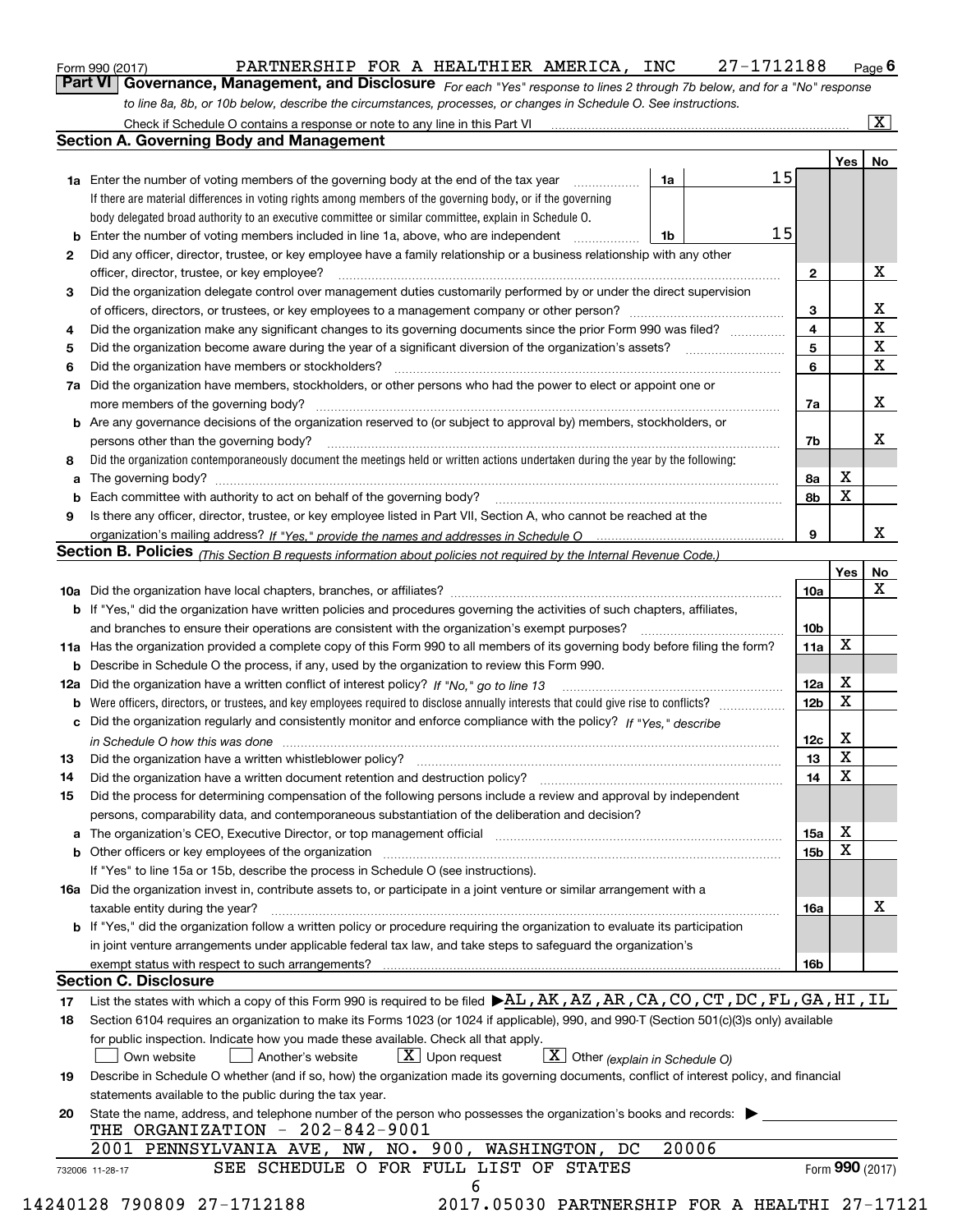# Form 990 (2017) PARTNERSHIP FOR A HEALTHIER AMERICA , INC 27-1712188 Page **7Part VII Compensation of Officers, Directors, Trustees, Key Employees, Highest Compensated**

 $\mathcal{L}^{\text{max}}$ 

**Employees, and Independent Contractors**

Check if Schedule O contains a response or note to any line in this Part VII

**Section A. Officers, Directors, Trustees, Key Employees, and Highest Compensated Employees**

**1a**  Complete this table for all persons required to be listed. Report compensation for the calendar year ending with or within the organization's tax year.

**•** List all of the organization's current officers, directors, trustees (whether individuals or organizations), regardless of amount of compensation. Enter -0- in columns  $(D)$ ,  $(E)$ , and  $(F)$  if no compensation was paid.

● List all of the organization's **current** key employees, if any. See instructions for definition of "key employee."

**•** List the organization's five current highest compensated employees (other than an officer, director, trustee, or key employee) who received reportable compensation (Box 5 of Form W-2 and/or Box 7 of Form 1099-MISC) of more than \$100,000 from the organization and any related organizations.

 $\bullet$  List all of the organization's **former** officers, key employees, and highest compensated employees who received more than \$100,000 of reportable compensation from the organization and any related organizations.

**•** List all of the organization's former directors or trustees that received, in the capacity as a former director or trustee of the organization, more than \$10,000 of reportable compensation from the organization and any related organizations.

List persons in the following order: individual trustees or directors; institutional trustees; officers; key employees; highest compensated employees; and former such persons.

Check this box if neither the organization nor any related organization compensated any current officer, director, or trustee.  $\mathcal{L}^{\text{max}}$ 

| (A)                                  | (B)                    |                                |                       |                                                                  | (C)          |                                  |        | (D)                 | (E)                              | (F)                      |
|--------------------------------------|------------------------|--------------------------------|-----------------------|------------------------------------------------------------------|--------------|----------------------------------|--------|---------------------|----------------------------------|--------------------------|
| Name and Title                       | Average                |                                |                       | Position<br>(do not check more than one                          |              |                                  |        | Reportable          | Reportable                       | Estimated                |
|                                      | hours per              |                                |                       | box, unless person is both an<br>officer and a director/trustee) |              |                                  |        | compensation        | compensation                     | amount of                |
|                                      | week                   |                                |                       |                                                                  |              |                                  |        | from                | from related                     | other                    |
|                                      | (list any<br>hours for |                                |                       |                                                                  |              |                                  |        | the<br>organization | organizations<br>(W-2/1099-MISC) | compensation<br>from the |
|                                      | related                |                                |                       |                                                                  |              |                                  |        | (W-2/1099-MISC)     |                                  | organization             |
|                                      | organizations          |                                |                       |                                                                  |              |                                  |        |                     |                                  | and related              |
|                                      | below                  | Individual trustee or director | Institutional trustee |                                                                  | Key employee |                                  |        |                     |                                  | organizations            |
|                                      | line)                  |                                |                       | Officer                                                          |              | Highest compensated<br> employee | Former |                     |                                  |                          |
| (1) JAMES R. GARVIN III, MD., PH.D   | 5.00                   |                                |                       |                                                                  |              |                                  |        |                     |                                  |                          |
| <b>BOARD CHAIR</b>                   |                        | X                              |                       | X                                                                |              |                                  |        | $0$ .               | 0.                               | 0.                       |
| (2) MATHEW ANTHONY                   | 2.00                   |                                |                       |                                                                  |              |                                  |        |                     |                                  |                          |
| BOARD MEMBER                         |                        | $\mathbf X$                    |                       |                                                                  |              |                                  |        | 0.                  | $\mathbf 0$ .                    | 0.                       |
| (3) DAVID BLAIR                      | 2.00                   |                                |                       |                                                                  |              |                                  |        |                     |                                  |                          |
| <b>BOARD MEMBER</b>                  |                        | $\mathbf X$                    |                       |                                                                  |              |                                  |        | 0.                  | $\mathbf 0$ .                    | 0.                       |
| (4) DEBORAH L. DEHAAS                | 2.00                   |                                |                       |                                                                  |              |                                  |        |                     |                                  |                          |
| BOARD MEMBER                         |                        | $\mathbf X$                    |                       |                                                                  |              |                                  |        | 0.                  | $\mathbf 0$ .                    | 0.                       |
| (5) WILLIAM H. DIETZ, MD, PH.D       | 2.00                   |                                |                       |                                                                  |              |                                  |        |                     |                                  |                          |
| <b>BOARD MEMBER</b>                  |                        | $\mathbf X$                    |                       |                                                                  |              |                                  |        | 0.                  | $\mathbf 0$ .                    | 0.                       |
| (6) PETER R. DOLAN, MBA              | 2.00                   |                                |                       |                                                                  |              |                                  |        |                     |                                  |                          |
| <b>BOARD MEMBER</b>                  |                        | $\mathbf X$                    |                       |                                                                  |              |                                  |        | 0.                  | $\mathbf 0$ .                    | 0.                       |
| (7) TRACEY GRIFFIN, MBA              | 2.00                   |                                |                       |                                                                  |              |                                  |        |                     |                                  |                          |
| BOARD MEMBER                         |                        | $\mathbf X$                    |                       |                                                                  |              |                                  |        | 0.                  | $\mathbf 0$ .                    | 0.                       |
| (8) DANIEL HOUSTON                   | 2.00                   |                                |                       |                                                                  |              |                                  |        |                     |                                  |                          |
| <b>BOARD MEMBER</b>                  |                        | $\mathbf X$                    |                       |                                                                  |              |                                  |        | 0.                  | $\mathbf 0$ .                    | 0.                       |
| (9) RICHARD (RIC) JURGENS            | 2.00                   |                                |                       |                                                                  |              |                                  |        |                     |                                  |                          |
| BOARD MEMBER                         |                        | $\mathbf X$                    |                       |                                                                  |              |                                  |        | 0.                  | $\mathbf 0$ .                    | 0.                       |
| (10) S. LAWRENCE KOCOT, JD, LLM, MPA | 2.00                   |                                |                       |                                                                  |              |                                  |        |                     |                                  |                          |
| BOARD MEMBER                         |                        | $\mathbf X$                    |                       |                                                                  |              |                                  |        | 0.                  | $\mathbf 0$ .                    | 0.                       |
| (11) VIVIAN RIEFBERG, MBA            | 2.00                   |                                |                       |                                                                  |              |                                  |        |                     |                                  |                          |
| BOARD MEMBER                         |                        | $\mathbf X$                    |                       |                                                                  |              |                                  |        | 0.                  | $\mathbf 0$ .                    | 0.                       |
| (12) LESLIE SARASIN                  | 2.00                   |                                |                       |                                                                  |              |                                  |        |                     |                                  |                          |
| BOARD MEMBER                         |                        | $\mathbf X$                    |                       |                                                                  |              |                                  |        | 0.                  | $\mathbf 0$ .                    | 0.                       |
| (13) SUSAN SHER JD                   | 2.00                   |                                |                       |                                                                  |              |                                  |        |                     |                                  |                          |
| BOARD MEMBER                         |                        | $\mathbf X$                    |                       |                                                                  |              |                                  |        | 0.                  | $\mathbf 0$ .                    | 0.                       |
| (14) OLAJIDE WILLIAMS, MD, MS        | 2.00                   |                                |                       |                                                                  |              |                                  |        |                     |                                  |                          |
| <b>BOARD MEMBER</b>                  |                        | X                              |                       |                                                                  |              |                                  |        | $\mathbf 0$ .       | $\mathbf 0$ .                    | 0.                       |
| (15) LARRY SOLER                     | 40.00                  |                                |                       |                                                                  |              |                                  |        |                     |                                  |                          |
| CEO (UNTIL 7/2017)                   |                        |                                |                       | Χ                                                                |              |                                  |        | 258,727.            | $\mathbf 0$ .                    | <u>17,499.</u>           |
| (16) NANCY ROMAN                     | 40.00                  |                                |                       |                                                                  |              |                                  |        |                     |                                  |                          |
| CEO (FROM 9/2017)                    |                        |                                |                       | Χ                                                                |              |                                  |        | 112,432.            | $\mathbf 0$ .                    | 9,442.                   |
| (17) SARA BANNON                     | 30.00                  |                                |                       |                                                                  |              |                                  |        |                     |                                  |                          |
| CFO (UNTIL 12/2017)                  |                        |                                |                       | X                                                                |              |                                  |        | <u>113,919.</u>     | 0.                               | 4,287.                   |
| 732007 11-28-17                      |                        |                                |                       |                                                                  |              |                                  |        |                     |                                  | Form 990 (2017)          |

7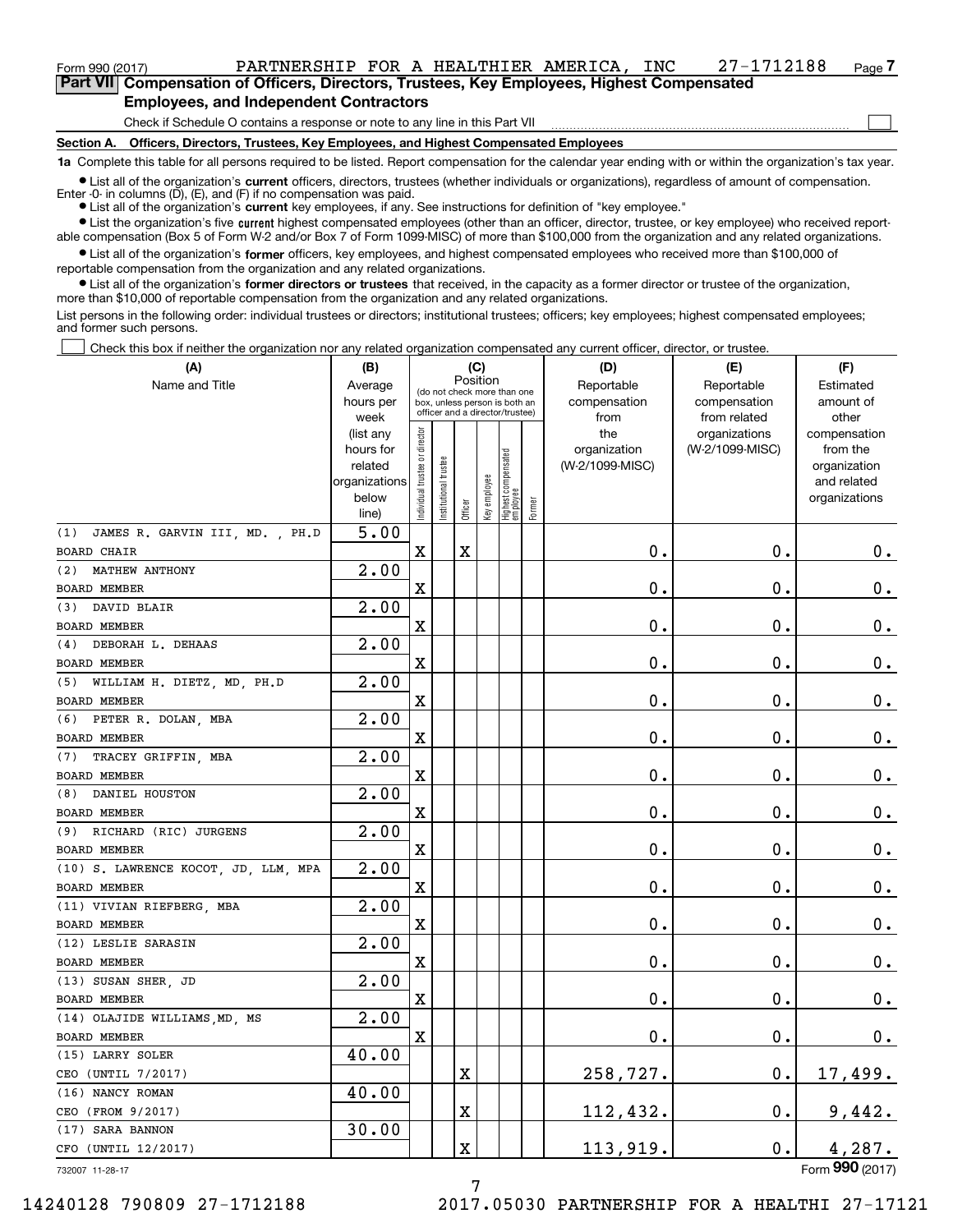| Form 990 (2017)                                                                                                                              |                        |                               |                       |                                         |   |                                                           | PARTNERSHIP FOR A HEALTHIER AMERICA, INC | 27-1712188      |                  |              | Page 8         |
|----------------------------------------------------------------------------------------------------------------------------------------------|------------------------|-------------------------------|-----------------------|-----------------------------------------|---|-----------------------------------------------------------|------------------------------------------|-----------------|------------------|--------------|----------------|
| <b>Part VII</b><br>Section A. Officers, Directors, Trustees, Key Employees, and Highest Compensated Employees (continued)                    |                        |                               |                       |                                         |   |                                                           |                                          |                 |                  |              |                |
| (A)                                                                                                                                          | (B)                    |                               |                       | (C)                                     |   |                                                           | (D)                                      | (E)             |                  |              | (F)            |
| Name and title                                                                                                                               | Average                |                               |                       | Position<br>(do not check more than one |   |                                                           | Reportable                               | Reportable      |                  | Estimated    |                |
|                                                                                                                                              | hours per              |                               |                       | box, unless person is both an           |   |                                                           | compensation                             | compensation    |                  |              | amount of      |
|                                                                                                                                              | week                   |                               |                       | officer and a director/trustee)         |   |                                                           | from                                     | from related    |                  |              | other          |
|                                                                                                                                              | (list any<br>hours for |                               |                       |                                         |   |                                                           | the                                      | organizations   |                  |              | compensation   |
|                                                                                                                                              | related                |                               |                       |                                         |   |                                                           | organization<br>(W-2/1099-MISC)          | (W-2/1099-MISC) |                  | from the     |                |
|                                                                                                                                              | organizations          |                               |                       |                                         |   |                                                           |                                          |                 |                  | and related  | organization   |
|                                                                                                                                              | below                  | ndividual trustee or director | Institutional trustee |                                         |   |                                                           |                                          |                 |                  |              | organizations  |
|                                                                                                                                              | line)                  |                               |                       | Officer                                 |   | key employee<br>Highest compensated<br>employee<br>Former |                                          |                 |                  |              |                |
| (18) CHIDIMMA IBEZIM                                                                                                                         | 40.00                  |                               |                       |                                         |   |                                                           |                                          |                 |                  |              |                |
| VP, FINANCE (FROM 1/2018)                                                                                                                    |                        |                               |                       | x                                       |   |                                                           | 0.                                       |                 | $0$ .            |              | $0$ .          |
| (19) STACY MOLANDER                                                                                                                          | 40.00                  |                               |                       |                                         |   |                                                           |                                          |                 |                  |              |                |
| CHIEF OPERATING OFFICER                                                                                                                      |                        |                               |                       |                                         | X |                                                           | 183,751.                                 |                 | $\mathbf 0$ .    |              | 23,585.        |
| (20) BLYTHE THOMAS                                                                                                                           | 40.00                  |                               |                       |                                         |   |                                                           |                                          |                 |                  |              |                |
| CHIEF MARKETING OFFICER                                                                                                                      |                        |                               |                       |                                         | X |                                                           | 155,842.                                 |                 | 0.               |              | <u>24,132.</u> |
| (21) CHARLENE BURGESON                                                                                                                       | 40.00                  |                               |                       |                                         |   |                                                           |                                          |                 |                  |              |                |
| EXECUTIVE DIRECTOR                                                                                                                           |                        |                               |                       |                                         |   | X                                                         | 160,227.                                 |                 | 0.               |              | 9,477.         |
| (22) ADRIENNE WEIL                                                                                                                           | 40.00                  |                               |                       |                                         |   |                                                           |                                          |                 |                  |              |                |
| VP, PARTNERSHIP                                                                                                                              |                        |                               |                       |                                         |   | X                                                         | 116,199.                                 |                 | 0.               |              | 21,060.        |
| (23) REBEKAH MEYEROWITZ                                                                                                                      | 40.00                  |                               |                       |                                         |   |                                                           |                                          |                 |                  |              |                |
| VP , DEVELOPMENT                                                                                                                             |                        |                               |                       |                                         |   | X                                                         | 113,289.                                 |                 | 0.               |              | 9,274.         |
| (24) AARON LICHTIG                                                                                                                           | 40.00                  |                               |                       |                                         |   |                                                           |                                          |                 |                  |              |                |
| VP, CAMPAIGNS & MEMBERSHIP                                                                                                                   |                        |                               |                       |                                         |   | X                                                         | 106,099.                                 |                 | 0.               |              | 3,762.         |
| (25) ANDREA MUSCADIN                                                                                                                         | 40.00                  |                               |                       |                                         |   |                                                           |                                          |                 |                  |              |                |
| VP, PARTNERSHIPS                                                                                                                             |                        |                               |                       |                                         |   | X                                                         | 102, 253.                                |                 | 0.               |              | 3,948.         |
|                                                                                                                                              |                        |                               |                       |                                         |   |                                                           |                                          |                 |                  |              |                |
|                                                                                                                                              |                        |                               |                       |                                         |   |                                                           |                                          |                 |                  |              |                |
|                                                                                                                                              |                        |                               |                       |                                         |   |                                                           | 1,422,738.                               |                 | 0.               |              | 126,466.       |
| c Total from continuation sheets to Part VII, Section A [111] [120] [20]                                                                     |                        |                               |                       |                                         |   |                                                           | 0.                                       |                 | $\overline{0}$ . |              | 0.             |
|                                                                                                                                              |                        |                               |                       |                                         |   |                                                           | 1,422,738.                               |                 | $\overline{0}$ . |              | 126,466.       |
| Total number of individuals (including but not limited to those listed above) who received more than \$100,000 of reportable<br>$\mathbf{2}$ |                        |                               |                       |                                         |   |                                                           |                                          |                 |                  |              |                |
| compensation from the organization $\blacktriangleright$                                                                                     |                        |                               |                       |                                         |   |                                                           |                                          |                 |                  |              | 10<br>Yes      |
|                                                                                                                                              |                        |                               |                       |                                         |   |                                                           |                                          |                 |                  |              | No             |
| 3<br>Did the organization list any former officer, director, or trustee, key employee, or highest compensated employee on                    |                        |                               |                       |                                         |   |                                                           |                                          |                 |                  |              | X              |
| line 1a? If "Yes," complete Schedule J for such individual manufactured contained and the Ves," complete Schedule J for such individual      |                        |                               |                       |                                         |   |                                                           |                                          |                 |                  | 3            |                |
| For any individual listed on line 1a, is the sum of reportable compensation and other compensation from the organization                     |                        |                               |                       |                                         |   |                                                           |                                          |                 |                  |              | X              |
|                                                                                                                                              |                        |                               |                       |                                         |   |                                                           |                                          |                 |                  | 4            |                |
| Did any person listed on line 1a receive or accrue compensation from any unrelated organization or individual for services<br>5              |                        |                               |                       |                                         |   |                                                           |                                          |                 |                  |              | X              |
| rendered to the organization? If "Yes." complete Schedule J for such person<br><b>Section B. Independent Contractors</b>                     |                        |                               |                       |                                         |   |                                                           |                                          |                 |                  | 5            |                |
| Complete this table for your five highest compensated independent contractors that received more than \$100,000 of compensation from<br>1    |                        |                               |                       |                                         |   |                                                           |                                          |                 |                  |              |                |
| the organization. Report compensation for the calendar year ending with or within the organization's tax year.                               |                        |                               |                       |                                         |   |                                                           |                                          |                 |                  |              |                |
| (A)                                                                                                                                          |                        |                               |                       |                                         |   |                                                           | (B)                                      |                 |                  | (C)          |                |
| Name and business address                                                                                                                    |                        |                               |                       |                                         |   |                                                           | Description of services                  |                 |                  | Compensation |                |
| POLVORA, 75 ARLINGTON STREET, SUITE 500,                                                                                                     |                        |                               |                       |                                         |   |                                                           | ADVERTISING AGENCY                       |                 |                  |              |                |
| BOSTON, MA 02116                                                                                                                             |                        |                               |                       |                                         |   |                                                           | <b>FNV CAMPAIGN</b>                      |                 |                  |              | 435,573.       |
| HUDSON INSTITUTE, INC, 1201 PENNSYLVANIA                                                                                                     |                        |                               |                       |                                         |   |                                                           | CONSULTANT -                             |                 |                  |              |                |
| AVEM NW STE 400, WASHINGTON, DC 20004                                                                                                        |                        |                               |                       |                                         |   |                                                           | INDUSTRY EVALUTIONS                      |                 |                  |              | 334,962.       |
| PRODUCTION RESOURCE GROUP LLC                                                                                                                |                        |                               |                       |                                         |   |                                                           | PRODUCTION SERVICES                      |                 |                  |              |                |
| 9590 LYNN BUFF CT. STE 16, LAUREL, MD 20723                                                                                                  |                        |                               |                       |                                         |   |                                                           | FOR SUMMIT & GALA                        |                 |                  |              | 222,374.       |
| RENAISSANCE WASHINGTON DC                                                                                                                    |                        |                               |                       |                                         |   |                                                           |                                          |                 |                  |              |                |
| 999 9TH STREET, NW, WASHINGTON, DC 20001                                                                                                     |                        |                               |                       |                                         |   |                                                           | VENUE FOR SUMMIT                         |                 |                  |              | 190,440.       |
| APCO WORLDWIDE, INC., 1299 PENNSYLVANIA                                                                                                      |                        |                               |                       |                                         |   |                                                           | ADVERTISING AGENCY                       |                 |                  |              |                |
| AVE, NW SUITE 300, WASHINGTON, DC 20004                                                                                                      |                        |                               |                       |                                         |   |                                                           | <b>FNV CAMPAIGN</b>                      |                 |                  |              | 139,128.       |
|                                                                                                                                              |                        |                               |                       |                                         |   |                                                           |                                          |                 |                  |              |                |

**2**Total number of independent contractors (including but not limited to those listed above) who received more than \$100,000 of compensation from the organization 5

Form (2017) **990**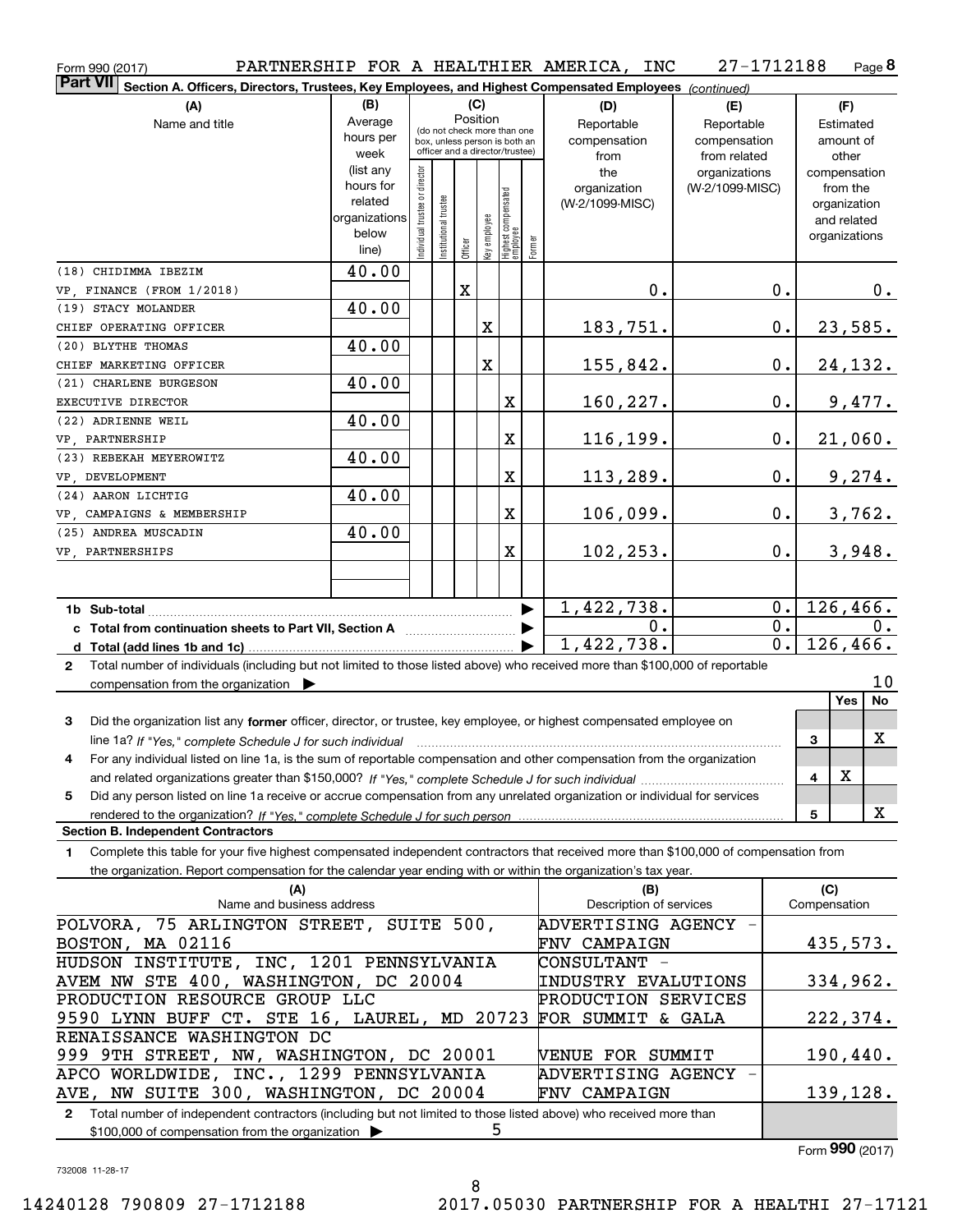| Form 990 (2017)                                           |    |   |                                                                                                                      |                     |                              | PARTNERSHIP FOR A HEALTHIER AMERICA, INC   |                                                 | 27-1712188                                         | Page 9                                                             |
|-----------------------------------------------------------|----|---|----------------------------------------------------------------------------------------------------------------------|---------------------|------------------------------|--------------------------------------------|-------------------------------------------------|----------------------------------------------------|--------------------------------------------------------------------|
| <b>Part VIII</b>                                          |    |   | <b>Statement of Revenue</b>                                                                                          |                     |                              |                                            |                                                 |                                                    |                                                                    |
|                                                           |    |   | Check if Schedule O contains a response or note to any line in this Part VIII                                        |                     |                              | (A)<br>Total revenue                       | (B)<br>Related or<br>exempt function<br>revenue | $\overline{C}$<br>Unrelated<br>business<br>revenue | (D)<br>Revenue excluded<br>from tax under<br>sections<br>512 - 514 |
|                                                           |    |   | 1 a Federated campaigns                                                                                              | 1a                  |                              |                                            |                                                 |                                                    |                                                                    |
| Contributions, Gifts, Grants<br>and Other Similar Amounts |    |   |                                                                                                                      | 1 <sub>b</sub>      |                              |                                            |                                                 |                                                    |                                                                    |
|                                                           |    |   | c Fundraising events                                                                                                 | 1c                  | 45,224.                      |                                            |                                                 |                                                    |                                                                    |
|                                                           |    |   | d Related organizations                                                                                              | 1d                  |                              |                                            |                                                 |                                                    |                                                                    |
|                                                           |    |   | e Government grants (contributions)                                                                                  | 1e                  |                              |                                            |                                                 |                                                    |                                                                    |
|                                                           |    |   | f All other contributions, gifts, grants, and                                                                        |                     |                              |                                            |                                                 |                                                    |                                                                    |
|                                                           |    |   | similar amounts not included above                                                                                   |                     | 1f $\sqrt{2}$ , 067, 210.    |                                            |                                                 |                                                    |                                                                    |
|                                                           |    | g | Noncash contributions included in lines 1a-1f: \$                                                                    |                     | 10,300.                      |                                            |                                                 |                                                    |                                                                    |
|                                                           |    |   |                                                                                                                      |                     |                              | 2,112,434.                                 |                                                 |                                                    |                                                                    |
|                                                           |    |   |                                                                                                                      |                     | <b>Business Code</b>         |                                            |                                                 |                                                    |                                                                    |
|                                                           |    |   | 2 a COMMITMENT & EVALUATIO                                                                                           |                     | 900099                       | 716, 103.                                  | 716, 103.                                       |                                                    |                                                                    |
|                                                           |    |   | <b>b SUMMIT</b>                                                                                                      |                     | 900099                       | 556, 976.                                  | 556,976.                                        |                                                    |                                                                    |
|                                                           |    | с | <u> 1989 - Johann Stein, marwolaethau (b. 1989)</u>                                                                  |                     |                              |                                            |                                                 |                                                    |                                                                    |
| Program Service<br>Revenue                                |    | d | the control of the control of the control of the control of the control of                                           |                     |                              |                                            |                                                 |                                                    |                                                                    |
|                                                           |    | е |                                                                                                                      |                     |                              |                                            |                                                 |                                                    |                                                                    |
|                                                           |    |   | f All other program service revenue                                                                                  |                     |                              |                                            |                                                 |                                                    |                                                                    |
|                                                           |    |   |                                                                                                                      |                     |                              | $\blacktriangleright$ 1,273,079.           |                                                 |                                                    |                                                                    |
|                                                           | 3  |   | Investment income (including dividends, interest, and                                                                |                     |                              |                                            |                                                 |                                                    |                                                                    |
|                                                           |    |   |                                                                                                                      |                     |                              | 68,914.                                    |                                                 |                                                    | 68,914.                                                            |
|                                                           | 4  |   | Income from investment of tax-exempt bond proceeds                                                                   |                     |                              |                                            |                                                 |                                                    |                                                                    |
|                                                           | 5  |   |                                                                                                                      |                     |                              |                                            |                                                 |                                                    |                                                                    |
|                                                           |    |   |                                                                                                                      | (i) Real            | (ii) Personal                |                                            |                                                 |                                                    |                                                                    |
|                                                           |    |   | 6 a Gross rents                                                                                                      |                     |                              |                                            |                                                 |                                                    |                                                                    |
|                                                           |    |   | <b>b</b> Less: rental expenses                                                                                       |                     |                              |                                            |                                                 |                                                    |                                                                    |
|                                                           |    |   | c Rental income or (loss)                                                                                            |                     |                              |                                            |                                                 |                                                    |                                                                    |
|                                                           |    |   |                                                                                                                      |                     |                              |                                            |                                                 |                                                    |                                                                    |
|                                                           |    |   | 7 a Gross amount from sales of                                                                                       | (i) Securities      | (ii) Other                   |                                            |                                                 |                                                    |                                                                    |
|                                                           |    |   | assets other than inventory                                                                                          | $\sqrt{710}$ , 350. |                              |                                            |                                                 |                                                    |                                                                    |
|                                                           |    |   | <b>b</b> Less: cost or other basis                                                                                   |                     |                              |                                            |                                                 |                                                    |                                                                    |
|                                                           |    |   | and sales expenses  665, 255. 73, 266.                                                                               |                     |                              |                                            |                                                 |                                                    |                                                                    |
|                                                           |    |   |                                                                                                                      |                     | $45,095.$ $-73,266.$         |                                            |                                                 |                                                    |                                                                    |
|                                                           |    |   |                                                                                                                      |                     |                              | $-28,171.$                                 |                                                 |                                                    | $-28,171.$                                                         |
|                                                           |    |   | 8 a Gross income from fundraising events (not                                                                        |                     |                              |                                            |                                                 |                                                    |                                                                    |
|                                                           |    |   | including \$ $45,224$ of                                                                                             |                     |                              |                                            |                                                 |                                                    |                                                                    |
|                                                           |    |   | contributions reported on line 1c). See                                                                              |                     |                              |                                            |                                                 |                                                    |                                                                    |
| <b>Other Revenue</b>                                      |    |   |                                                                                                                      |                     | $a$ 354,450.<br>$b$ 169,756. |                                            |                                                 |                                                    |                                                                    |
|                                                           |    |   | c Net income or (loss) from fundraising events                                                                       |                     |                              | 184,694.                                   |                                                 | 3,750.                                             | 180,944.                                                           |
|                                                           |    |   | 9 a Gross income from gaming activities. See                                                                         |                     |                              |                                            |                                                 |                                                    |                                                                    |
|                                                           |    |   |                                                                                                                      |                     |                              |                                            |                                                 |                                                    |                                                                    |
|                                                           |    |   |                                                                                                                      |                     | $\mathbf b$                  |                                            |                                                 |                                                    |                                                                    |
|                                                           |    |   |                                                                                                                      |                     |                              |                                            |                                                 |                                                    |                                                                    |
|                                                           |    |   | 10 a Gross sales of inventory, less returns                                                                          |                     |                              |                                            |                                                 |                                                    |                                                                    |
|                                                           |    |   |                                                                                                                      |                     |                              |                                            |                                                 |                                                    |                                                                    |
|                                                           |    |   |                                                                                                                      | $\mathbf b$         |                              |                                            |                                                 |                                                    |                                                                    |
|                                                           |    |   |                                                                                                                      |                     |                              |                                            |                                                 |                                                    |                                                                    |
|                                                           |    |   | Miscellaneous Revenue                                                                                                |                     | <b>Business Code</b>         |                                            |                                                 |                                                    |                                                                    |
|                                                           |    |   | 11 a MISCELLANEOUS INCOME                                                                                            |                     | 900099                       | 99,875.                                    |                                                 |                                                    | 99,875.                                                            |
|                                                           |    | b | <u> 1989 - Johann Stein, marwolaethau a bhann an t-Amhair an t-Amhair an t-Amhair an t-Amhair an t-Amhair an t-A</u> |                     |                              |                                            |                                                 |                                                    |                                                                    |
|                                                           |    | с | the control of the control of the control of the control of the control of                                           |                     |                              |                                            |                                                 |                                                    |                                                                    |
|                                                           |    |   |                                                                                                                      |                     |                              |                                            |                                                 |                                                    |                                                                    |
|                                                           |    |   |                                                                                                                      |                     |                              | 99,875.                                    |                                                 |                                                    |                                                                    |
|                                                           |    |   |                                                                                                                      |                     |                              |                                            |                                                 |                                                    |                                                                    |
|                                                           | 12 |   |                                                                                                                      |                     |                              | $\blacktriangleright$ 3,710,825.1,273,079. |                                                 |                                                    | $3,750.$ 321,562.<br>Form 990 (2017)                               |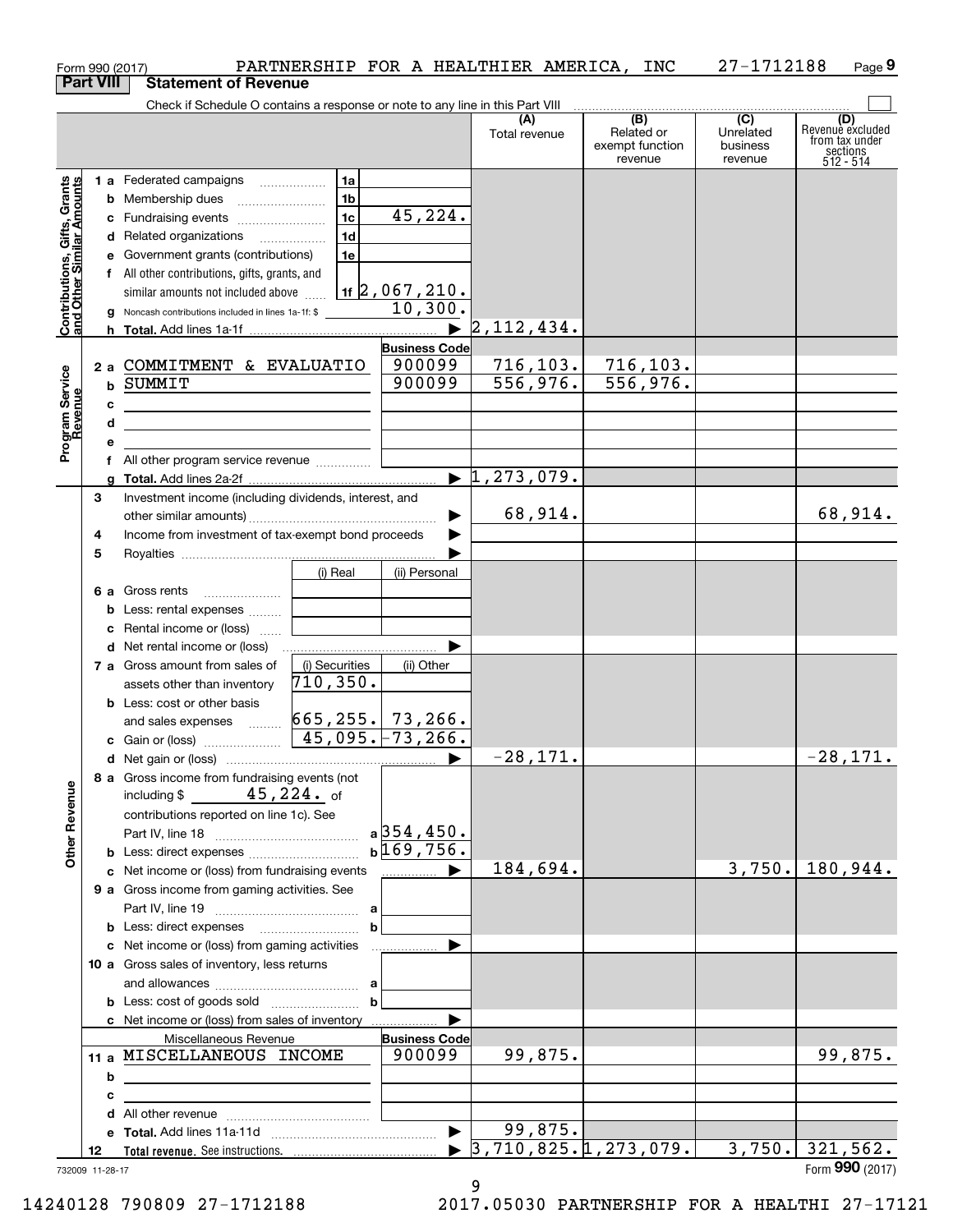# Form 990 (2017) Page **10** PARTNERSHIP FOR A HEALTHIER AMERICA, INC 27-1712188 **Part IX** Statement of Functional Expenses<br>Section 501(c)(3) and 501(c)(4) organizations must complete all columns. All other experienties

|              | <u>Section 501(c)(3) and 501(c)(4) organizations must complete all columns. All other organizations must complete column (A).</u><br>Check if Schedule O contains a response or note to any line in this Part IX |                        |                                    |                                           |                           |
|--------------|------------------------------------------------------------------------------------------------------------------------------------------------------------------------------------------------------------------|------------------------|------------------------------------|-------------------------------------------|---------------------------|
|              |                                                                                                                                                                                                                  |                        |                                    |                                           | (D)                       |
|              | Do not include amounts reported on lines 6b,<br>7b, 8b, 9b, and 10b of Part VIII.                                                                                                                                | (A)<br>Total expenses  | (B)<br>Program service<br>expenses | (C)<br>Management and<br>general expenses | Fundraising<br>expenses   |
| $\mathbf 1$  | Grants and other assistance to domestic organizations                                                                                                                                                            |                        |                                    |                                           |                           |
|              | and domestic governments. See Part IV, line 21                                                                                                                                                                   | 2,000.                 | 2,000.                             |                                           |                           |
| $\mathbf{2}$ | Grants and other assistance to domestic                                                                                                                                                                          |                        |                                    |                                           |                           |
|              | individuals. See Part IV, line 22                                                                                                                                                                                |                        |                                    |                                           |                           |
| 3            | Grants and other assistance to foreign                                                                                                                                                                           |                        |                                    |                                           |                           |
|              | organizations, foreign governments, and foreign                                                                                                                                                                  |                        |                                    |                                           |                           |
|              | individuals. See Part IV, lines 15 and 16                                                                                                                                                                        |                        |                                    |                                           |                           |
| 4            | Benefits paid to or for members                                                                                                                                                                                  |                        |                                    |                                           |                           |
| 5            | Compensation of current officers, directors,                                                                                                                                                                     |                        |                                    |                                           |                           |
|              | trustees, and key employees                                                                                                                                                                                      | 913,085.               | 733,054.                           | 142,940.                                  | 37,091.                   |
| 6            | Compensation not included above, to disqualified                                                                                                                                                                 |                        |                                    |                                           |                           |
|              | persons (as defined under section 4958(f)(1)) and                                                                                                                                                                |                        |                                    |                                           |                           |
|              | persons described in section 4958(c)(3)(B)                                                                                                                                                                       |                        |                                    |                                           |                           |
| 7            | Other salaries and wages                                                                                                                                                                                         | 1,660,656.             | 1,333,227.                         | 259,970.                                  | 67,459.                   |
| 8            | Pension plan accruals and contributions (include                                                                                                                                                                 |                        |                                    |                                           |                           |
|              | section 401(k) and 403(b) employer contributions)                                                                                                                                                                | 66,053.                | $\frac{53,030.}{51,994.}$          | 10,340.                                   | $\frac{2,683}{2,631}$     |
| 9            |                                                                                                                                                                                                                  | 64,763.                |                                    | 10, 138.                                  |                           |
| 10           |                                                                                                                                                                                                                  | 173, 293.              | 139, 125.                          | 27,128.                                   | 7,040.                    |
| 11           | Fees for services (non-employees):                                                                                                                                                                               |                        |                                    |                                           |                           |
|              |                                                                                                                                                                                                                  |                        |                                    |                                           |                           |
| b            |                                                                                                                                                                                                                  | 65, 261.               | 52,394.<br>19,731.                 | 10, 216.                                  | 2,651.                    |
|              |                                                                                                                                                                                                                  | $\overline{24,576}$ .  |                                    | 3,847.                                    | 998.                      |
|              |                                                                                                                                                                                                                  |                        |                                    |                                           |                           |
|              | e Professional fundraising services. See Part IV, line 17                                                                                                                                                        | 11,350.                | 9,112.                             | 1,777.                                    | 461.                      |
| f            | Investment management fees                                                                                                                                                                                       |                        |                                    |                                           |                           |
| g            | Other. (If line 11g amount exceeds 10% of line 25,                                                                                                                                                               | <u>644,557.</u>        | <u>517,471.</u>                    |                                           |                           |
|              | column (A) amount, list line 11g expenses on Sch O.)                                                                                                                                                             | 622, 332.              | 499,628.                           | $\frac{100,903.}{97,424.}$                | $\frac{26,183.}{25,280.}$ |
| 12<br>13     |                                                                                                                                                                                                                  | 74,940.                | 60, 164.                           | 11,732.                                   | 3,044.                    |
| 14           |                                                                                                                                                                                                                  | 120, 131.              | 96,445.                            | 18,806.                                   | 4,880.                    |
| 15           |                                                                                                                                                                                                                  |                        |                                    |                                           |                           |
| 16           |                                                                                                                                                                                                                  | 317,259.               | 254,705.                           | 49,666.                                   | 12,888.                   |
| 17           | Travel                                                                                                                                                                                                           | $\overline{112,036}$ . | 89,946.                            | 17,539.                                   | 4,551.                    |
| 18           | Payments of travel or entertainment expenses                                                                                                                                                                     |                        |                                    |                                           |                           |
|              | for any federal, state, or local public officials                                                                                                                                                                |                        |                                    |                                           |                           |
| 19           | Conferences, conventions, and meetings                                                                                                                                                                           | 577,956.               | 464,001.                           | 90,477.                                   | 23,478.                   |
| 20           | Interest                                                                                                                                                                                                         |                        |                                    |                                           |                           |
| 21           |                                                                                                                                                                                                                  |                        |                                    |                                           |                           |
| 22           | Depreciation, depletion, and amortization                                                                                                                                                                        | 210,020.               | 168,611.                           | <u>32,878.</u>                            | 8,531.                    |
| 23           | Insurance                                                                                                                                                                                                        | 17,971.                | 14,428.                            | 2,813.                                    | 730.                      |
| 24           | Other expenses. Itemize expenses not covered<br>above. (List miscellaneous expenses in line 24e. If line                                                                                                         |                        |                                    |                                           |                           |
|              | 24e amount exceeds 10% of line 25, column (A)                                                                                                                                                                    |                        |                                    |                                           |                           |
|              | amount, list line 24e expenses on Schedule O.)                                                                                                                                                                   |                        |                                    |                                           |                           |
| a            | <b>RESEARCH</b>                                                                                                                                                                                                  | 682,492.               | 547,926.                           | 106,842.                                  | 27,724.                   |
|              | PROGRAMS                                                                                                                                                                                                         | 66,192.                | 53,141.                            | 10, 362.                                  | $\overline{2,689}$ .      |
|              | DUES & SUBSCRIPTIONS                                                                                                                                                                                             | 26,433.                | $\overline{21,221}$ .              | 4,138.<br>3,475.                          | 1,074.<br>902.            |
| d            | <b>STAFFING</b>                                                                                                                                                                                                  | 22,197.<br>13,637.     | 17,820.<br>1,441.                  | 12,021.                                   | 175.                      |
|              | e All other expenses                                                                                                                                                                                             | 6,489,190.             | 5,200,615.                         | 1,025,432.                                | 263,143.                  |
| 25<br>26     | Total functional expenses. Add lines 1 through 24e<br>Joint costs. Complete this line only if the organization                                                                                                   |                        |                                    |                                           |                           |
|              | reported in column (B) joint costs from a combined                                                                                                                                                               |                        |                                    |                                           |                           |
|              | educational campaign and fundraising solicitation.                                                                                                                                                               |                        |                                    |                                           |                           |
|              | Check here $\blacktriangleright$<br>if following SOP 98-2 (ASC 958-720)                                                                                                                                          |                        |                                    |                                           |                           |
|              |                                                                                                                                                                                                                  |                        |                                    |                                           |                           |

732010 11-28-17

Form (2017) **990**

10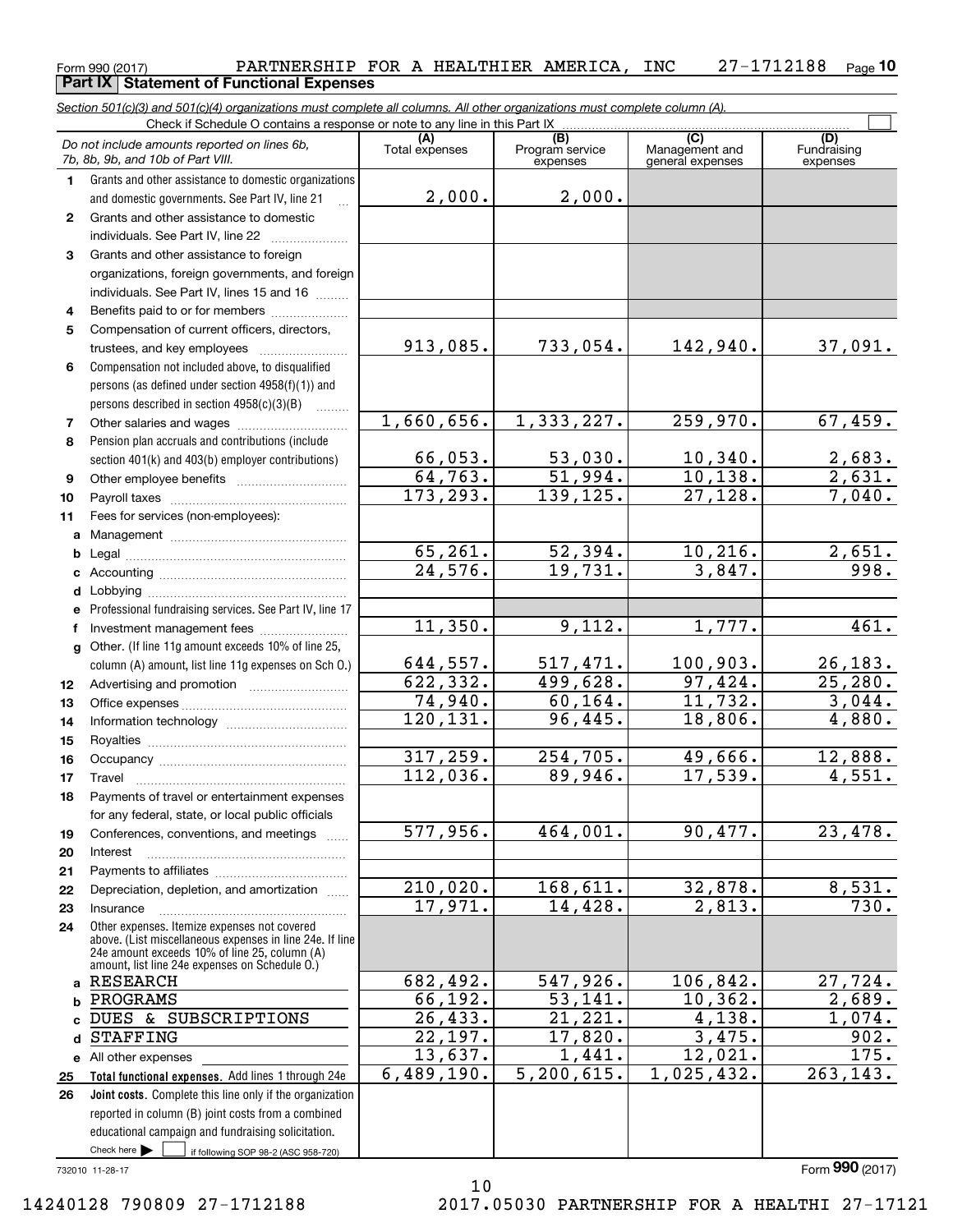| Form 990 (2017) | PARTNERSHIP | <b>FOR</b><br>A | HEALTHIER | AMERICA | INC | 188.<br>ິ<br>. . | Page |
|-----------------|-------------|-----------------|-----------|---------|-----|------------------|------|
|                 |             |                 |           |         |     |                  |      |

**11**

|                             |    | Check if Schedule O contains a response or note to any line in this Part X                                                                                                                                                     |                          |                       |                          |                          |                    |
|-----------------------------|----|--------------------------------------------------------------------------------------------------------------------------------------------------------------------------------------------------------------------------------|--------------------------|-----------------------|--------------------------|--------------------------|--------------------|
|                             |    |                                                                                                                                                                                                                                |                          |                       | (A)<br>Beginning of year |                          | (B)<br>End of year |
|                             | 1  |                                                                                                                                                                                                                                |                          |                       | 4,483,063.               | $\blacksquare$           | 3,088,507.         |
|                             | 2  |                                                                                                                                                                                                                                |                          |                       | $\overline{1,757,497}$ . | $\mathbf{2}$             | 1,864,858.         |
|                             | з  |                                                                                                                                                                                                                                | 3,782,999.               | $\mathbf{3}$          | 1,908,769.               |                          |                    |
|                             | 4  |                                                                                                                                                                                                                                |                          |                       | 79,931.                  | $\overline{\mathbf{4}}$  | 100,027.           |
|                             | 5  | Loans and other receivables from current and former officers, directors,                                                                                                                                                       |                          |                       |                          |                          |                    |
|                             |    | trustees, key employees, and highest compensated employees. Complete                                                                                                                                                           |                          |                       |                          |                          |                    |
|                             |    |                                                                                                                                                                                                                                |                          |                       |                          | 5                        |                    |
|                             | 6  | Loans and other receivables from other disqualified persons (as defined under                                                                                                                                                  |                          |                       |                          |                          |                    |
|                             |    | section 4958(f)(1)), persons described in section 4958(c)(3)(B), and contributing                                                                                                                                              |                          |                       |                          |                          |                    |
|                             |    | employers and sponsoring organizations of section 501(c)(9) voluntary                                                                                                                                                          |                          |                       |                          |                          |                    |
|                             |    | employees' beneficiary organizations (see instr). Complete Part II of Sch L                                                                                                                                                    |                          |                       |                          | 6                        |                    |
| Assets                      | 7  |                                                                                                                                                                                                                                |                          |                       |                          | $\overline{\phantom{a}}$ |                    |
|                             | 8  |                                                                                                                                                                                                                                |                          |                       |                          | 8                        |                    |
|                             | 9  | Prepaid expenses and deferred charges                                                                                                                                                                                          | $\overline{231,641}$ .   | $\boldsymbol{9}$      | 277,595.                 |                          |                    |
|                             |    | <b>10a</b> Land, buildings, and equipment: cost or other                                                                                                                                                                       |                          |                       |                          |                          |                    |
|                             |    | basis. Complete Part VI of Schedule D  10a                                                                                                                                                                                     |                          | <u>1,036,807.</u>     |                          |                          |                    |
|                             |    |                                                                                                                                                                                                                                |                          | $\overline{791,554.}$ | 373,012.                 | 10 <sub>c</sub>          | 245, 253.          |
|                             | 11 |                                                                                                                                                                                                                                |                          |                       | 1,346,474.               | 11                       | 1, 575, 235.       |
|                             | 12 |                                                                                                                                                                                                                                |                          |                       |                          | 12                       |                    |
|                             | 13 |                                                                                                                                                                                                                                |                          |                       |                          | 13                       |                    |
|                             | 14 |                                                                                                                                                                                                                                |                          | 14                    |                          |                          |                    |
|                             | 15 |                                                                                                                                                                                                                                |                          | 15                    |                          |                          |                    |
|                             | 16 |                                                                                                                                                                                                                                | 12,054,617.              | 16                    | 9,060,244.               |                          |                    |
|                             | 17 |                                                                                                                                                                                                                                | 749,795.                 | 17                    | 722,018.                 |                          |                    |
|                             | 18 |                                                                                                                                                                                                                                |                          | 18                    |                          |                          |                    |
|                             | 19 | Deferred revenue manual contracts and contracts are contracted and contract and contract are contracted and contract are contracted and contract are contracted and contract are contracted and contract are contracted and co | 155,316.                 | 19                    | 164,186.                 |                          |                    |
|                             | 20 |                                                                                                                                                                                                                                |                          | 20                    |                          |                          |                    |
|                             | 21 | Escrow or custodial account liability. Complete Part IV of Schedule D                                                                                                                                                          |                          |                       | 21                       |                          |                    |
|                             | 22 | Loans and other payables to current and former officers, directors, trustees,                                                                                                                                                  |                          |                       |                          |                          |                    |
| Liabilities                 |    | key employees, highest compensated employees, and disqualified persons.                                                                                                                                                        |                          |                       |                          |                          |                    |
|                             |    |                                                                                                                                                                                                                                |                          | 22                    |                          |                          |                    |
|                             | 23 | Secured mortgages and notes payable to unrelated third parties                                                                                                                                                                 |                          | 23                    |                          |                          |                    |
|                             | 24 |                                                                                                                                                                                                                                |                          |                       | 24                       |                          |                    |
|                             | 25 | Other liabilities (including federal income tax, payables to related third                                                                                                                                                     |                          |                       |                          |                          |                    |
|                             |    | parties, and other liabilities not included on lines 17-24). Complete Part X of                                                                                                                                                |                          |                       |                          |                          |                    |
|                             |    | Schedule D                                                                                                                                                                                                                     | 207,798.                 | 25                    | 53,821.                  |                          |                    |
|                             | 26 |                                                                                                                                                                                                                                | $\overline{1,112},909.$  | 26                    | 940,025.                 |                          |                    |
|                             |    | Organizations that follow SFAS 117 (ASC 958), check here $\blacktriangleright \begin{array}{c} \boxed{X} \\ \end{array}$ and                                                                                                   |                          |                       |                          |                          |                    |
|                             |    | complete lines 27 through 29, and lines 33 and 34.                                                                                                                                                                             |                          |                       |                          |                          |                    |
|                             | 27 |                                                                                                                                                                                                                                | 5,550,053.               | 27                    | 5,524,658.               |                          |                    |
|                             | 28 |                                                                                                                                                                                                                                | $\overline{5,391,655}$ . | 28                    | $\overline{2,595,561.}$  |                          |                    |
|                             | 29 | Permanently restricted net assets                                                                                                                                                                                              |                          |                       |                          | 29                       |                    |
|                             |    | Organizations that do not follow SFAS 117 (ASC 958), check here ▶                                                                                                                                                              |                          |                       |                          |                          |                    |
| Net Assets or Fund Balances |    | and complete lines 30 through 34.                                                                                                                                                                                              |                          |                       |                          |                          |                    |
|                             | 30 |                                                                                                                                                                                                                                |                          |                       |                          | 30                       |                    |
|                             | 31 | Paid-in or capital surplus, or land, building, or equipment fund                                                                                                                                                               |                          |                       |                          | 31                       |                    |
|                             | 32 | Retained earnings, endowment, accumulated income, or other funds                                                                                                                                                               |                          | .                     |                          | 32                       |                    |
|                             | 33 |                                                                                                                                                                                                                                |                          |                       | 10,941,708.              | 33                       | 8,120,219.         |
|                             | 34 |                                                                                                                                                                                                                                |                          |                       | 12,054,617.              | 34                       | 9,060,244.         |
|                             |    |                                                                                                                                                                                                                                |                          |                       |                          |                          | Form 990 (2017)    |

**Part X Balance Sheet**

|  | n 990 (2017) |  |
|--|--------------|--|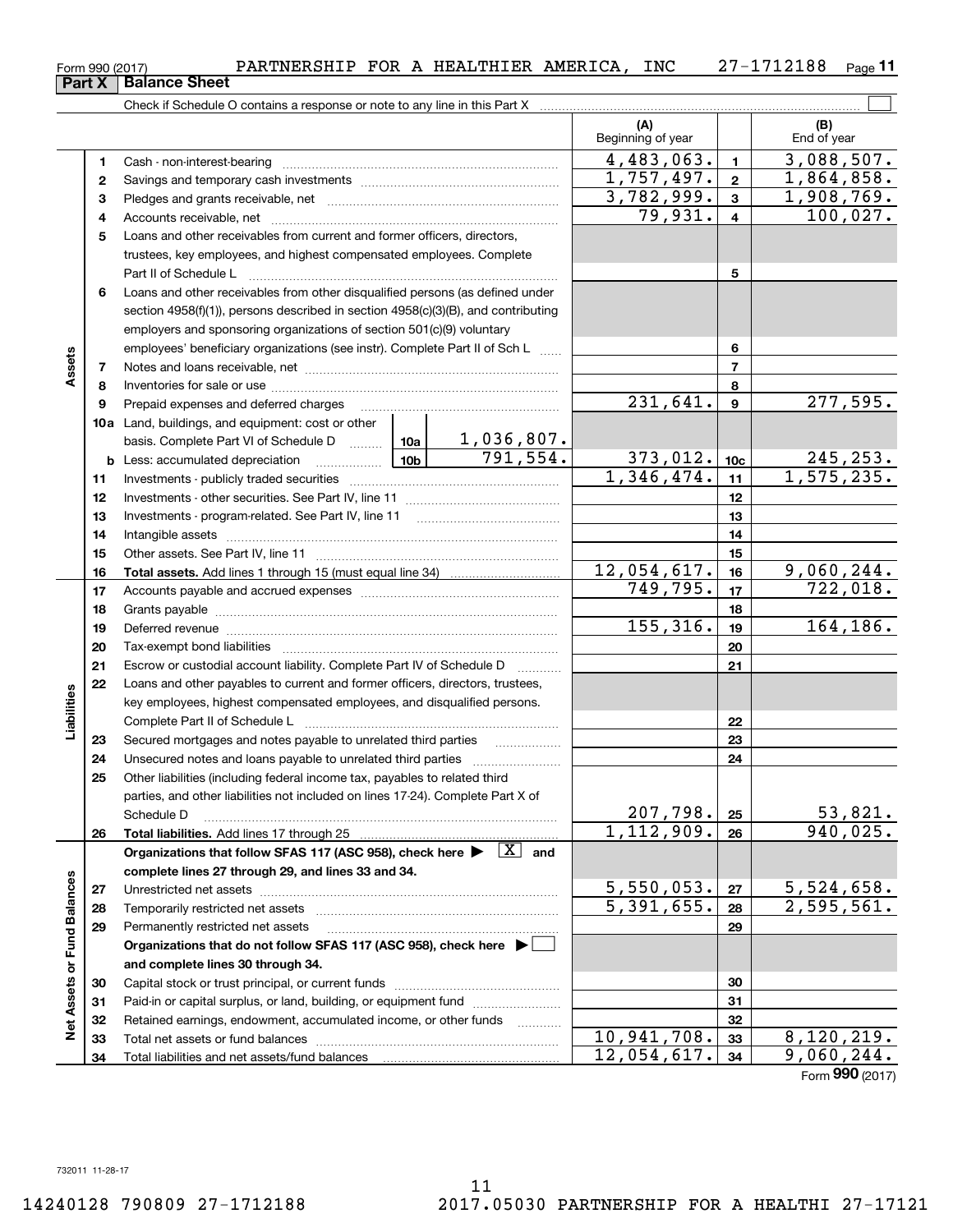|    | PARTNERSHIP FOR A HEALTHIER AMERICA, INC<br>Form 990 (2017)                                                                                                         |                | 27-1712188     |        | $Page$ 12   |
|----|---------------------------------------------------------------------------------------------------------------------------------------------------------------------|----------------|----------------|--------|-------------|
|    | Part XI<br><b>Reconciliation of Net Assets</b>                                                                                                                      |                |                |        |             |
|    | Check if Schedule O contains a response or note to any line in this Part XI                                                                                         |                |                |        |             |
|    |                                                                                                                                                                     |                |                |        |             |
| 1  | Total revenue (must equal Part VIII, column (A), line 12)                                                                                                           | $\mathbf{1}$   | 3,710,825.     |        |             |
| 2  |                                                                                                                                                                     | $\mathbf{2}$   | 6,489,190.     |        |             |
| з  | Revenue less expenses. Subtract line 2 from line 1                                                                                                                  | 3              | $-2,778,365.$  |        |             |
| 4  |                                                                                                                                                                     | $\overline{4}$ | 10,941,708.    |        |             |
| 5  | Net unrealized gains (losses) on investments                                                                                                                        | 5              |                |        | $-44, 424.$ |
| 6  | Donated services and use of facilities                                                                                                                              | 6              |                | 1,300. |             |
| 7  | Investment expenses                                                                                                                                                 | $\overline{7}$ |                |        |             |
| 8  | Prior period adjustments                                                                                                                                            | 8              |                |        |             |
| 9  |                                                                                                                                                                     | 9              |                |        | 0.          |
| 10 | Net assets or fund balances at end of year. Combine lines 3 through 9 (must equal Part X, line 33,                                                                  |                |                |        |             |
|    | column (B))                                                                                                                                                         | 10             | 8,120,219.     |        |             |
|    | Part XII Financial Statements and Reporting                                                                                                                         |                |                |        |             |
|    | Check if Schedule O contains a response or note to any line in this Part XII [11] [12] Check if Schedule O contains a response or note to any line in this Part XII |                |                |        | x           |
|    |                                                                                                                                                                     |                |                | Yes    | No          |
| 1  | $\boxed{\mathbf{X}}$ Accrual<br>Accounting method used to prepare the Form 990: <u>I</u> Cash<br>Other                                                              |                |                |        |             |
|    | If the organization changed its method of accounting from a prior year or checked "Other," explain in Schedule O.                                                   |                |                |        |             |
|    | 2a Were the organization's financial statements compiled or reviewed by an independent accountant?                                                                  |                | 2a             |        | Χ           |
|    | If "Yes," check a box below to indicate whether the financial statements for the year were compiled or reviewed on a                                                |                |                |        |             |
|    | separate basis, consolidated basis, or both:                                                                                                                        |                |                |        |             |
|    | Separate basis<br>Consolidated basis<br>Both consolidated and separate basis                                                                                        |                |                |        |             |
|    | <b>b</b> Were the organization's financial statements audited by an independent accountant?                                                                         |                | 2 <sub>b</sub> | X      |             |
|    | If "Yes," check a box below to indicate whether the financial statements for the year were audited on a separate basis,                                             |                |                |        |             |
|    | consolidated basis, or both:                                                                                                                                        |                |                |        |             |
|    | $X$ Separate basis<br>Consolidated basis<br>Both consolidated and separate basis                                                                                    |                |                |        |             |
|    | c If "Yes" to line 2a or 2b, does the organization have a committee that assumes responsibility for oversight of the audit,                                         |                |                |        |             |
|    |                                                                                                                                                                     |                | 2c             | X      |             |
|    | If the organization changed either its oversight process or selection process during the tax year, explain in Schedule O.                                           |                |                |        |             |
|    | 3a As a result of a federal award, was the organization required to undergo an audit or audits as set forth in the Single Audit                                     |                |                |        |             |
|    |                                                                                                                                                                     |                | За             |        | x           |
|    | b If "Yes," did the organization undergo the required audit or audits? If the organization did not undergo the required audit                                       |                |                |        |             |
|    | or audits, explain why in Schedule O and describe any steps taken to undergo such audits                                                                            |                | 3b             | nnn –  |             |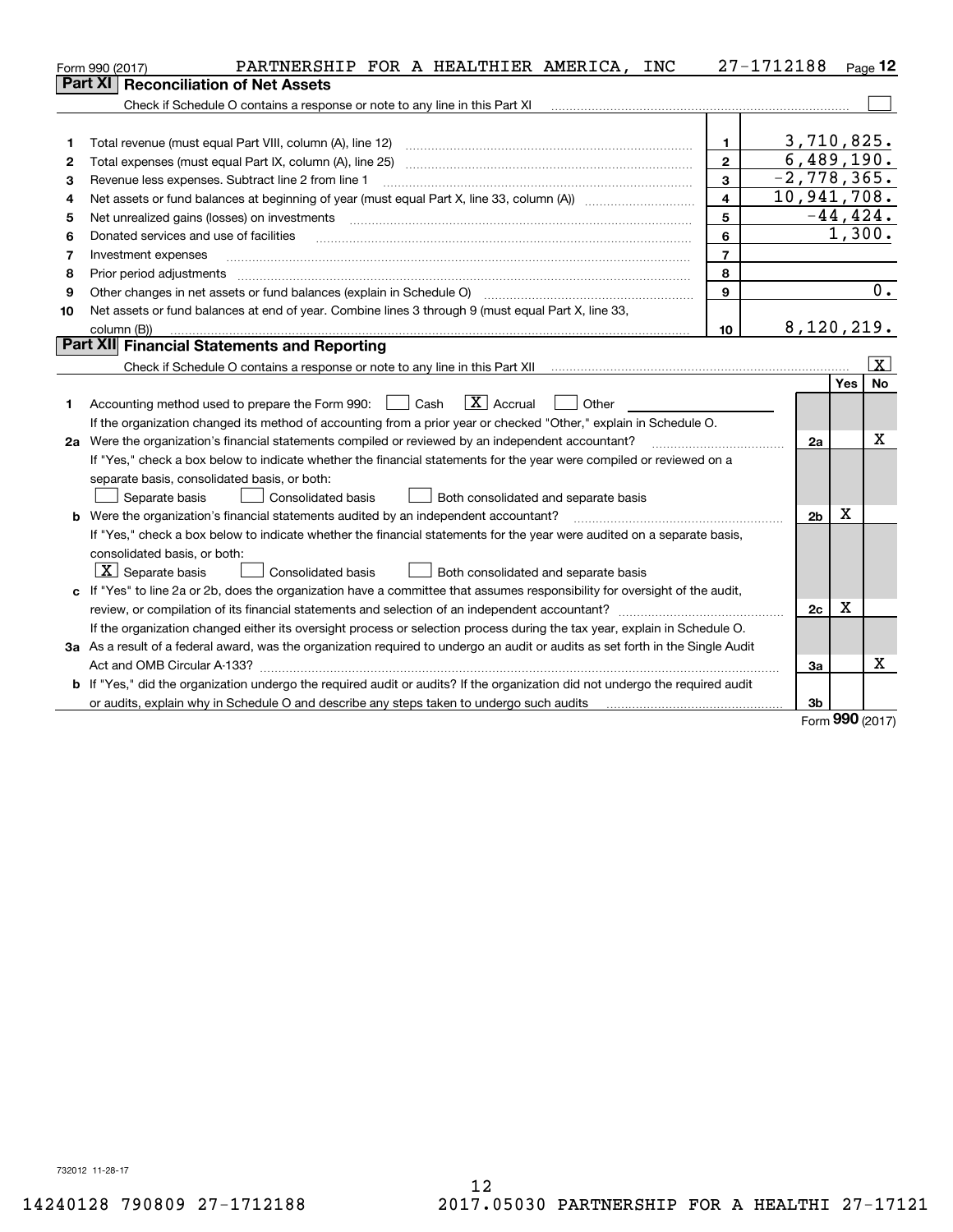|--|

|  |  | (Form 990 or 990-EZ) |  |  |  |  |
|--|--|----------------------|--|--|--|--|
|--|--|----------------------|--|--|--|--|

# **Public Charity Status and Public Support**

**Complete if the organization is a section 501(c)(3) organization or a section 4947(a)(1) nonexempt charitable trust. | Attach to Form 990 or Form 990-EZ.** 

|  | o www.irs.qov/Form990 for instructions and the latest information. |  |
|--|--------------------------------------------------------------------|--|
|  |                                                                    |  |

| OMB No 1545-0047                    |
|-------------------------------------|
|                                     |
| <b>Open to Public</b><br>Inspection |

|        |            | Department of the Treasury<br>Internal Revenue Service |                                                                                    | Attach to Form 990 or Form 990-EZ.<br>Go to www.irs.gov/Form990 for instructions and the latest information.                                                                                                  |                                    |                                 |                            | <b>Open to Public</b><br><b>Inspection</b> |
|--------|------------|--------------------------------------------------------|------------------------------------------------------------------------------------|---------------------------------------------------------------------------------------------------------------------------------------------------------------------------------------------------------------|------------------------------------|---------------------------------|----------------------------|--------------------------------------------|
|        |            | Name of the organization                               |                                                                                    |                                                                                                                                                                                                               |                                    |                                 |                            | <b>Employer identification number</b>      |
|        |            |                                                        |                                                                                    | PARTNERSHIP FOR A HEALTHIER AMERICA, INC                                                                                                                                                                      |                                    |                                 |                            | 27-1712188                                 |
|        | Part I     |                                                        |                                                                                    | Reason for Public Charity Status (All organizations must complete this part.) See instructions.                                                                                                               |                                    |                                 |                            |                                            |
|        |            |                                                        |                                                                                    | The organization is not a private foundation because it is: (For lines 1 through 12, check only one box.)                                                                                                     |                                    |                                 |                            |                                            |
| 1      |            |                                                        |                                                                                    | A church, convention of churches, or association of churches described in section 170(b)(1)(A)(i).                                                                                                            |                                    |                                 |                            |                                            |
| 2      |            |                                                        |                                                                                    | A school described in section 170(b)(1)(A)(ii). (Attach Schedule E (Form 990 or 990-EZ).)                                                                                                                     |                                    |                                 |                            |                                            |
| з      |            |                                                        |                                                                                    | A hospital or a cooperative hospital service organization described in section 170(b)(1)(A)(iii).                                                                                                             |                                    |                                 |                            |                                            |
| 4      |            |                                                        |                                                                                    | A medical research organization operated in conjunction with a hospital described in section 170(b)(1)(A)(iii). Enter the hospital's name,                                                                    |                                    |                                 |                            |                                            |
|        |            | city, and state:                                       |                                                                                    |                                                                                                                                                                                                               |                                    |                                 |                            |                                            |
| 5      |            |                                                        |                                                                                    | An organization operated for the benefit of a college or university owned or operated by a governmental unit described in                                                                                     |                                    |                                 |                            |                                            |
|        |            |                                                        | section 170(b)(1)(A)(iv). (Complete Part II.)                                      |                                                                                                                                                                                                               |                                    |                                 |                            |                                            |
| 6      |            |                                                        |                                                                                    | A federal, state, or local government or governmental unit described in section 170(b)(1)(A)(v).                                                                                                              |                                    |                                 |                            |                                            |
|        | $7 \times$ |                                                        |                                                                                    | An organization that normally receives a substantial part of its support from a governmental unit or from the general public described in                                                                     |                                    |                                 |                            |                                            |
|        |            |                                                        | section 170(b)(1)(A)(vi). (Complete Part II.)                                      |                                                                                                                                                                                                               |                                    |                                 |                            |                                            |
| 8<br>9 |            |                                                        |                                                                                    | A community trust described in section 170(b)(1)(A)(vi). (Complete Part II.)<br>An agricultural research organization described in section 170(b)(1)(A)(ix) operated in conjunction with a land-grant college |                                    |                                 |                            |                                            |
|        |            |                                                        |                                                                                    | or university or a non-land-grant college of agriculture (see instructions). Enter the name, city, and state of the college or                                                                                |                                    |                                 |                            |                                            |
|        |            | university:                                            |                                                                                    |                                                                                                                                                                                                               |                                    |                                 |                            |                                            |
| 10     |            |                                                        |                                                                                    | An organization that normally receives: (1) more than 33 1/3% of its support from contributions, membership fees, and gross receipts from                                                                     |                                    |                                 |                            |                                            |
|        |            |                                                        |                                                                                    | activities related to its exempt functions - subject to certain exceptions, and (2) no more than 33 1/3% of its support from gross investment                                                                 |                                    |                                 |                            |                                            |
|        |            |                                                        |                                                                                    | income and unrelated business taxable income (less section 511 tax) from businesses acquired by the organization after June 30, 1975.                                                                         |                                    |                                 |                            |                                            |
|        |            |                                                        | See section 509(a)(2). (Complete Part III.)                                        |                                                                                                                                                                                                               |                                    |                                 |                            |                                            |
| 11     |            |                                                        |                                                                                    | An organization organized and operated exclusively to test for public safety. See section 509(a)(4).                                                                                                          |                                    |                                 |                            |                                            |
| 12     |            |                                                        |                                                                                    | An organization organized and operated exclusively for the benefit of, to perform the functions of, or to carry out the purposes of one or                                                                    |                                    |                                 |                            |                                            |
|        |            |                                                        |                                                                                    | more publicly supported organizations described in section 509(a)(1) or section 509(a)(2). See section 509(a)(3). Check the box in                                                                            |                                    |                                 |                            |                                            |
|        |            |                                                        |                                                                                    | lines 12a through 12d that describes the type of supporting organization and complete lines 12e, 12f, and 12g.                                                                                                |                                    |                                 |                            |                                            |
| а      |            |                                                        |                                                                                    | Type I. A supporting organization operated, supervised, or controlled by its supported organization(s), typically by giving                                                                                   |                                    |                                 |                            |                                            |
|        |            |                                                        |                                                                                    | the supported organization(s) the power to regularly appoint or elect a majority of the directors or trustees of the supporting                                                                               |                                    |                                 |                            |                                            |
| b      |            |                                                        | organization. You must complete Part IV, Sections A and B.                         | Type II. A supporting organization supervised or controlled in connection with its supported organization(s), by having                                                                                       |                                    |                                 |                            |                                            |
|        |            |                                                        |                                                                                    | control or management of the supporting organization vested in the same persons that control or manage the supported                                                                                          |                                    |                                 |                            |                                            |
|        |            |                                                        | organization(s). You must complete Part IV, Sections A and C.                      |                                                                                                                                                                                                               |                                    |                                 |                            |                                            |
| с      |            |                                                        |                                                                                    | Type III functionally integrated. A supporting organization operated in connection with, and functionally integrated with,                                                                                    |                                    |                                 |                            |                                            |
|        |            |                                                        |                                                                                    | its supported organization(s) (see instructions). You must complete Part IV, Sections A, D, and E.                                                                                                            |                                    |                                 |                            |                                            |
| d      |            |                                                        |                                                                                    | Type III non-functionally integrated. A supporting organization operated in connection with its supported organization(s)                                                                                     |                                    |                                 |                            |                                            |
|        |            |                                                        |                                                                                    | that is not functionally integrated. The organization generally must satisfy a distribution requirement and an attentiveness                                                                                  |                                    |                                 |                            |                                            |
|        |            |                                                        |                                                                                    | requirement (see instructions). You must complete Part IV, Sections A and D, and Part V.                                                                                                                      |                                    |                                 |                            |                                            |
| е      |            |                                                        |                                                                                    | Check this box if the organization received a written determination from the IRS that it is a Type I, Type II, Type III                                                                                       |                                    |                                 |                            |                                            |
|        |            |                                                        |                                                                                    | functionally integrated, or Type III non-functionally integrated supporting organization.                                                                                                                     |                                    |                                 |                            |                                            |
|        | f          | Enter the number of supported organizations            |                                                                                    |                                                                                                                                                                                                               |                                    |                                 |                            |                                            |
|        |            | (i) Name of supported                                  | Provide the following information about the supported organization(s).<br>(ii) EIN | (iii) Type of organization                                                                                                                                                                                    |                                    | (iv) Is the organization listed | (v) Amount of monetary     | (vi) Amount of other                       |
|        |            | organization                                           |                                                                                    | (described on lines 1-10                                                                                                                                                                                      | in your governing document?<br>Yes | No                              | support (see instructions) | support (see instructions)                 |
|        |            |                                                        |                                                                                    | above (see instructions))                                                                                                                                                                                     |                                    |                                 |                            |                                            |
|        |            |                                                        |                                                                                    |                                                                                                                                                                                                               |                                    |                                 |                            |                                            |
|        |            |                                                        |                                                                                    |                                                                                                                                                                                                               |                                    |                                 |                            |                                            |
|        |            |                                                        |                                                                                    |                                                                                                                                                                                                               |                                    |                                 |                            |                                            |
|        |            |                                                        |                                                                                    |                                                                                                                                                                                                               |                                    |                                 |                            |                                            |
|        |            |                                                        |                                                                                    |                                                                                                                                                                                                               |                                    |                                 |                            |                                            |
|        |            |                                                        |                                                                                    |                                                                                                                                                                                                               |                                    |                                 |                            |                                            |
|        |            |                                                        |                                                                                    |                                                                                                                                                                                                               |                                    |                                 |                            |                                            |
|        |            |                                                        |                                                                                    |                                                                                                                                                                                                               |                                    |                                 |                            |                                            |
| Total  |            |                                                        |                                                                                    |                                                                                                                                                                                                               |                                    |                                 |                            |                                            |

LHA For Paperwork Reduction Act Notice, see the Instructions for Form 990 or 990-EZ. 732021 10-06-17 Schedule A (Form 990 or 990-EZ) 2017 13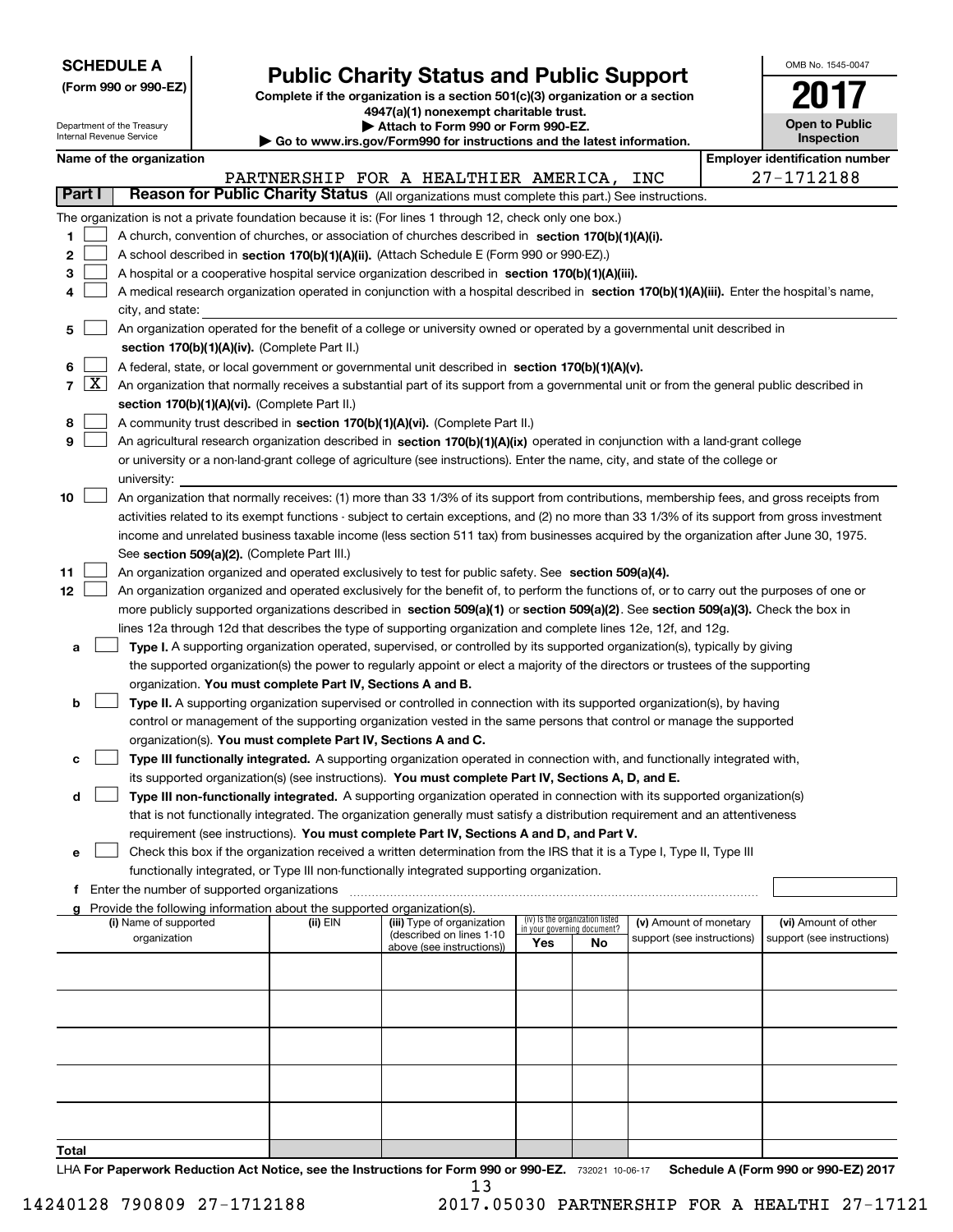## Schedule A (Form 990 or 990-EZ) 2017 PARTNERSHIP FOR A HEALTHIER AMERICA, INC 27-1712188 <sub>Page</sub> 2 **Part II Support Schedule for Organizations Described in Sections 170(b)(1)(A)(iv) and 170(b)(1)(A)(vi)**

(Complete only if you checked the box on line 5, 7, or 8 of Part I or if the organization failed to qualify under Part III. If the organization fails to qualify under the tests listed below, please complete Part III.)

|    | <b>Section A. Public Support</b>                                                                                                                                                                                                                                    |          |          |                   |            |          |                                      |  |  |  |  |
|----|---------------------------------------------------------------------------------------------------------------------------------------------------------------------------------------------------------------------------------------------------------------------|----------|----------|-------------------|------------|----------|--------------------------------------|--|--|--|--|
|    | Calendar year (or fiscal year beginning in) $\blacktriangleright$                                                                                                                                                                                                   | (a) 2013 | (b) 2014 | $(c)$ 2015        | $(d)$ 2016 | (e) 2017 | (f) Total                            |  |  |  |  |
|    | 1 Gifts, grants, contributions, and                                                                                                                                                                                                                                 |          |          |                   |            |          |                                      |  |  |  |  |
|    | membership fees received. (Do not                                                                                                                                                                                                                                   |          |          |                   |            |          |                                      |  |  |  |  |
|    | include any "unusual grants.")                                                                                                                                                                                                                                      | 7894094. |          | 7823783.13775552. | 6229621.   |          | 2112434.37835484.                    |  |  |  |  |
|    | 2 Tax revenues levied for the organ-                                                                                                                                                                                                                                |          |          |                   |            |          |                                      |  |  |  |  |
|    | ization's benefit and either paid to                                                                                                                                                                                                                                |          |          |                   |            |          |                                      |  |  |  |  |
|    | or expended on its behalf                                                                                                                                                                                                                                           |          |          |                   |            |          |                                      |  |  |  |  |
|    | 3 The value of services or facilities                                                                                                                                                                                                                               |          |          |                   |            |          |                                      |  |  |  |  |
|    | furnished by a governmental unit to                                                                                                                                                                                                                                 |          |          |                   |            |          |                                      |  |  |  |  |
|    | the organization without charge<br>7823783.13775552.                                                                                                                                                                                                                |          |          |                   |            |          |                                      |  |  |  |  |
|    | 4 Total. Add lines 1 through 3                                                                                                                                                                                                                                      | 7894094. |          |                   | 6229621.   |          | 2112434.37835484.                    |  |  |  |  |
|    | 5 The portion of total contributions                                                                                                                                                                                                                                |          |          |                   |            |          |                                      |  |  |  |  |
|    | by each person (other than a                                                                                                                                                                                                                                        |          |          |                   |            |          |                                      |  |  |  |  |
|    | governmental unit or publicly                                                                                                                                                                                                                                       |          |          |                   |            |          |                                      |  |  |  |  |
|    | supported organization) included                                                                                                                                                                                                                                    |          |          |                   |            |          |                                      |  |  |  |  |
|    | on line 1 that exceeds 2% of the                                                                                                                                                                                                                                    |          |          |                   |            |          |                                      |  |  |  |  |
|    | amount shown on line 11,                                                                                                                                                                                                                                            |          |          |                   |            |          |                                      |  |  |  |  |
|    | column (f)                                                                                                                                                                                                                                                          |          |          |                   |            |          | 19097158.                            |  |  |  |  |
|    | 6 Public support. Subtract line 5 from line 4.                                                                                                                                                                                                                      |          |          |                   |            |          | 18738326.                            |  |  |  |  |
|    | <b>Section B. Total Support</b>                                                                                                                                                                                                                                     |          |          |                   |            |          |                                      |  |  |  |  |
|    | Calendar year (or fiscal year beginning in)                                                                                                                                                                                                                         | (a) 2013 | (b) 2014 | $(c)$ 2015        | $(d)$ 2016 | (e) 2017 | (f) Total                            |  |  |  |  |
|    | <b>7</b> Amounts from line 4                                                                                                                                                                                                                                        | 7894094. |          | 7823783.13775552. | 6229621.   |          | 2112434.37835484.                    |  |  |  |  |
|    | 8 Gross income from interest,                                                                                                                                                                                                                                       |          |          |                   |            |          |                                      |  |  |  |  |
|    | dividends, payments received on                                                                                                                                                                                                                                     |          |          |                   |            |          |                                      |  |  |  |  |
|    | securities loans, rents, royalties,                                                                                                                                                                                                                                 |          |          |                   |            |          |                                      |  |  |  |  |
|    | and income from similar sources                                                                                                                                                                                                                                     | 4,754.   | 7,336.   | 21,223.           | 32,318.    | 68,914.  | 134,545.                             |  |  |  |  |
|    | 9 Net income from unrelated business                                                                                                                                                                                                                                |          |          |                   |            |          |                                      |  |  |  |  |
|    | activities, whether or not the                                                                                                                                                                                                                                      |          |          |                   |            |          |                                      |  |  |  |  |
|    | business is regularly carried on                                                                                                                                                                                                                                    |          |          |                   |            |          |                                      |  |  |  |  |
|    | 10 Other income. Do not include gain                                                                                                                                                                                                                                |          |          |                   |            |          |                                      |  |  |  |  |
|    | or loss from the sale of capital                                                                                                                                                                                                                                    |          |          |                   |            |          |                                      |  |  |  |  |
|    | assets (Explain in Part VI.)                                                                                                                                                                                                                                        | 33,279.  | 343.     | 4,858.            | 38,965.    |          | 99,875. 177,320.                     |  |  |  |  |
|    | 11 Total support. Add lines 7 through 10                                                                                                                                                                                                                            |          |          |                   |            |          | 38147349.                            |  |  |  |  |
|    | 12 Gross receipts from related activities, etc. (see instructions)                                                                                                                                                                                                  |          |          |                   |            | 12       | 7,471,520.                           |  |  |  |  |
|    | 13 First five years. If the Form 990 is for the organization's first, second, third, fourth, or fifth tax year as a section 501(c)(3)                                                                                                                               |          |          |                   |            |          |                                      |  |  |  |  |
|    | organization, check this box and stop here<br>Section C. Computation of Public Support Percentage                                                                                                                                                                   |          |          |                   |            |          |                                      |  |  |  |  |
|    |                                                                                                                                                                                                                                                                     |          |          |                   |            | 14       | 49.12<br>%                           |  |  |  |  |
|    | 15 Public support percentage from 2016 Schedule A, Part II, line 14 [11] [11] manument continuum manument of Public support percentage from 2016 Schedule A, Part II, line 14 [11] manument continuum manument of Public suppo                                      |          |          |                   |            | 15       | 57.14<br>$\%$                        |  |  |  |  |
|    |                                                                                                                                                                                                                                                                     |          |          |                   |            |          |                                      |  |  |  |  |
|    | 16a 33 1/3% support test - 2017. If the organization did not check the box on line 13, and line 14 is 33 1/3% or more, check this box and<br>$\blacktriangleright$ $\boxed{\text{X}}$<br>stop here. The organization qualifies as a publicly supported organization |          |          |                   |            |          |                                      |  |  |  |  |
|    | b 33 1/3% support test - 2016. If the organization did not check a box on line 13 or 16a, and line 15 is 33 1/3% or more, check this box                                                                                                                            |          |          |                   |            |          |                                      |  |  |  |  |
|    |                                                                                                                                                                                                                                                                     |          |          |                   |            |          |                                      |  |  |  |  |
|    | 17a 10% -facts-and-circumstances test - 2017. If the organization did not check a box on line 13, 16a, or 16b, and line 14 is 10% or more,                                                                                                                          |          |          |                   |            |          |                                      |  |  |  |  |
|    | and if the organization meets the "facts-and-circumstances" test, check this box and stop here. Explain in Part VI how the organization                                                                                                                             |          |          |                   |            |          |                                      |  |  |  |  |
|    |                                                                                                                                                                                                                                                                     |          |          |                   |            |          |                                      |  |  |  |  |
|    | <b>b 10% -facts-and-circumstances test - 2016.</b> If the organization did not check a box on line 13, 16a, 16b, or 17a, and line 15 is 10% or                                                                                                                      |          |          |                   |            |          |                                      |  |  |  |  |
|    | more, and if the organization meets the "facts-and-circumstances" test, check this box and stop here. Explain in Part VI how the                                                                                                                                    |          |          |                   |            |          |                                      |  |  |  |  |
|    | organization meets the "facts-and-circumstances" test. The organization qualifies as a publicly supported organization                                                                                                                                              |          |          |                   |            |          |                                      |  |  |  |  |
| 18 | Private foundation. If the organization did not check a box on line 13, 16a, 16b, 17a, or 17b, check this box and see instructions                                                                                                                                  |          |          |                   |            |          |                                      |  |  |  |  |
|    |                                                                                                                                                                                                                                                                     |          |          |                   |            |          | Schedule A (Form 990 or 990-EZ) 2017 |  |  |  |  |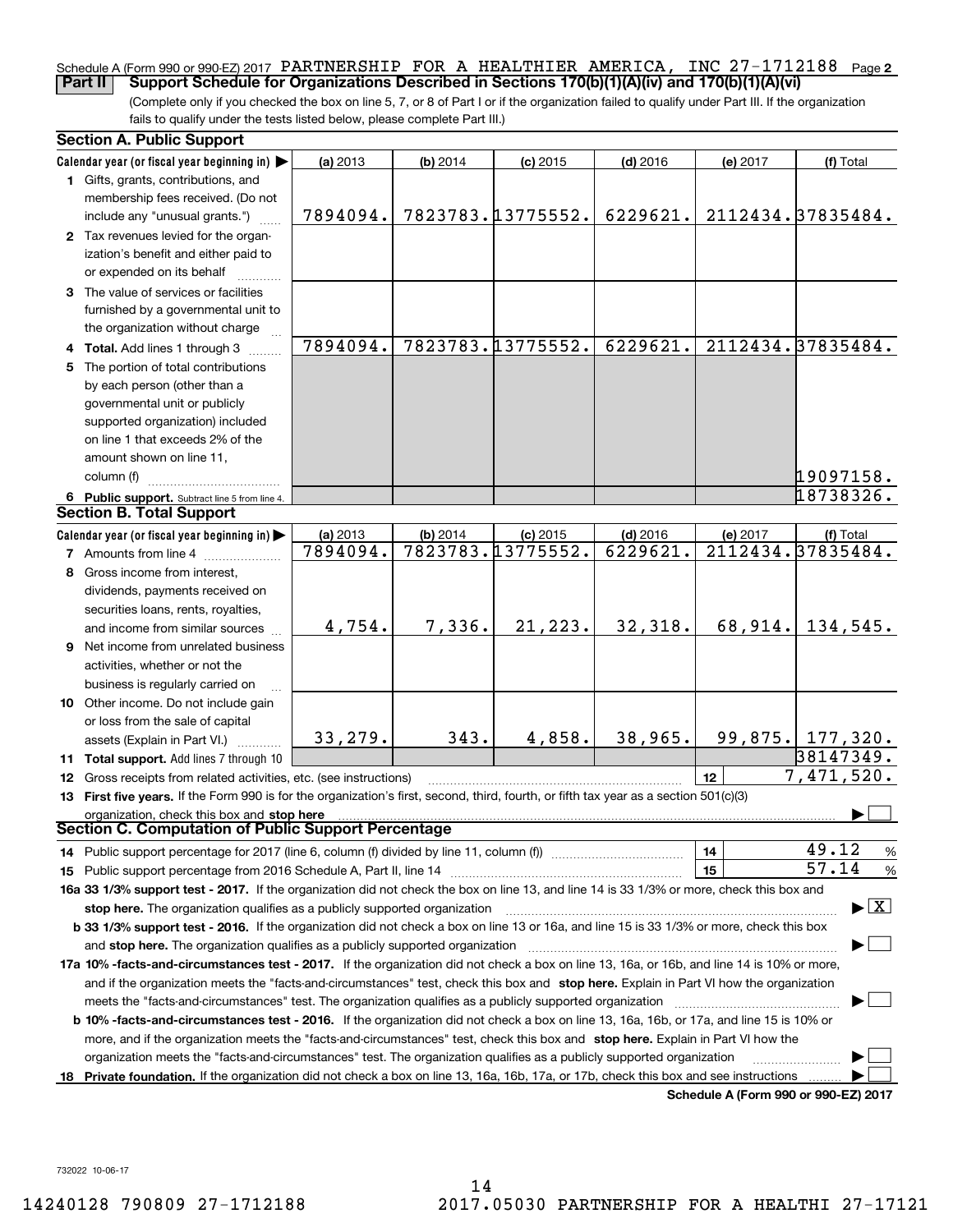# Schedule A (Form 990 or 990-EZ) 2017 PARTNERSHIP FOR A HEALTHIER AMERICA, INC 27-1712188 <sub>Page 3</sub> **Part III Support Schedule for Organizations Described in Section 509(a)(2)**

(Complete only if you checked the box on line 10 of Part I or if the organization failed to qualify under Part II. If the organization fails to qualify under the tests listed below, please complete Part II.)

|                                                                                                                                                                                          | <b>Section A. Public Support</b>                                                                                                                                                                                                    |          |          |            |            |          |                                      |
|------------------------------------------------------------------------------------------------------------------------------------------------------------------------------------------|-------------------------------------------------------------------------------------------------------------------------------------------------------------------------------------------------------------------------------------|----------|----------|------------|------------|----------|--------------------------------------|
|                                                                                                                                                                                          | Calendar year (or fiscal year beginning in) $\blacktriangleright$                                                                                                                                                                   | (a) 2013 | (b) 2014 | $(c)$ 2015 | $(d)$ 2016 | (e) 2017 | (f) Total                            |
|                                                                                                                                                                                          | 1 Gifts, grants, contributions, and                                                                                                                                                                                                 |          |          |            |            |          |                                      |
|                                                                                                                                                                                          | membership fees received. (Do not                                                                                                                                                                                                   |          |          |            |            |          |                                      |
|                                                                                                                                                                                          | include any "unusual grants.")                                                                                                                                                                                                      |          |          |            |            |          |                                      |
| 2 Gross receipts from admissions,<br>merchandise sold or services per-<br>formed, or facilities furnished in<br>any activity that is related to the<br>organization's tax-exempt purpose |                                                                                                                                                                                                                                     |          |          |            |            |          |                                      |
|                                                                                                                                                                                          | 3 Gross receipts from activities that                                                                                                                                                                                               |          |          |            |            |          |                                      |
|                                                                                                                                                                                          | are not an unrelated trade or bus-                                                                                                                                                                                                  |          |          |            |            |          |                                      |
|                                                                                                                                                                                          | iness under section 513                                                                                                                                                                                                             |          |          |            |            |          |                                      |
|                                                                                                                                                                                          | 4 Tax revenues levied for the organ-                                                                                                                                                                                                |          |          |            |            |          |                                      |
|                                                                                                                                                                                          | ization's benefit and either paid to                                                                                                                                                                                                |          |          |            |            |          |                                      |
|                                                                                                                                                                                          | or expended on its behalf<br>.                                                                                                                                                                                                      |          |          |            |            |          |                                      |
|                                                                                                                                                                                          | 5 The value of services or facilities                                                                                                                                                                                               |          |          |            |            |          |                                      |
|                                                                                                                                                                                          | furnished by a governmental unit to                                                                                                                                                                                                 |          |          |            |            |          |                                      |
|                                                                                                                                                                                          | the organization without charge                                                                                                                                                                                                     |          |          |            |            |          |                                      |
|                                                                                                                                                                                          | <b>6 Total.</b> Add lines 1 through 5                                                                                                                                                                                               |          |          |            |            |          |                                      |
|                                                                                                                                                                                          | 7a Amounts included on lines 1, 2, and                                                                                                                                                                                              |          |          |            |            |          |                                      |
|                                                                                                                                                                                          | 3 received from disqualified persons<br><b>b</b> Amounts included on lines 2 and 3 received                                                                                                                                         |          |          |            |            |          |                                      |
|                                                                                                                                                                                          | from other than disqualified persons that<br>exceed the greater of \$5,000 or 1% of the<br>amount on line 13 for the year                                                                                                           |          |          |            |            |          |                                      |
|                                                                                                                                                                                          | c Add lines 7a and 7b                                                                                                                                                                                                               |          |          |            |            |          |                                      |
|                                                                                                                                                                                          | 8 Public support. (Subtract line 7c from line 6.)                                                                                                                                                                                   |          |          |            |            |          |                                      |
|                                                                                                                                                                                          | <b>Section B. Total Support</b>                                                                                                                                                                                                     |          |          |            |            |          |                                      |
|                                                                                                                                                                                          | Calendar year (or fiscal year beginning in) $\blacktriangleright$                                                                                                                                                                   | (a) 2013 | (b) 2014 | $(c)$ 2015 | $(d)$ 2016 | (e) 2017 | (f) Total                            |
|                                                                                                                                                                                          | 9 Amounts from line 6                                                                                                                                                                                                               |          |          |            |            |          |                                      |
|                                                                                                                                                                                          | 10a Gross income from interest,<br>dividends, payments received on<br>securities loans, rents, royalties,<br>and income from similar sources                                                                                        |          |          |            |            |          |                                      |
|                                                                                                                                                                                          | <b>b</b> Unrelated business taxable income                                                                                                                                                                                          |          |          |            |            |          |                                      |
|                                                                                                                                                                                          | (less section 511 taxes) from businesses                                                                                                                                                                                            |          |          |            |            |          |                                      |
|                                                                                                                                                                                          | acquired after June 30, 1975                                                                                                                                                                                                        |          |          |            |            |          |                                      |
|                                                                                                                                                                                          | c Add lines 10a and 10b                                                                                                                                                                                                             |          |          |            |            |          |                                      |
|                                                                                                                                                                                          | 11 Net income from unrelated business<br>activities not included in line 10b,<br>whether or not the business is<br>regularly carried on                                                                                             |          |          |            |            |          |                                      |
|                                                                                                                                                                                          | <b>12</b> Other income. Do not include gain<br>or loss from the sale of capital<br>assets (Explain in Part VI.)                                                                                                                     |          |          |            |            |          |                                      |
|                                                                                                                                                                                          | <b>13</b> Total support. (Add lines 9, 10c, 11, and 12.)                                                                                                                                                                            |          |          |            |            |          |                                      |
|                                                                                                                                                                                          | 14 First five years. If the Form 990 is for the organization's first, second, third, fourth, or fifth tax year as a section 501(c)(3) organization,                                                                                 |          |          |            |            |          |                                      |
|                                                                                                                                                                                          | check this box and <b>stop here</b> measurement contracts and a structure of the state of the state of the state of the state of the state of the state of the state of the state of the state of the state of the state of the sta |          |          |            |            |          |                                      |
|                                                                                                                                                                                          | <b>Section C. Computation of Public Support Percentage</b>                                                                                                                                                                          |          |          |            |            |          |                                      |
|                                                                                                                                                                                          |                                                                                                                                                                                                                                     |          |          |            |            | 15       | %                                    |
|                                                                                                                                                                                          | 16 Public support percentage from 2016 Schedule A, Part III, line 15                                                                                                                                                                |          |          |            |            | 16       | %                                    |
|                                                                                                                                                                                          | <b>Section D. Computation of Investment Income Percentage</b>                                                                                                                                                                       |          |          |            |            |          |                                      |
|                                                                                                                                                                                          | 17 Investment income percentage for 2017 (line 10c, column (f) divided by line 13, column (f))                                                                                                                                      |          |          |            |            | 17       | %                                    |
|                                                                                                                                                                                          | <b>18</b> Investment income percentage from <b>2016</b> Schedule A, Part III, line 17                                                                                                                                               |          |          |            |            | 18       | %                                    |
|                                                                                                                                                                                          | 19a 33 1/3% support tests - 2017. If the organization did not check the box on line 14, and line 15 is more than 33 1/3%, and line 17 is not                                                                                        |          |          |            |            |          |                                      |
|                                                                                                                                                                                          | more than 33 1/3%, check this box and stop here. The organization qualifies as a publicly supported organization                                                                                                                    |          |          |            |            |          | ▶                                    |
|                                                                                                                                                                                          | b 33 1/3% support tests - 2016. If the organization did not check a box on line 14 or line 19a, and line 16 is more than 33 1/3%, and                                                                                               |          |          |            |            |          |                                      |
|                                                                                                                                                                                          | line 18 is not more than 33 1/3%, check this box and stop here. The organization qualifies as a publicly supported organization                                                                                                     |          |          |            |            |          |                                      |
| 20                                                                                                                                                                                       | <b>Private foundation.</b> If the organization did not check a box on line 14, 19a, or 19b, check this box and see instructions                                                                                                     |          |          |            |            |          |                                      |
|                                                                                                                                                                                          | 732023 10-06-17                                                                                                                                                                                                                     |          | 15       |            |            |          | Schedule A (Form 990 or 990-EZ) 2017 |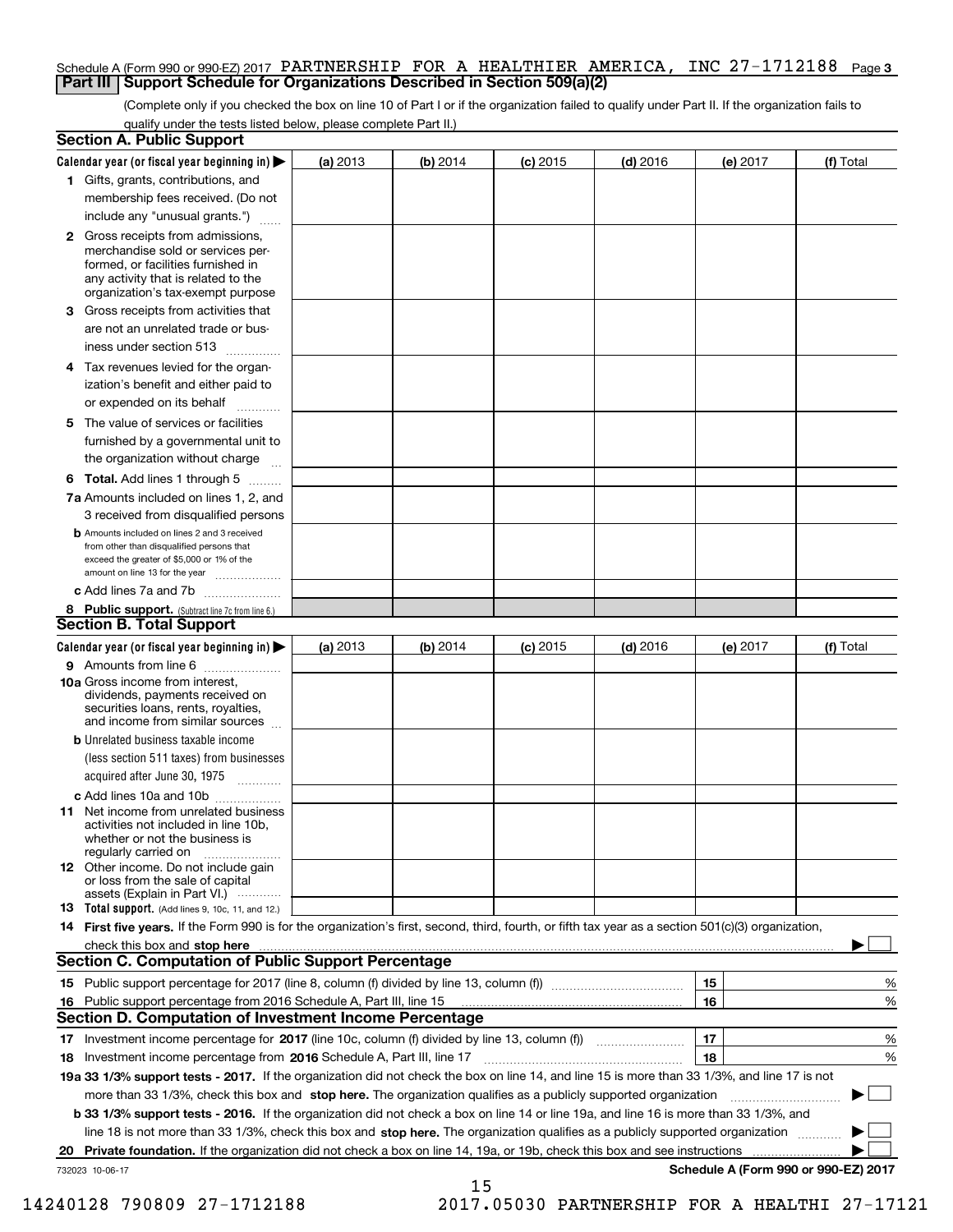# Schedule A (Form 990 or 990-EZ) 2017 PARTNERSHIP FOR A HEALTHIER AMERICA, INC 27-1712188 <sub>Page 4</sub>

# **Part IV Supporting Organizations**

(Complete only if you checked a box in line 12 on Part I. If you checked 12a of Part I, complete Sections A and B. If you checked 12b of Part I, complete Sections A and C. If you checked 12c of Part I, complete Sections A, D, and E. If you checked 12d of Part I, complete Sections A and D, and complete Part V.)

# **Section A. All Supporting Organizations**

- **1** Are all of the organization's supported organizations listed by name in the organization's governing documents? If "No," describe in **Part VI** how the supported organizations are designated. If designated by *class or purpose, describe the designation. If historic and continuing relationship, explain.*
- **2** Did the organization have any supported organization that does not have an IRS determination of status under section 509(a)(1) or (2)? If "Yes," explain in Part VI how the organization determined that the supported *organization was described in section 509(a)(1) or (2).*
- **3a** Did the organization have a supported organization described in section 501(c)(4), (5), or (6)? If "Yes," answer *(b) and (c) below.*
- **b** Did the organization confirm that each supported organization qualified under section 501(c)(4), (5), or (6) and satisfied the public support tests under section 509(a)(2)? If "Yes," describe in **Part VI** when and how the *organization made the determination.*
- **c**Did the organization ensure that all support to such organizations was used exclusively for section 170(c)(2)(B) purposes? If "Yes," explain in **Part VI** what controls the organization put in place to ensure such use.
- **4a***If* Was any supported organization not organized in the United States ("foreign supported organization")? *"Yes," and if you checked 12a or 12b in Part I, answer (b) and (c) below.*
- **b** Did the organization have ultimate control and discretion in deciding whether to make grants to the foreign supported organization? If "Yes," describe in **Part VI** how the organization had such control and discretion *despite being controlled or supervised by or in connection with its supported organizations.*
- **c** Did the organization support any foreign supported organization that does not have an IRS determination under sections 501(c)(3) and 509(a)(1) or (2)? If "Yes," explain in **Part VI** what controls the organization used *to ensure that all support to the foreign supported organization was used exclusively for section 170(c)(2)(B) purposes.*
- **5a** Did the organization add, substitute, or remove any supported organizations during the tax year? If "Yes," answer (b) and (c) below (if applicable). Also, provide detail in **Part VI,** including (i) the names and EIN *numbers of the supported organizations added, substituted, or removed; (ii) the reasons for each such action; (iii) the authority under the organization's organizing document authorizing such action; and (iv) how the action was accomplished (such as by amendment to the organizing document).*
- **b** Type I or Type II only. Was any added or substituted supported organization part of a class already designated in the organization's organizing document?
- **cSubstitutions only.**  Was the substitution the result of an event beyond the organization's control?
- **6** Did the organization provide support (whether in the form of grants or the provision of services or facilities) to **Part VI.** *If "Yes," provide detail in* support or benefit one or more of the filing organization's supported organizations? anyone other than (i) its supported organizations, (ii) individuals that are part of the charitable class benefited by one or more of its supported organizations, or (iii) other supporting organizations that also
- **7**Did the organization provide a grant, loan, compensation, or other similar payment to a substantial contributor *If "Yes," complete Part I of Schedule L (Form 990 or 990-EZ).* regard to a substantial contributor? (defined in section 4958(c)(3)(C)), a family member of a substantial contributor, or a 35% controlled entity with
- **8** Did the organization make a loan to a disqualified person (as defined in section 4958) not described in line 7? *If "Yes," complete Part I of Schedule L (Form 990 or 990-EZ).*
- **9a** Was the organization controlled directly or indirectly at any time during the tax year by one or more in section 509(a)(1) or (2))? If "Yes," *provide detail in* <code>Part VI.</code> disqualified persons as defined in section 4946 (other than foundation managers and organizations described
- **b** Did one or more disqualified persons (as defined in line 9a) hold a controlling interest in any entity in which the supporting organization had an interest? If "Yes," provide detail in P**art VI**.
- **c**Did a disqualified person (as defined in line 9a) have an ownership interest in, or derive any personal benefit from, assets in which the supporting organization also had an interest? If "Yes," provide detail in P**art VI.**
- **10a** Was the organization subject to the excess business holdings rules of section 4943 because of section supporting organizations)? If "Yes," answer 10b below. 4943(f) (regarding certain Type II supporting organizations, and all Type III non-functionally integrated
- **b** Did the organization have any excess business holdings in the tax year? (Use Schedule C, Form 4720, to *determine whether the organization had excess business holdings.)*

16

732024 10-06-17

**Schedule A (Form 990 or 990-EZ) 2017**

**YesNo**

**1**

**2**

**3a**

**3b**

**3c**

**4a**

**4b**

**4c**

**5a**

**5b5c**

**6**

**7**

**8**

**9a**

**9b**

**9c**

**10a**

**10b**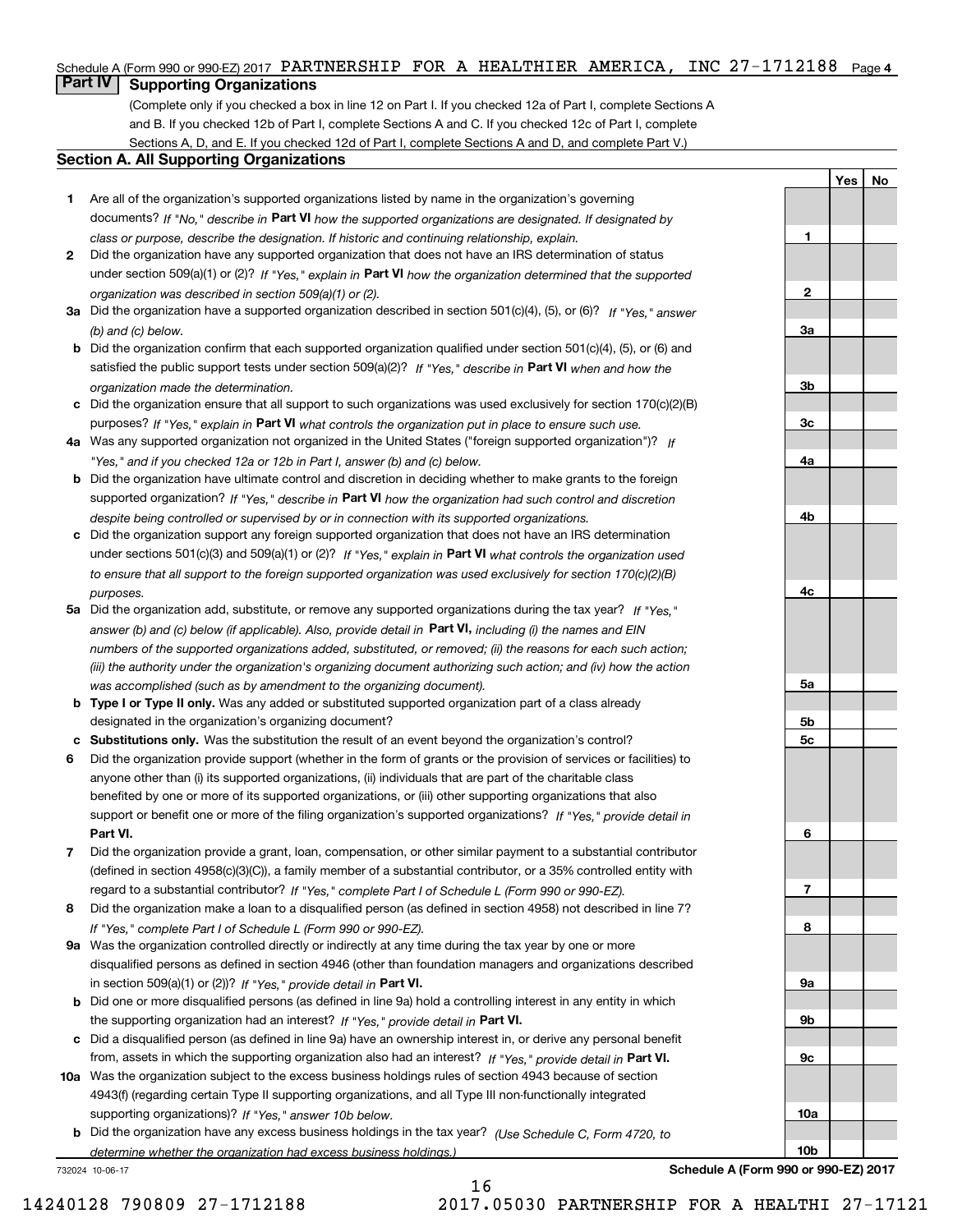# Schedule A (Form 990 or 990-EZ) 2017 PARTNERSHIP FOR A HEALTHIER AMERICA, INC 27-1712188 <sub>Page 5</sub> **Part IV Supporting Organizations** *(continued)*

|    |                                                                                                                                   |              | Yes | No |
|----|-----------------------------------------------------------------------------------------------------------------------------------|--------------|-----|----|
| 11 | Has the organization accepted a gift or contribution from any of the following persons?                                           |              |     |    |
|    | a A person who directly or indirectly controls, either alone or together with persons described in (b) and (c)                    |              |     |    |
|    | below, the governing body of a supported organization?                                                                            | 11a          |     |    |
|    | <b>b</b> A family member of a person described in (a) above?                                                                      | 11b          |     |    |
|    | c A 35% controlled entity of a person described in (a) or (b) above? If "Yes" to a, b, or c, provide detail in Part VI.           | 11c          |     |    |
|    | <b>Section B. Type I Supporting Organizations</b>                                                                                 |              |     |    |
|    |                                                                                                                                   |              | Yes | No |
| 1  | Did the directors, trustees, or membership of one or more supported organizations have the power to                               |              |     |    |
|    | regularly appoint or elect at least a majority of the organization's directors or trustees at all times during the                |              |     |    |
|    |                                                                                                                                   |              |     |    |
|    | tax year? If "No," describe in Part VI how the supported organization(s) effectively operated, supervised, or                     |              |     |    |
|    | controlled the organization's activities. If the organization had more than one supported organization,                           |              |     |    |
|    | describe how the powers to appoint and/or remove directors or trustees were allocated among the supported                         |              |     |    |
|    | organizations and what conditions or restrictions, if any, applied to such powers during the tax year.                            | 1            |     |    |
| 2  | Did the organization operate for the benefit of any supported organization other than the supported                               |              |     |    |
|    | organization(s) that operated, supervised, or controlled the supporting organization? If "Yes," explain in                        |              |     |    |
|    | <b>Part VI</b> how providing such benefit carried out the purposes of the supported organization(s) that operated,                |              |     |    |
|    | supervised, or controlled the supporting organization.                                                                            | $\mathbf{2}$ |     |    |
|    | <b>Section C. Type II Supporting Organizations</b>                                                                                |              |     |    |
|    |                                                                                                                                   |              | Yes | No |
| 1  | Were a majority of the organization's directors or trustees during the tax year also a majority of the directors                  |              |     |    |
|    | or trustees of each of the organization's supported organization(s)? If "No," describe in Part VI how control                     |              |     |    |
|    | or management of the supporting organization was vested in the same persons that controlled or managed                            |              |     |    |
|    | the supported organization(s).                                                                                                    | 1            |     |    |
|    | <b>Section D. All Type III Supporting Organizations</b>                                                                           |              |     |    |
|    |                                                                                                                                   |              | Yes | No |
| 1  | Did the organization provide to each of its supported organizations, by the last day of the fifth month of the                    |              |     |    |
|    | organization's tax year, (i) a written notice describing the type and amount of support provided during the prior tax             |              |     |    |
|    | year, (ii) a copy of the Form 990 that was most recently filed as of the date of notification, and (iii) copies of the            |              |     |    |
|    | organization's governing documents in effect on the date of notification, to the extent not previously provided?                  | 1            |     |    |
| 2  | Were any of the organization's officers, directors, or trustees either (i) appointed or elected by the supported                  |              |     |    |
|    | organization(s) or (ii) serving on the governing body of a supported organization? If "No," explain in Part VI how                |              |     |    |
|    | the organization maintained a close and continuous working relationship with the supported organization(s).                       | $\mathbf{2}$ |     |    |
| 3  | By reason of the relationship described in (2), did the organization's supported organizations have a                             |              |     |    |
|    | significant voice in the organization's investment policies and in directing the use of the organization's                        |              |     |    |
|    | income or assets at all times during the tax year? If "Yes," describe in Part VI the role the organization's                      |              |     |    |
|    | supported organizations played in this regard.                                                                                    | 3            |     |    |
|    | Section E. Type III Functionally Integrated Supporting Organizations                                                              |              |     |    |
| 1  | Check the box next to the method that the organization used to satisfy the Integral Part Test during the year (see instructions). |              |     |    |
| a  | The organization satisfied the Activities Test. Complete line 2 below.                                                            |              |     |    |
| b  | The organization is the parent of each of its supported organizations. Complete line 3 below.                                     |              |     |    |
| C  | The organization supported a governmental entity. Describe in Part VI how you supported a government entity (see instructions),   |              |     |    |
| 2  | Activities Test. Answer (a) and (b) below.                                                                                        |              | Yes | No |
| а  | Did substantially all of the organization's activities during the tax year directly further the exempt purposes of                |              |     |    |
|    | the supported organization(s) to which the organization was responsive? If "Yes," then in Part VI identify                        |              |     |    |
|    | those supported organizations and explain how these activities directly furthered their exempt purposes,                          |              |     |    |
|    | how the organization was responsive to those supported organizations, and how the organization determined                         |              |     |    |
|    | that these activities constituted substantially all of its activities.                                                            | 2a           |     |    |
|    | <b>b</b> Did the activities described in (a) constitute activities that, but for the organization's involvement, one or more      |              |     |    |
|    | of the organization's supported organization(s) would have been engaged in? If "Yes," explain in Part VI the                      |              |     |    |
|    | reasons for the organization's position that its supported organization(s) would have engaged in these                            |              |     |    |
|    | activities but for the organization's involvement.                                                                                | 2b           |     |    |
| з  | Parent of Supported Organizations. Answer (a) and (b) below.                                                                      |              |     |    |
| a  | Did the organization have the power to regularly appoint or elect a majority of the officers, directors, or                       |              |     |    |
|    | trustees of each of the supported organizations? Provide details in Part VI.                                                      | За           |     |    |
|    | <b>b</b> Did the organization exercise a substantial degree of direction over the policies, programs, and activities of each      |              |     |    |
|    | of its supported organizations? If "Yes," describe in Part VI the role played by the organization in this regard                  | Зb           |     |    |
|    | Schedule A (Form 990 or 990-EZ) 2017<br>732025 10-06-17                                                                           |              |     |    |

17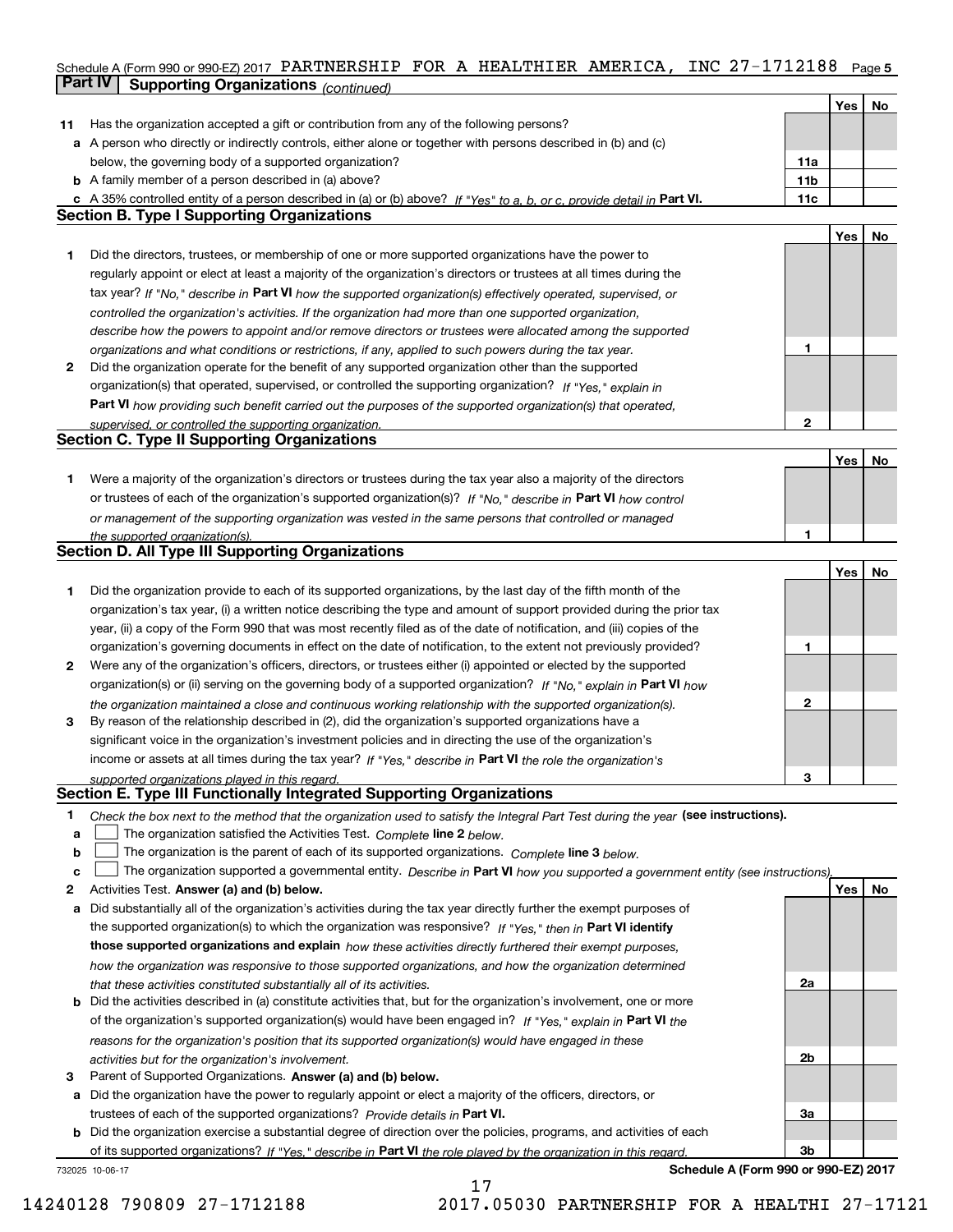|                | Schedule A (Form 990 or 990-EZ) 2017 PARTNERSHIP FOR A HEALTHIER AMERICA, INC 27-1712188<br><b>Part V</b><br>Type III Non-Functionally Integrated 509(a)(3) Supporting Organizations |                |                | Page 6                         |
|----------------|--------------------------------------------------------------------------------------------------------------------------------------------------------------------------------------|----------------|----------------|--------------------------------|
| 1              | Check here if the organization satisfied the Integral Part Test as a qualifying trust on Nov. 20, 1970 (explain in Part VI.) See instructions. Al                                    |                |                |                                |
|                | other Type III non-functionally integrated supporting organizations must complete Sections A through E.                                                                              |                |                |                                |
|                | Section A - Adjusted Net Income                                                                                                                                                      |                | (A) Prior Year | (B) Current Year<br>(optional) |
| 1              | Net short-term capital gain                                                                                                                                                          | 1.             |                |                                |
| $\overline{2}$ | Recoveries of prior-year distributions                                                                                                                                               | $\mathbf{2}$   |                |                                |
| З              | Other gross income (see instructions)                                                                                                                                                | 3              |                |                                |
| 4              | Add lines 1 through 3                                                                                                                                                                | 4              |                |                                |
| 5              | Depreciation and depletion                                                                                                                                                           | 5              |                |                                |
| 6              | Portion of operating expenses paid or incurred for production or                                                                                                                     |                |                |                                |
|                | collection of gross income or for management, conservation, or                                                                                                                       |                |                |                                |
|                | maintenance of property held for production of income (see instructions)                                                                                                             | 6              |                |                                |
| 7              | Other expenses (see instructions)                                                                                                                                                    | $\overline{7}$ |                |                                |
| 8              | Adjusted Net Income (subtract lines 5, 6, and 7 from line 4)                                                                                                                         | 8              |                |                                |
|                | <b>Section B - Minimum Asset Amount</b>                                                                                                                                              |                | (A) Prior Year | (B) Current Year<br>(optional) |
| 1              | Aggregate fair market value of all non-exempt-use assets (see                                                                                                                        |                |                |                                |
|                | instructions for short tax year or assets held for part of year):                                                                                                                    |                |                |                                |
|                | <b>a</b> Average monthly value of securities                                                                                                                                         | 1a             |                |                                |
|                | <b>b</b> Average monthly cash balances                                                                                                                                               | 1b             |                |                                |
|                | c Fair market value of other non-exempt-use assets                                                                                                                                   | 1c             |                |                                |
|                | d Total (add lines 1a, 1b, and 1c)                                                                                                                                                   | 1d             |                |                                |
|                | <b>e</b> Discount claimed for blockage or other                                                                                                                                      |                |                |                                |
|                | factors (explain in detail in Part VI):                                                                                                                                              |                |                |                                |
| 2              | Acquisition indebtedness applicable to non-exempt-use assets                                                                                                                         | $\mathbf{2}$   |                |                                |
| 3              | Subtract line 2 from line 1d                                                                                                                                                         | 3              |                |                                |
| 4              | Cash deemed held for exempt use. Enter 1-1/2% of line 3 (for greater amount,                                                                                                         |                |                |                                |
|                | see instructions)                                                                                                                                                                    | 4              |                |                                |
| 5              | Net value of non-exempt-use assets (subtract line 4 from line 3)                                                                                                                     | 5              |                |                                |
| 6              | Multiply line 5 by .035                                                                                                                                                              | 6              |                |                                |
| 7              | Recoveries of prior-year distributions                                                                                                                                               | $\overline{7}$ |                |                                |
| 8              | Minimum Asset Amount (add line 7 to line 6)                                                                                                                                          | 8              |                |                                |
|                | <b>Section C - Distributable Amount</b>                                                                                                                                              |                |                | <b>Current Year</b>            |
|                | Adjusted net income for prior year (from Section A, line 8, Column A)                                                                                                                | 1              |                |                                |
|                | Enter 85% of line 1                                                                                                                                                                  | 2              |                |                                |
| 3              | Minimum asset amount for prior year (from Section B, line 8, Column A)                                                                                                               | 3              |                |                                |
| 4              | Enter greater of line 2 or line 3                                                                                                                                                    | 4              |                |                                |
| 5              | Income tax imposed in prior year                                                                                                                                                     | 5              |                |                                |
| 6              | <b>Distributable Amount.</b> Subtract line 5 from line 4, unless subject to                                                                                                          |                |                |                                |
|                | emergency temporary reduction (see instructions)                                                                                                                                     | 6              |                |                                |
| 7              | Check here if the current year is the organization's first as a non-functionally integrated Type III supporting organization (see                                                    |                |                |                                |

instructions).

**Schedule A (Form 990 or 990-EZ) 2017**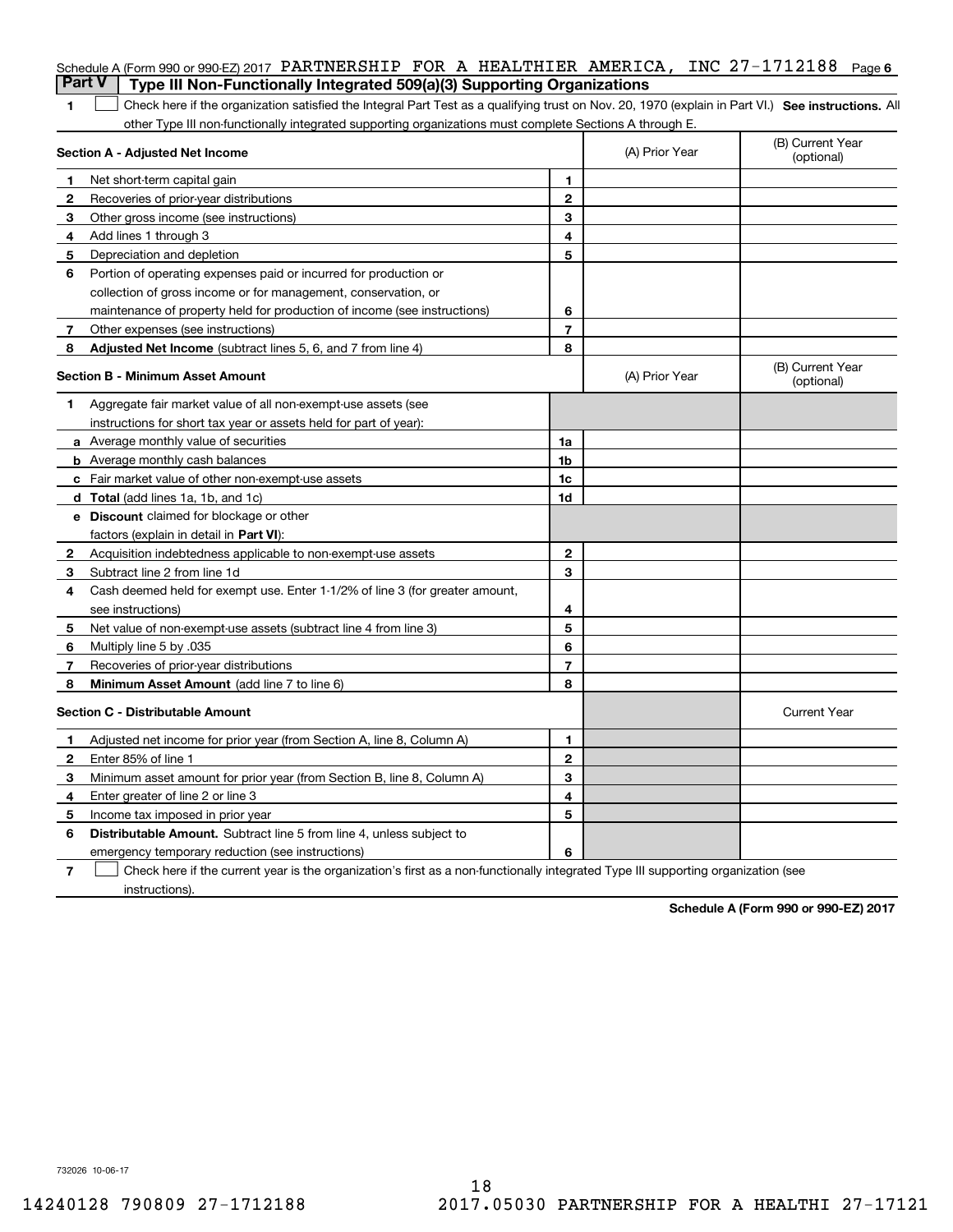# Schedule A (Form 990 or 990-EZ) 2017 PARTNERSHIP FOR A HEALTHIER AMERICA, INC 27-1712188 <sub>Page 7</sub>

| <b>Part V</b> | Type III Non-Functionally Integrated 509(a)(3) Supporting Organizations                    |                             | (continued)                           |                                                |  |  |  |
|---------------|--------------------------------------------------------------------------------------------|-----------------------------|---------------------------------------|------------------------------------------------|--|--|--|
|               | <b>Section D - Distributions</b>                                                           | <b>Current Year</b>         |                                       |                                                |  |  |  |
| 1             | Amounts paid to supported organizations to accomplish exempt purposes                      |                             |                                       |                                                |  |  |  |
| 2             | Amounts paid to perform activity that directly furthers exempt purposes of supported       |                             |                                       |                                                |  |  |  |
|               | organizations, in excess of income from activity                                           |                             |                                       |                                                |  |  |  |
| з             | Administrative expenses paid to accomplish exempt purposes of supported organizations      |                             |                                       |                                                |  |  |  |
| 4             | Amounts paid to acquire exempt-use assets                                                  |                             |                                       |                                                |  |  |  |
| 5             | Qualified set-aside amounts (prior IRS approval required)                                  |                             |                                       |                                                |  |  |  |
| 6             | Other distributions (describe in Part VI). See instructions.                               |                             |                                       |                                                |  |  |  |
| 7             | Total annual distributions. Add lines 1 through 6.                                         |                             |                                       |                                                |  |  |  |
| 8             | Distributions to attentive supported organizations to which the organization is responsive |                             |                                       |                                                |  |  |  |
|               | (provide details in Part VI). See instructions.                                            |                             |                                       |                                                |  |  |  |
| 9             | Distributable amount for 2017 from Section C, line 6                                       |                             |                                       |                                                |  |  |  |
| 10            | Line 8 amount divided by line 9 amount                                                     |                             |                                       |                                                |  |  |  |
|               |                                                                                            | (i)                         | (ii)                                  | (iii)                                          |  |  |  |
|               | <b>Section E - Distribution Allocations (see instructions)</b>                             | <b>Excess Distributions</b> | <b>Underdistributions</b><br>Pre-2017 | <b>Distributable</b><br><b>Amount for 2017</b> |  |  |  |
| 1             | Distributable amount for 2017 from Section C, line 6                                       |                             |                                       |                                                |  |  |  |
| 2             | Underdistributions, if any, for years prior to 2017 (reason-                               |                             |                                       |                                                |  |  |  |
|               | able cause required- explain in Part VI). See instructions.                                |                             |                                       |                                                |  |  |  |
| 3             | Excess distributions carryover, if any, to 2017                                            |                             |                                       |                                                |  |  |  |
| а             |                                                                                            |                             |                                       |                                                |  |  |  |
|               | <b>b</b> From 2013                                                                         |                             |                                       |                                                |  |  |  |
|               | $c$ From 2014                                                                              |                             |                                       |                                                |  |  |  |
|               | d From 2015                                                                                |                             |                                       |                                                |  |  |  |
|               | e From 2016                                                                                |                             |                                       |                                                |  |  |  |
|               | Total of lines 3a through e                                                                |                             |                                       |                                                |  |  |  |
|               | <b>g</b> Applied to underdistributions of prior years                                      |                             |                                       |                                                |  |  |  |
|               | <b>h</b> Applied to 2017 distributable amount                                              |                             |                                       |                                                |  |  |  |
|               | Carryover from 2012 not applied (see instructions)                                         |                             |                                       |                                                |  |  |  |
|               | Remainder. Subtract lines 3g, 3h, and 3i from 3f.                                          |                             |                                       |                                                |  |  |  |
| 4             | Distributions for 2017 from Section D,                                                     |                             |                                       |                                                |  |  |  |
|               | line $7:$                                                                                  |                             |                                       |                                                |  |  |  |
|               | <b>a</b> Applied to underdistributions of prior years                                      |                             |                                       |                                                |  |  |  |
|               | <b>b</b> Applied to 2017 distributable amount                                              |                             |                                       |                                                |  |  |  |
| с             | Remainder. Subtract lines 4a and 4b from 4.                                                |                             |                                       |                                                |  |  |  |
| 5             | Remaining underdistributions for years prior to 2017, if                                   |                             |                                       |                                                |  |  |  |
|               | any. Subtract lines 3g and 4a from line 2. For result greater                              |                             |                                       |                                                |  |  |  |
|               | than zero, explain in Part VI. See instructions.                                           |                             |                                       |                                                |  |  |  |
| 6             | Remaining underdistributions for 2017. Subtract lines 3h                                   |                             |                                       |                                                |  |  |  |
|               | and 4b from line 1. For result greater than zero, explain in                               |                             |                                       |                                                |  |  |  |
|               | Part VI. See instructions.                                                                 |                             |                                       |                                                |  |  |  |
|               |                                                                                            |                             |                                       |                                                |  |  |  |
| 7             | Excess distributions carryover to 2018. Add lines 3j                                       |                             |                                       |                                                |  |  |  |
|               | and 4c.                                                                                    |                             |                                       |                                                |  |  |  |
| 8             | Breakdown of line 7:                                                                       |                             |                                       |                                                |  |  |  |
|               | a Excess from 2013                                                                         |                             |                                       |                                                |  |  |  |
|               | <b>b</b> Excess from 2014                                                                  |                             |                                       |                                                |  |  |  |
|               | c Excess from 2015                                                                         |                             |                                       |                                                |  |  |  |
|               | d Excess from 2016                                                                         |                             |                                       |                                                |  |  |  |
|               | e Excess from 2017                                                                         |                             |                                       |                                                |  |  |  |

**Schedule A (Form 990 or 990-EZ) 2017**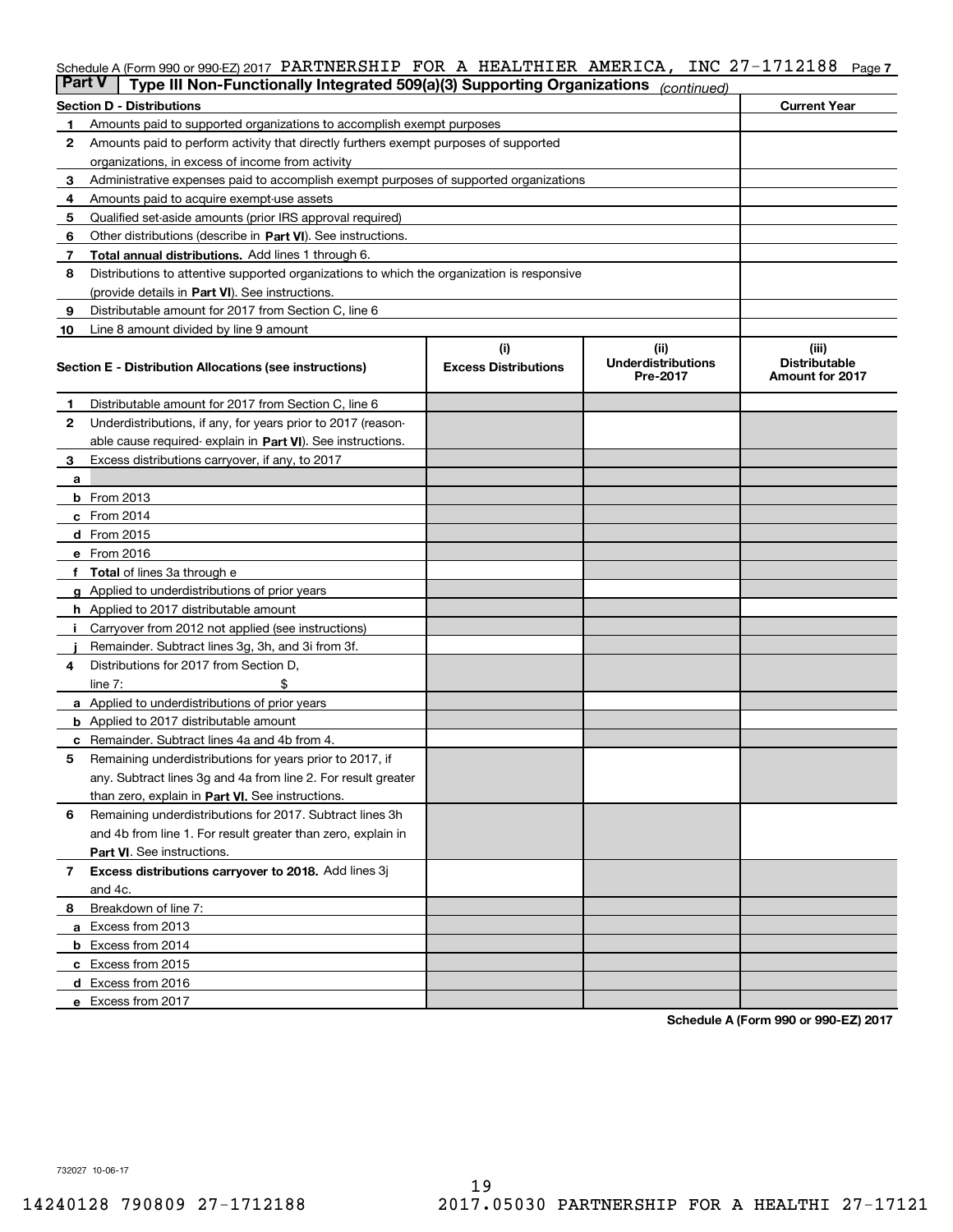## **8**27-1712188 Schedule A (Form 990 or 990-EZ) 2017  $\,$  PARTNERSHIP  $\,$  FOR  $\,$  A <code>HEALTHIER</code> <code>AMERICA</code> , <code>INC 27–1712188</code> <code>Page</code>

Part VI | Supplemental Information. Provide the explanations required by Part II, line 10; Part II, line 17a or 17b; Part III, line 12; Part IV, Section A, lines 1, 2, 3b, 3c, 4b, 4c, 5a, 6, 9a, 9b, 9c, 11a, 11b, and 11c; Part IV, Section B, lines 1 and 2; Part IV, Section C, line 1; Part IV, Section D, lines 2 and 3; Part IV, Section E, lines 1c, 2a, 2b, 3a, and 3b; Part V, line 1; Part V, Section B, line 1e; Part V, Section D, lines 5, 6, and 8; and Part V, Section E, lines 2, 5, and 6. Also complete this part for any additional information. (See instructions.)

# SCHEDULE A, PART II, LINE 10 EXPLANATION:

# OTHER INCOME NOT REGULARLY CARRIED ON.

**Schedule A (Form 990 or 990-EZ) 2017**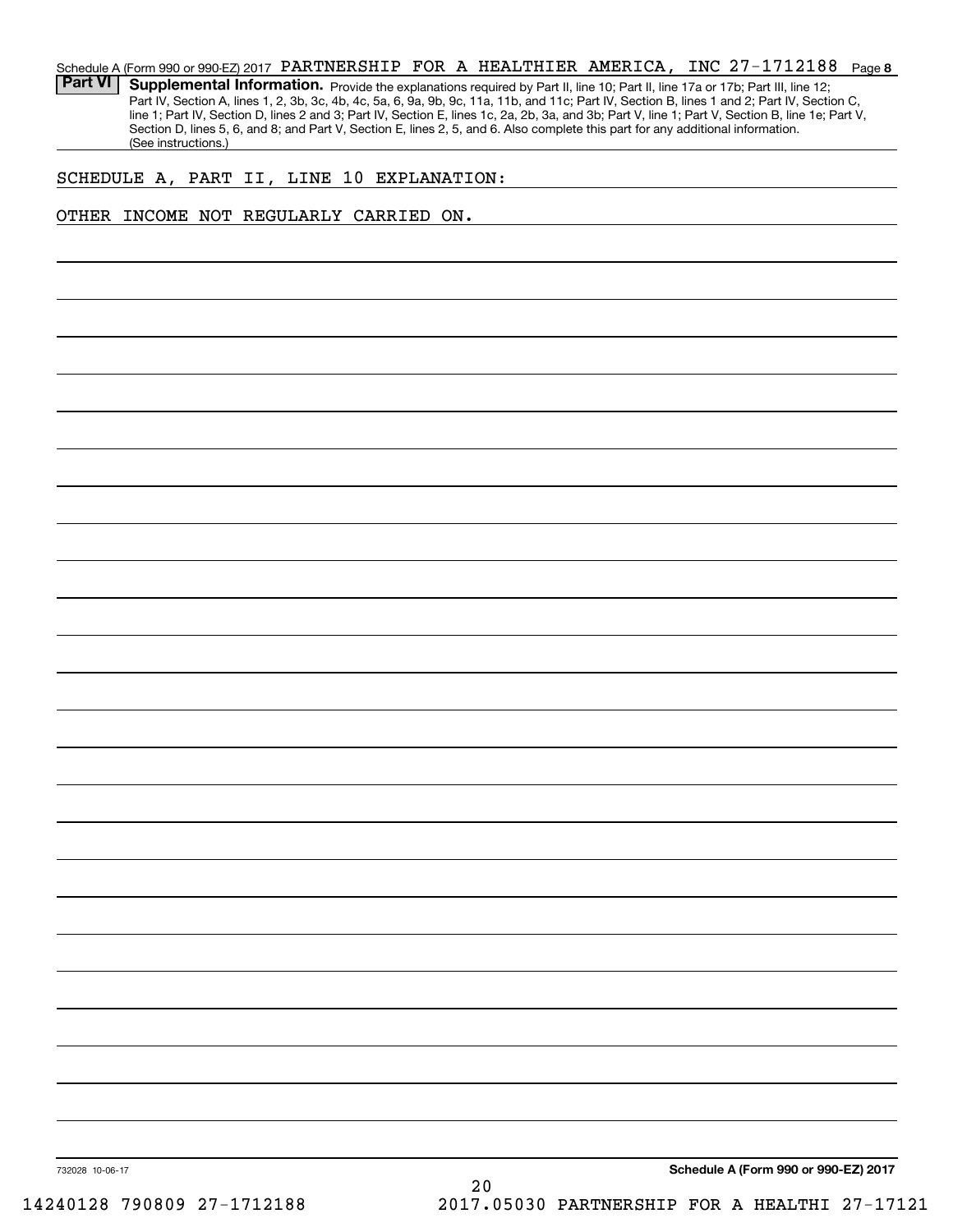Department of the Treasury **(Form 990, 990-EZ,** 000-PF

# \*\* PUBLIC DISCLOSURE COPY \*\*

# **Schedule B Schedule of Contributors**

**| Attach to Form 990, Form 990-EZ, or Form 990-PF. | Go to www.irs.gov/Form990 for the latest information.** OMB No. 1545-0047

**2017**

**Name of the organization Employer identification number**

| ן ו⊤י ט כע                 |  |
|----------------------------|--|
| Department of the Treasury |  |
| Internal Revenue Service   |  |
| Name of the organization   |  |

**Organization type** (check one):

|  |  | PARTNERSHIP FOR A HEALTHIER AMERICA, INC |  |  |  |  |  |  |
|--|--|------------------------------------------|--|--|--|--|--|--|
|--|--|------------------------------------------|--|--|--|--|--|--|

PARTNERSHIP FOR A HEALTHIER AMERICA, INC 27-1712188

| Filers of:         | Section:                                                                  |  |  |  |  |  |
|--------------------|---------------------------------------------------------------------------|--|--|--|--|--|
| Form 990 or 990-FZ | $\lfloor x \rfloor$ 501(c)( 3) (enter number) organization                |  |  |  |  |  |
|                    | 4947(a)(1) nonexempt charitable trust not treated as a private foundation |  |  |  |  |  |
|                    | 527 political organization                                                |  |  |  |  |  |
| Form 990-PF        | 501(c)(3) exempt private foundation                                       |  |  |  |  |  |
|                    | 4947(a)(1) nonexempt charitable trust treated as a private foundation     |  |  |  |  |  |
|                    | 501(c)(3) taxable private foundation                                      |  |  |  |  |  |

Check if your organization is covered by the **General Rule** or a **Special Rule. Note:**  Only a section 501(c)(7), (8), or (10) organization can check boxes for both the General Rule and a Special Rule. See instructions.

# **General Rule**

 $\mathcal{L}^{\text{max}}$ 

For an organization filing Form 990, 990-EZ, or 990-PF that received, during the year, contributions totaling \$5,000 or more (in money or property) from any one contributor. Complete Parts I and II. See instructions for determining a contributor's total contributions.

## **Special Rules**

 $\mathcal{L}^{\text{max}}$ 

any one contributor, during the year, total contributions of the greater of  $\,$  (1) \$5,000; or **(2)** 2% of the amount on (i) Form 990, Part VIII, line 1h;  $\boxed{\textbf{X}}$  For an organization described in section 501(c)(3) filing Form 990 or 990-EZ that met the 33 1/3% support test of the regulations under sections 509(a)(1) and 170(b)(1)(A)(vi), that checked Schedule A (Form 990 or 990-EZ), Part II, line 13, 16a, or 16b, and that received from or (ii) Form 990-EZ, line 1. Complete Parts I and II.

year, total contributions of more than \$1,000 *exclusively* for religious, charitable, scientific, literary, or educational purposes, or for For an organization described in section 501(c)(7), (8), or (10) filing Form 990 or 990-EZ that received from any one contributor, during the the prevention of cruelty to children or animals. Complete Parts I, II, and III.  $\mathcal{L}^{\text{max}}$ 

purpose. Don't complete any of the parts unless the **General Rule** applies to this organization because it received *nonexclusively* year, contributions <sub>exclusively</sub> for religious, charitable, etc., purposes, but no such contributions totaled more than \$1,000. If this box is checked, enter here the total contributions that were received during the year for an  $\;$ exclusively religious, charitable, etc., For an organization described in section 501(c)(7), (8), or (10) filing Form 990 or 990-EZ that received from any one contributor, during the religious, charitable, etc., contributions totaling \$5,000 or more during the year  $\Box$ — $\Box$   $\Box$ 

**Caution:**  An organization that isn't covered by the General Rule and/or the Special Rules doesn't file Schedule B (Form 990, 990-EZ, or 990-PF),  **must** but it answer "No" on Part IV, line 2, of its Form 990; or check the box on line H of its Form 990-EZ or on its Form 990-PF, Part I, line 2, to certify that it doesn't meet the filing requirements of Schedule B (Form 990, 990-EZ, or 990-PF).

**Schedule B (Form 990, 990-EZ, or 990-PF) (2017) For Paperwork Reduction Act Notice, see the instructions for Form 990, 990-EZ, or 990-PF.** LHA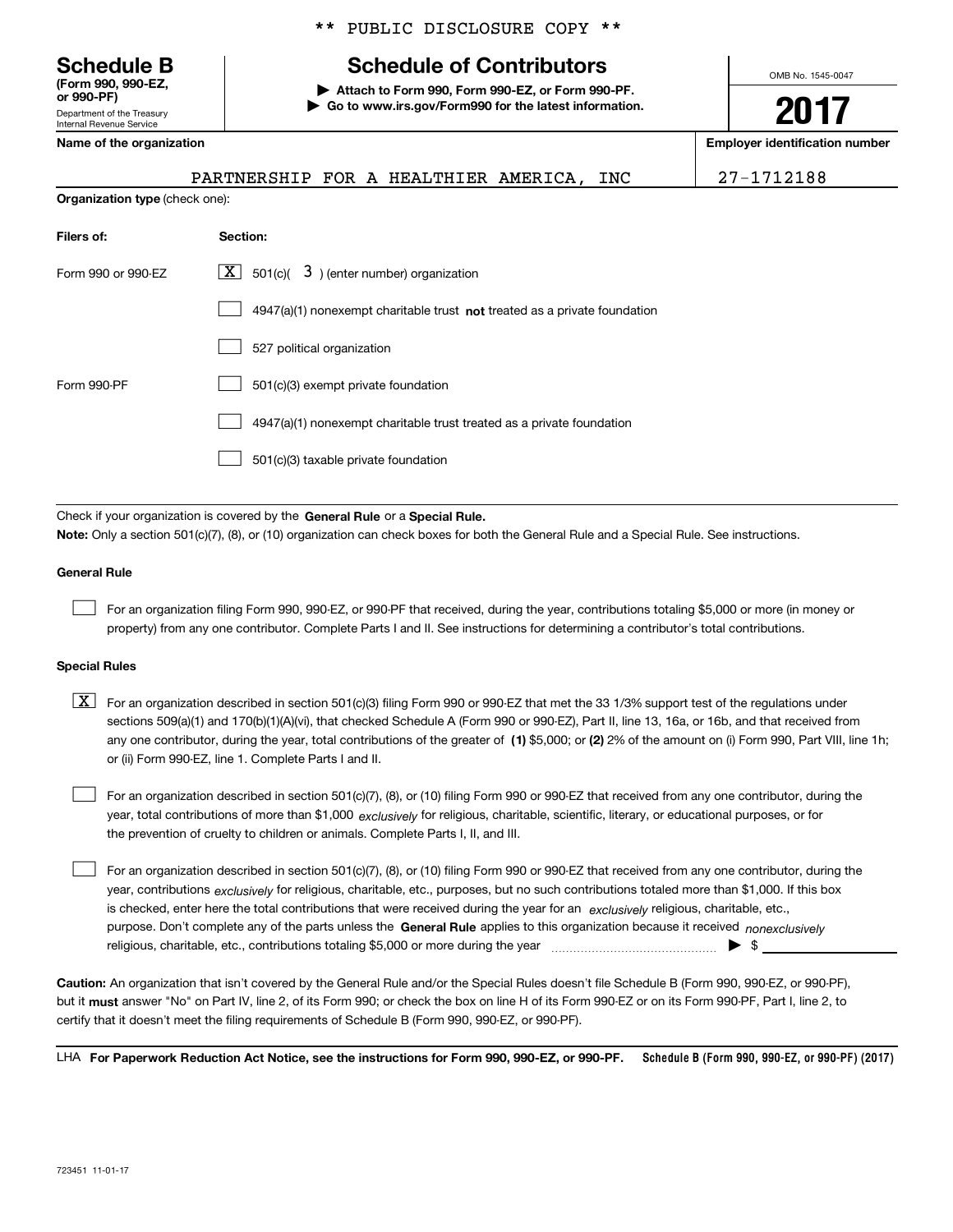|                      | Schedule B (Form 990, 990-EZ, or 990-PF) (2017)                                                       |                                   | Page 2                                                                                                    |
|----------------------|-------------------------------------------------------------------------------------------------------|-----------------------------------|-----------------------------------------------------------------------------------------------------------|
| Name of organization |                                                                                                       |                                   | <b>Employer identification number</b>                                                                     |
|                      | PARTNERSHIP FOR A HEALTHIER AMERICA,<br>INC                                                           |                                   | 27-1712188                                                                                                |
| Part I               | <b>Contributors</b> (see instructions). Use duplicate copies of Part I if additional space is needed. |                                   |                                                                                                           |
| (a)<br>No.           | (b)<br>Name, address, and ZIP + 4                                                                     | (c)<br><b>Total contributions</b> | (d)<br>Type of contribution                                                                               |
| 1                    |                                                                                                       | 500,000.<br>\$                    | $\overline{\text{X}}$<br>Person<br>Payroll<br>Noncash<br>(Complete Part II for<br>noncash contributions.) |
| (a)<br>No.           | (b)<br>Name, address, and ZIP + 4                                                                     | (c)<br><b>Total contributions</b> | (d)<br>Type of contribution                                                                               |
| $\boldsymbol{2}$     |                                                                                                       | 1,000,000.<br>\$                  | $\overline{\text{X}}$<br>Person<br>Payroll<br>Noncash<br>(Complete Part II for<br>noncash contributions.) |
| (a)<br>No.           | (b)<br>Name, address, and ZIP + 4                                                                     | (c)<br><b>Total contributions</b> | (d)<br>Type of contribution                                                                               |
|                      |                                                                                                       | \$                                | Person<br>Payroll<br>Noncash<br>(Complete Part II for<br>noncash contributions.)                          |
| (a)<br>No.           | (b)<br>Name, address, and ZIP + 4                                                                     | (c)<br><b>Total contributions</b> | (d)<br>Type of contribution                                                                               |
|                      |                                                                                                       | \$                                | Person<br>Payroll<br>Noncash<br>(Complete Part II for<br>noncash contributions.)                          |
| (a)<br>No.           | (b)<br>Name, address, and ZIP + 4                                                                     | (c)<br><b>Total contributions</b> | (d)<br>Type of contribution                                                                               |
|                      |                                                                                                       | \$                                | Person<br>Payroll<br>Noncash<br>(Complete Part II for<br>noncash contributions.)                          |
| (a)<br>No.           | (b)<br>Name, address, and ZIP + 4                                                                     | (c)<br><b>Total contributions</b> | (d)<br>Type of contribution                                                                               |
|                      |                                                                                                       | \$                                | Person<br>Payroll<br>Noncash<br>(Complete Part II for<br>noncash contributions.)                          |

**Schedule B (Form 990, 990-EZ, or 990-PF) (2017)**

723452 11-01-17

14240128 790809 27-1712188 2017.05030 PARTNERSHIP FOR A HEALTHI 27-17121

22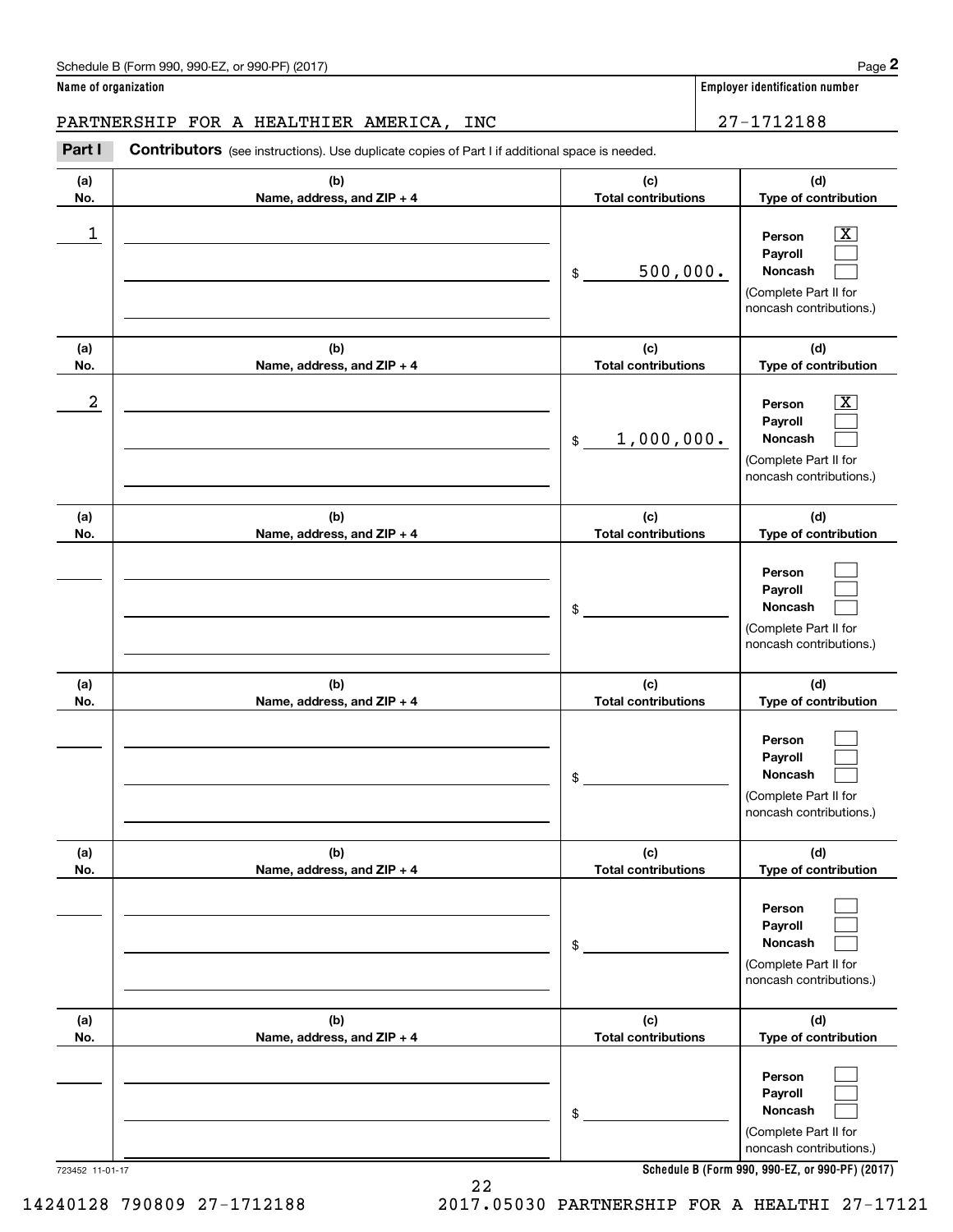**Name of organization Employer identification number**

# PARTNERSHIP FOR A HEALTHIER AMERICA, INC | 27-1712188

(see instructions). Use duplicate copies of Part II if additional space is needed.<br> **PARTNERSHIP FOR A HEALTHIER AMERICA, INC**<br> **PART II Noncash Property** (see instructions). Use duplicate copies of Part II if additional

| (a)<br>No.<br>from<br>Part I | (b)<br>Description of noncash property given | (c)<br>FMV (or estimate)<br>(See instructions.) | (d)<br>Date received |
|------------------------------|----------------------------------------------|-------------------------------------------------|----------------------|
|                              |                                              | $\frac{1}{2}$                                   |                      |
| (a)<br>No.<br>from<br>Part I | (b)<br>Description of noncash property given | (c)<br>FMV (or estimate)<br>(See instructions.) | (d)<br>Date received |
|                              |                                              | $\frac{1}{2}$                                   |                      |
| (a)<br>No.<br>from<br>Part I | (b)<br>Description of noncash property given | (c)<br>FMV (or estimate)<br>(See instructions.) | (d)<br>Date received |
|                              |                                              | $\mathfrak s$                                   |                      |
| (a)<br>No.<br>from<br>Part I | (b)<br>Description of noncash property given | (c)<br>FMV (or estimate)<br>(See instructions.) | (d)<br>Date received |
|                              |                                              | $\frac{1}{2}$                                   |                      |
| (a)<br>No.<br>from<br>Part I | (b)<br>Description of noncash property given | (c)<br>FMV (or estimate)<br>(See instructions.) | (d)<br>Date received |
|                              |                                              | \$                                              |                      |
| (a)<br>No.<br>from<br>Part I | (b)<br>Description of noncash property given | (c)<br>FMV (or estimate)<br>(See instructions.) | (d)<br>Date received |
|                              |                                              | \$                                              |                      |

723453 11-01-17

**Schedule B (Form 990, 990-EZ, or 990-PF) (2017)**

14240128 790809 27-1712188 2017.05030 PARTNERSHIP FOR A HEALTHI 27-17121

23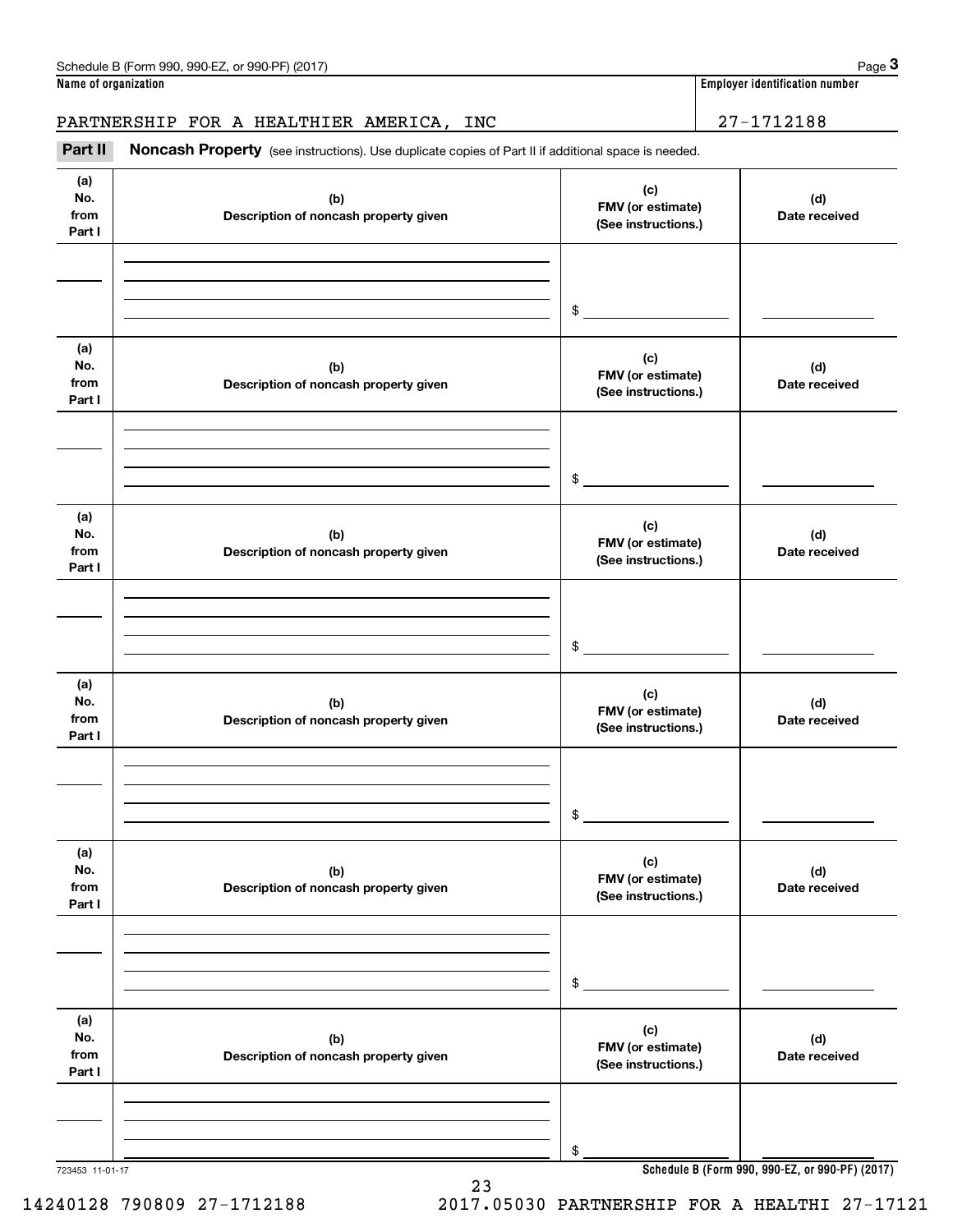|                                     | Schedule B (Form 990, 990-EZ, or 990-PF) (2017)                                                                                                                                                                                                                                |                      |  | Page 4                                          |  |  |  |
|-------------------------------------|--------------------------------------------------------------------------------------------------------------------------------------------------------------------------------------------------------------------------------------------------------------------------------|----------------------|--|-------------------------------------------------|--|--|--|
| Name of organization                |                                                                                                                                                                                                                                                                                |                      |  | <b>Employer identification number</b>           |  |  |  |
|                                     | PARTNERSHIP FOR A HEALTHIER AMERICA, INC                                                                                                                                                                                                                                       |                      |  | 27-1712188                                      |  |  |  |
| Part III                            | $Exclusively$ religious, charitable, etc., contributions to organizations described in section 501(c)(7), (8), or (10) that total more than \$1,000 for<br>the year from any one contributor. Complete columns (a) through (e) and the following line entry. For organizations |                      |  |                                                 |  |  |  |
|                                     | completing Part III, enter the total of exclusively religious, charitable, etc., contributions of \$1,000 or less for the year. (Enter this info. once.) $\blacktriangleright$ \$                                                                                              |                      |  |                                                 |  |  |  |
| (a) No.                             | Use duplicate copies of Part III if additional space is needed.                                                                                                                                                                                                                |                      |  |                                                 |  |  |  |
| from<br>Part I                      | (b) Purpose of gift                                                                                                                                                                                                                                                            | (c) Use of gift      |  | (d) Description of how gift is held             |  |  |  |
|                                     |                                                                                                                                                                                                                                                                                |                      |  |                                                 |  |  |  |
|                                     |                                                                                                                                                                                                                                                                                |                      |  |                                                 |  |  |  |
|                                     |                                                                                                                                                                                                                                                                                |                      |  |                                                 |  |  |  |
|                                     |                                                                                                                                                                                                                                                                                | (e) Transfer of gift |  |                                                 |  |  |  |
|                                     |                                                                                                                                                                                                                                                                                |                      |  |                                                 |  |  |  |
|                                     | Transferee's name, address, and $ZIP + 4$                                                                                                                                                                                                                                      |                      |  | Relationship of transferor to transferee        |  |  |  |
|                                     |                                                                                                                                                                                                                                                                                |                      |  |                                                 |  |  |  |
|                                     |                                                                                                                                                                                                                                                                                |                      |  |                                                 |  |  |  |
| (a) $\overline{\text{No.}}$         |                                                                                                                                                                                                                                                                                |                      |  |                                                 |  |  |  |
| from<br>Part I                      | (b) Purpose of gift                                                                                                                                                                                                                                                            | (c) Use of gift      |  | (d) Description of how gift is held             |  |  |  |
|                                     |                                                                                                                                                                                                                                                                                |                      |  |                                                 |  |  |  |
|                                     |                                                                                                                                                                                                                                                                                |                      |  |                                                 |  |  |  |
|                                     |                                                                                                                                                                                                                                                                                |                      |  |                                                 |  |  |  |
|                                     |                                                                                                                                                                                                                                                                                | (e) Transfer of gift |  |                                                 |  |  |  |
|                                     | Transferee's name, address, and $ZIP + 4$                                                                                                                                                                                                                                      |                      |  | Relationship of transferor to transferee        |  |  |  |
|                                     |                                                                                                                                                                                                                                                                                |                      |  |                                                 |  |  |  |
|                                     |                                                                                                                                                                                                                                                                                |                      |  |                                                 |  |  |  |
|                                     |                                                                                                                                                                                                                                                                                |                      |  |                                                 |  |  |  |
| (a) $\overline{\text{No.}}$<br>from | (b) Purpose of gift                                                                                                                                                                                                                                                            | (c) Use of gift      |  | (d) Description of how gift is held             |  |  |  |
| Part I                              |                                                                                                                                                                                                                                                                                |                      |  |                                                 |  |  |  |
|                                     |                                                                                                                                                                                                                                                                                |                      |  |                                                 |  |  |  |
|                                     |                                                                                                                                                                                                                                                                                |                      |  |                                                 |  |  |  |
|                                     |                                                                                                                                                                                                                                                                                | (e) Transfer of gift |  |                                                 |  |  |  |
|                                     |                                                                                                                                                                                                                                                                                |                      |  |                                                 |  |  |  |
|                                     | Transferee's name, address, and $ZIP + 4$                                                                                                                                                                                                                                      |                      |  | Relationship of transferor to transferee        |  |  |  |
|                                     |                                                                                                                                                                                                                                                                                |                      |  |                                                 |  |  |  |
|                                     |                                                                                                                                                                                                                                                                                |                      |  |                                                 |  |  |  |
| (a) No.                             |                                                                                                                                                                                                                                                                                |                      |  |                                                 |  |  |  |
| from<br>Part I                      | (b) Purpose of gift                                                                                                                                                                                                                                                            | (c) Use of gift      |  | (d) Description of how gift is held             |  |  |  |
|                                     |                                                                                                                                                                                                                                                                                |                      |  |                                                 |  |  |  |
|                                     |                                                                                                                                                                                                                                                                                |                      |  |                                                 |  |  |  |
|                                     |                                                                                                                                                                                                                                                                                |                      |  |                                                 |  |  |  |
|                                     | (e) Transfer of gift                                                                                                                                                                                                                                                           |                      |  |                                                 |  |  |  |
|                                     |                                                                                                                                                                                                                                                                                |                      |  |                                                 |  |  |  |
|                                     | Transferee's name, address, and ZIP + 4                                                                                                                                                                                                                                        |                      |  | Relationship of transferor to transferee        |  |  |  |
|                                     |                                                                                                                                                                                                                                                                                |                      |  |                                                 |  |  |  |
|                                     |                                                                                                                                                                                                                                                                                |                      |  |                                                 |  |  |  |
| 723454 11-01-17                     |                                                                                                                                                                                                                                                                                |                      |  | Schedule B (Form 990, 990-EZ, or 990-PF) (2017) |  |  |  |
|                                     |                                                                                                                                                                                                                                                                                |                      |  |                                                 |  |  |  |

24

**Schedule B (Form 990, 990-EZ, or 990-PF) (2017)**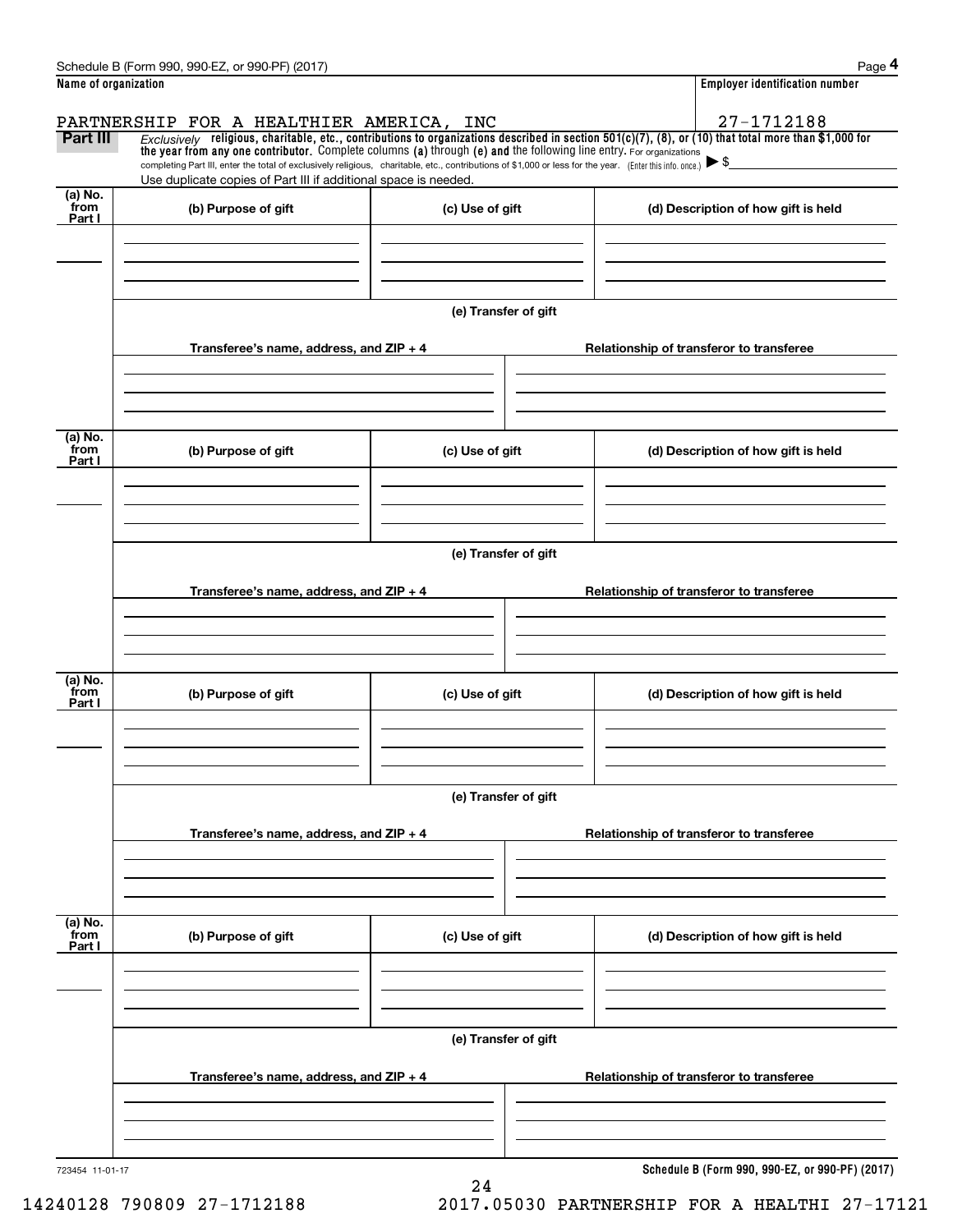Department of the Treasury Internal Revenue Service

# **SCHEDULE D Supplemental Financial Statements**

(Form 990)<br>
Pepartment of the Treasury<br>
Department of the Treasury<br>
Department of the Treasury<br>
Department of the Treasury<br> **Co to www.irs.gov/Form990 for instructions and the latest information.**<br> **Co to www.irs.gov/Form9** 

|  |  | $\blacktriangleright$ Go to www.irs.gov/Form990 for instructions and the latest information |  |  |
|--|--|---------------------------------------------------------------------------------------------|--|--|
|  |  |                                                                                             |  |  |



|          | Name of the organization                                                                                                                                                                                                                                                                                                                                          | PARTNERSHIP FOR A HEALTHIER AMERICA, INC       | <b>Employer identification number</b><br>27-1712188 |
|----------|-------------------------------------------------------------------------------------------------------------------------------------------------------------------------------------------------------------------------------------------------------------------------------------------------------------------------------------------------------------------|------------------------------------------------|-----------------------------------------------------|
| Part I   | Organizations Maintaining Donor Advised Funds or Other Similar Funds or Accounts. Complete if the                                                                                                                                                                                                                                                                 |                                                |                                                     |
|          |                                                                                                                                                                                                                                                                                                                                                                   |                                                |                                                     |
|          | organization answered "Yes" on Form 990, Part IV, line 6.                                                                                                                                                                                                                                                                                                         | (a) Donor advised funds                        | (b) Funds and other accounts                        |
|          |                                                                                                                                                                                                                                                                                                                                                                   |                                                |                                                     |
| 1        |                                                                                                                                                                                                                                                                                                                                                                   |                                                |                                                     |
| 2        | Aggregate value of contributions to (during year)                                                                                                                                                                                                                                                                                                                 |                                                |                                                     |
| з        |                                                                                                                                                                                                                                                                                                                                                                   |                                                |                                                     |
| 4        |                                                                                                                                                                                                                                                                                                                                                                   |                                                |                                                     |
| 5        | Did the organization inform all donors and donor advisors in writing that the assets held in donor advised funds                                                                                                                                                                                                                                                  |                                                |                                                     |
|          |                                                                                                                                                                                                                                                                                                                                                                   |                                                | Yes<br>No                                           |
| 6        | Did the organization inform all grantees, donors, and donor advisors in writing that grant funds can be used only<br>for charitable purposes and not for the benefit of the donor or donor advisor, or for any other purpose conferring                                                                                                                           |                                                |                                                     |
|          |                                                                                                                                                                                                                                                                                                                                                                   |                                                | Yes<br>No                                           |
| Part II  | Conservation Easements. Complete if the organization answered "Yes" on Form 990, Part IV, line 7.                                                                                                                                                                                                                                                                 |                                                |                                                     |
| 1        |                                                                                                                                                                                                                                                                                                                                                                   |                                                |                                                     |
|          | Purpose(s) of conservation easements held by the organization (check all that apply).                                                                                                                                                                                                                                                                             |                                                |                                                     |
|          | Preservation of land for public use (e.g., recreation or education)<br>Protection of natural habitat                                                                                                                                                                                                                                                              | Preservation of a certified historic structure | Preservation of a historically important land area  |
|          | Preservation of open space                                                                                                                                                                                                                                                                                                                                        |                                                |                                                     |
| 2        | Complete lines 2a through 2d if the organization held a qualified conservation contribution in the form of a conservation easement on the last                                                                                                                                                                                                                    |                                                |                                                     |
|          | day of the tax year.                                                                                                                                                                                                                                                                                                                                              |                                                | Held at the End of the Tax Year                     |
|          |                                                                                                                                                                                                                                                                                                                                                                   |                                                | 2a                                                  |
| а        | Total acreage restricted by conservation easements                                                                                                                                                                                                                                                                                                                |                                                | 2 <sub>b</sub>                                      |
| b        | Number of conservation easements on a certified historic structure included in (a) manufacture included in (a)                                                                                                                                                                                                                                                    |                                                | 2c                                                  |
| с        | Number of conservation easements included in (c) acquired after 7/25/06, and not on a historic structure                                                                                                                                                                                                                                                          |                                                |                                                     |
| d        |                                                                                                                                                                                                                                                                                                                                                                   |                                                | 2d                                                  |
| 3        | listed in the National Register [111] Marshall Register [11] Marshall Register [11] Marshall Register [11] Marshall Register [11] Marshall Register [11] Marshall Register [11] Marshall Register [11] Marshall Register [11]<br>Number of conservation easements modified, transferred, released, extinguished, or terminated by the organization during the tax |                                                |                                                     |
|          | $\vee$ ear $\blacktriangleright$                                                                                                                                                                                                                                                                                                                                  |                                                |                                                     |
| 4        | Number of states where property subject to conservation easement is located >                                                                                                                                                                                                                                                                                     |                                                |                                                     |
| 5        | Does the organization have a written policy regarding the periodic monitoring, inspection, handling of                                                                                                                                                                                                                                                            |                                                |                                                     |
|          | violations, and enforcement of the conservation easements it holds?                                                                                                                                                                                                                                                                                               |                                                | Yes<br>No                                           |
| 6        | Staff and volunteer hours devoted to monitoring, inspecting, handling of violations, and enforcing conservation easements during the year                                                                                                                                                                                                                         |                                                |                                                     |
|          |                                                                                                                                                                                                                                                                                                                                                                   |                                                |                                                     |
| 7        | Amount of expenses incurred in monitoring, inspecting, handling of violations, and enforcing conservation easements during the year                                                                                                                                                                                                                               |                                                |                                                     |
|          | $\blacktriangleright$ S                                                                                                                                                                                                                                                                                                                                           |                                                |                                                     |
| 8        | Does each conservation easement reported on line 2(d) above satisfy the requirements of section 170(h)(4)(B)(i)                                                                                                                                                                                                                                                   |                                                |                                                     |
|          |                                                                                                                                                                                                                                                                                                                                                                   |                                                | Yes<br>No                                           |
| 9        | In Part XIII, describe how the organization reports conservation easements in its revenue and expense statement, and balance sheet, and                                                                                                                                                                                                                           |                                                |                                                     |
|          | include, if applicable, the text of the footnote to the organization's financial statements that describes the organization's accounting for                                                                                                                                                                                                                      |                                                |                                                     |
|          | conservation easements.                                                                                                                                                                                                                                                                                                                                           |                                                |                                                     |
| Part III | Organizations Maintaining Collections of Art, Historical Treasures, or Other Similar Assets.                                                                                                                                                                                                                                                                      |                                                |                                                     |
|          | Complete if the organization answered "Yes" on Form 990, Part IV, line 8.                                                                                                                                                                                                                                                                                         |                                                |                                                     |
|          | 1a If the organization elected, as permitted under SFAS 116 (ASC 958), not to report in its revenue statement and balance sheet works of art,                                                                                                                                                                                                                     |                                                |                                                     |
|          | historical treasures, or other similar assets held for public exhibition, education, or research in furtherance of public service, provide, in Part XIII,                                                                                                                                                                                                         |                                                |                                                     |
|          | the text of the footnote to its financial statements that describes these items.                                                                                                                                                                                                                                                                                  |                                                |                                                     |
| b        | If the organization elected, as permitted under SFAS 116 (ASC 958), to report in its revenue statement and balance sheet works of art, historical                                                                                                                                                                                                                 |                                                |                                                     |
|          | treasures, or other similar assets held for public exhibition, education, or research in furtherance of public service, provide the following amounts                                                                                                                                                                                                             |                                                |                                                     |
|          | relating to these items:                                                                                                                                                                                                                                                                                                                                          |                                                |                                                     |
|          |                                                                                                                                                                                                                                                                                                                                                                   |                                                | $\frac{1}{2}$                                       |
|          | (ii) Assets included in Form 990, Part X                                                                                                                                                                                                                                                                                                                          |                                                | $\blacktriangleright$ \$                            |
| 2        | If the organization received or held works of art, historical treasures, or other similar assets for financial gain, provide                                                                                                                                                                                                                                      |                                                |                                                     |
|          | the following amounts required to be reported under SFAS 116 (ASC 958) relating to these items:                                                                                                                                                                                                                                                                   |                                                |                                                     |
| а        |                                                                                                                                                                                                                                                                                                                                                                   |                                                | \$                                                  |
|          |                                                                                                                                                                                                                                                                                                                                                                   |                                                |                                                     |
|          | LHA For Paperwork Reduction Act Notice, see the Instructions for Form 990.                                                                                                                                                                                                                                                                                        |                                                | Schedule D (Form 990) 2017                          |

732051 10-09-17

25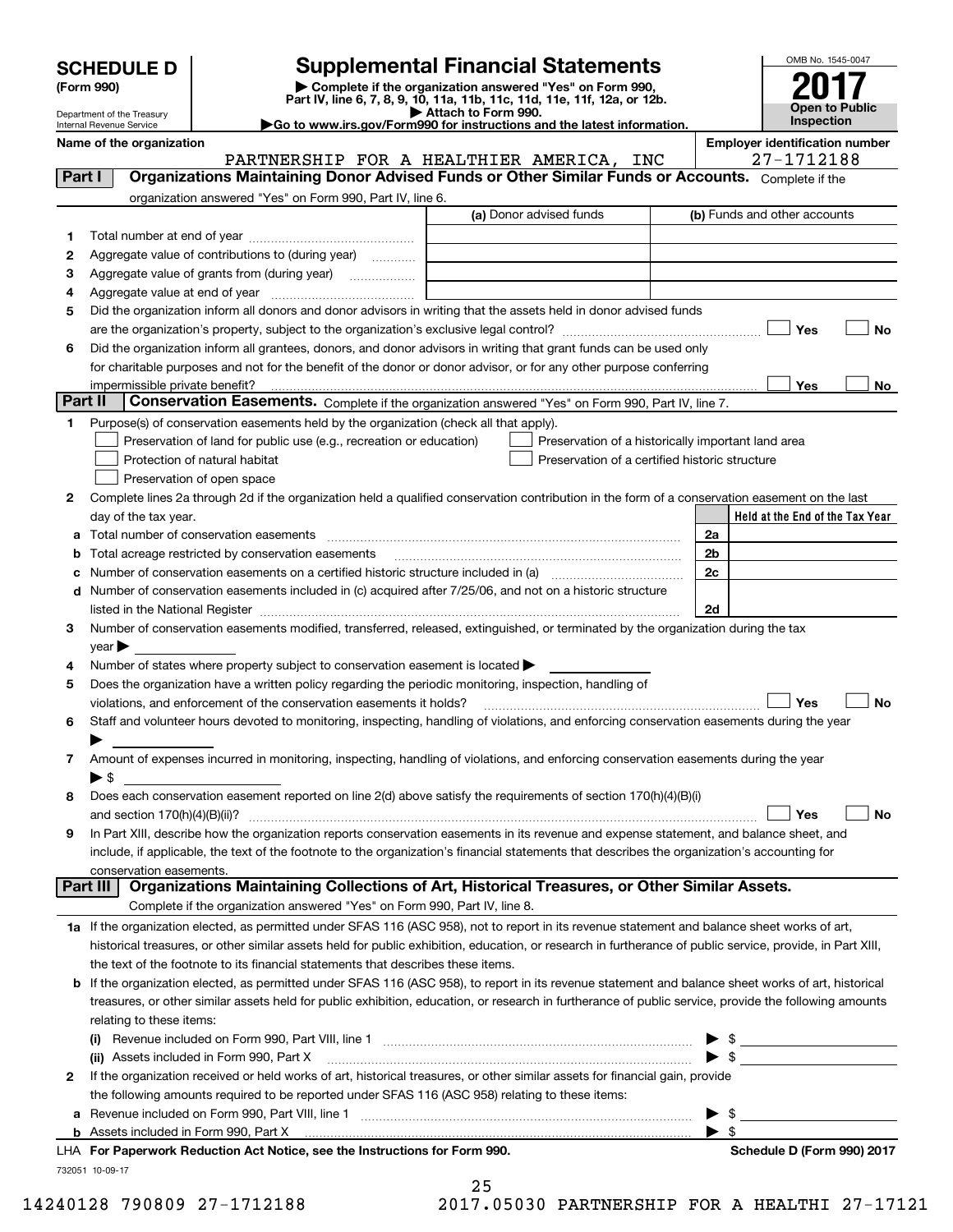|               | Schedule D (Form 990) 2017                                                                                                                                                                                                     | PARTNERSHIP FOR A HEALTHIER AMERICA, INC |   |                |                                                                                                                                                                                                                               |                 | 27-1712188 |                | Page 2    |
|---------------|--------------------------------------------------------------------------------------------------------------------------------------------------------------------------------------------------------------------------------|------------------------------------------|---|----------------|-------------------------------------------------------------------------------------------------------------------------------------------------------------------------------------------------------------------------------|-----------------|------------|----------------|-----------|
|               | Part III<br>Organizations Maintaining Collections of Art, Historical Treasures, or Other Similar Assets (continued)                                                                                                            |                                          |   |                |                                                                                                                                                                                                                               |                 |            |                |           |
| 3             | Using the organization's acquisition, accession, and other records, check any of the following that are a significant use of its collection items                                                                              |                                          |   |                |                                                                                                                                                                                                                               |                 |            |                |           |
|               | (check all that apply):                                                                                                                                                                                                        |                                          |   |                |                                                                                                                                                                                                                               |                 |            |                |           |
| а             | Public exhibition                                                                                                                                                                                                              | d                                        |   |                | Loan or exchange programs                                                                                                                                                                                                     |                 |            |                |           |
| b             | Scholarly research                                                                                                                                                                                                             | e                                        |   |                | Other and the contract of the contract of the contract of the contract of the contract of the contract of the contract of the contract of the contract of the contract of the contract of the contract of the contract of the |                 |            |                |           |
| c             | Preservation for future generations                                                                                                                                                                                            |                                          |   |                |                                                                                                                                                                                                                               |                 |            |                |           |
| 4             | Provide a description of the organization's collections and explain how they further the organization's exempt purpose in Part XIII.                                                                                           |                                          |   |                |                                                                                                                                                                                                                               |                 |            |                |           |
| 5             | During the year, did the organization solicit or receive donations of art, historical treasures, or other similar assets                                                                                                       |                                          |   |                |                                                                                                                                                                                                                               |                 |            |                |           |
|               |                                                                                                                                                                                                                                |                                          |   |                |                                                                                                                                                                                                                               |                 |            | Yes            | No        |
|               | Part IV<br>Escrow and Custodial Arrangements. Complete if the organization answered "Yes" on Form 990, Part IV, line 9, or                                                                                                     |                                          |   |                |                                                                                                                                                                                                                               |                 |            |                |           |
|               | reported an amount on Form 990, Part X, line 21.                                                                                                                                                                               |                                          |   |                |                                                                                                                                                                                                                               |                 |            |                |           |
|               | 1a Is the organization an agent, trustee, custodian or other intermediary for contributions or other assets not included                                                                                                       |                                          |   |                |                                                                                                                                                                                                                               |                 |            |                |           |
|               |                                                                                                                                                                                                                                |                                          |   |                |                                                                                                                                                                                                                               |                 |            | Yes            | No        |
|               | <b>b</b> If "Yes," explain the arrangement in Part XIII and complete the following table:                                                                                                                                      |                                          |   |                |                                                                                                                                                                                                                               |                 |            |                |           |
|               |                                                                                                                                                                                                                                |                                          |   |                |                                                                                                                                                                                                                               |                 |            | Amount         |           |
|               | c Beginning balance measurements and the contract of the contract of the contract of the contract of the contract of the contract of the contract of the contract of the contract of the contract of the contract of the contr |                                          |   |                |                                                                                                                                                                                                                               | 1c              |            |                |           |
|               | d Additions during the year measurements are all an according to the year measurement of the year measurement of the state of the state of the state of the state of the state of the state of the state of the state of the s |                                          |   |                |                                                                                                                                                                                                                               | 1d              |            |                |           |
|               | e Distributions during the year manufactured and continuum and contact the year manufactured and contact the year manufactured and contact the year manufactured and contact the year manufactured and contact the year manufa |                                          |   |                |                                                                                                                                                                                                                               | 1e              |            |                |           |
|               |                                                                                                                                                                                                                                |                                          |   |                |                                                                                                                                                                                                                               | 1f              |            | Yes            | No        |
|               | 2a Did the organization include an amount on Form 990, Part X, line 21, for escrow or custodial account liability?                                                                                                             |                                          |   |                |                                                                                                                                                                                                                               |                 |            |                |           |
| <b>Part V</b> | <b>b</b> If "Yes," explain the arrangement in Part XIII. Check here if the explanation has been provided on Part XIII<br>Endowment Funds. Complete if the organization answered "Yes" on Form 990, Part IV, line 10.           |                                          |   |                |                                                                                                                                                                                                                               |                 |            |                |           |
|               |                                                                                                                                                                                                                                | (a) Current year                         |   | (b) Prior year | (c) Two years back   (d) Three years back   (e) Four years back                                                                                                                                                               |                 |            |                |           |
|               | 1a Beginning of year balance                                                                                                                                                                                                   |                                          |   |                |                                                                                                                                                                                                                               |                 |            |                |           |
| b             |                                                                                                                                                                                                                                |                                          |   |                |                                                                                                                                                                                                                               |                 |            |                |           |
| c             | Net investment earnings, gains, and losses                                                                                                                                                                                     |                                          |   |                |                                                                                                                                                                                                                               |                 |            |                |           |
|               |                                                                                                                                                                                                                                |                                          |   |                |                                                                                                                                                                                                                               |                 |            |                |           |
|               | e Other expenditures for facilities                                                                                                                                                                                            |                                          |   |                |                                                                                                                                                                                                                               |                 |            |                |           |
|               |                                                                                                                                                                                                                                |                                          |   |                |                                                                                                                                                                                                                               |                 |            |                |           |
|               |                                                                                                                                                                                                                                |                                          |   |                |                                                                                                                                                                                                                               |                 |            |                |           |
| g             | End of year balance                                                                                                                                                                                                            |                                          |   |                |                                                                                                                                                                                                                               |                 |            |                |           |
| 2             | Provide the estimated percentage of the current year end balance (line 1g, column (a)) held as:                                                                                                                                |                                          |   |                |                                                                                                                                                                                                                               |                 |            |                |           |
| а             | Board designated or quasi-endowment > ______                                                                                                                                                                                   |                                          | % |                |                                                                                                                                                                                                                               |                 |            |                |           |
|               | <b>b</b> Permanent endowment $\blacktriangleright$                                                                                                                                                                             | %                                        |   |                |                                                                                                                                                                                                                               |                 |            |                |           |
|               | <b>c</b> Temporarily restricted endowment $\blacktriangleright$                                                                                                                                                                | %                                        |   |                |                                                                                                                                                                                                                               |                 |            |                |           |
|               | The percentages on lines 2a, 2b, and 2c should equal 100%.                                                                                                                                                                     |                                          |   |                |                                                                                                                                                                                                                               |                 |            |                |           |
|               | 3a Are there endowment funds not in the possession of the organization that are held and administered for the organization                                                                                                     |                                          |   |                |                                                                                                                                                                                                                               |                 |            |                |           |
|               | by:                                                                                                                                                                                                                            |                                          |   |                |                                                                                                                                                                                                                               |                 |            |                | Yes<br>No |
|               | (i)                                                                                                                                                                                                                            |                                          |   |                |                                                                                                                                                                                                                               |                 |            | 3a(i)          |           |
|               |                                                                                                                                                                                                                                |                                          |   |                |                                                                                                                                                                                                                               |                 |            | 3a(ii)         |           |
|               |                                                                                                                                                                                                                                |                                          |   |                |                                                                                                                                                                                                                               |                 |            | 3b             |           |
| 4             | Describe in Part XIII the intended uses of the organization's endowment funds.                                                                                                                                                 |                                          |   |                |                                                                                                                                                                                                                               |                 |            |                |           |
|               | Land, Buildings, and Equipment.<br><b>Part VI</b>                                                                                                                                                                              |                                          |   |                |                                                                                                                                                                                                                               |                 |            |                |           |
|               | Complete if the organization answered "Yes" on Form 990, Part IV, line 11a. See Form 990, Part X, line 10.                                                                                                                     |                                          |   |                |                                                                                                                                                                                                                               |                 |            |                |           |
|               | Description of property                                                                                                                                                                                                        | (a) Cost or other                        |   |                | (b) Cost or other                                                                                                                                                                                                             | (c) Accumulated |            | (d) Book value |           |
|               |                                                                                                                                                                                                                                | basis (investment)                       |   |                | basis (other)                                                                                                                                                                                                                 | depreciation    |            |                |           |
|               |                                                                                                                                                                                                                                |                                          |   |                |                                                                                                                                                                                                                               |                 |            |                |           |
|               |                                                                                                                                                                                                                                |                                          |   |                |                                                                                                                                                                                                                               |                 |            |                |           |
|               |                                                                                                                                                                                                                                |                                          |   |                | 481,448.                                                                                                                                                                                                                      | 450,331.        |            |                | 31,117.   |
|               |                                                                                                                                                                                                                                |                                          |   |                | 163,962.                                                                                                                                                                                                                      | 119,323.        |            |                | 44,639.   |
|               |                                                                                                                                                                                                                                |                                          |   |                | 391,397.                                                                                                                                                                                                                      | 221,900.        |            |                | 169,497.  |
|               |                                                                                                                                                                                                                                |                                          |   |                |                                                                                                                                                                                                                               |                 |            |                | 245,253.  |

**Schedule D (Form 990) 2017**

732052 10-09-17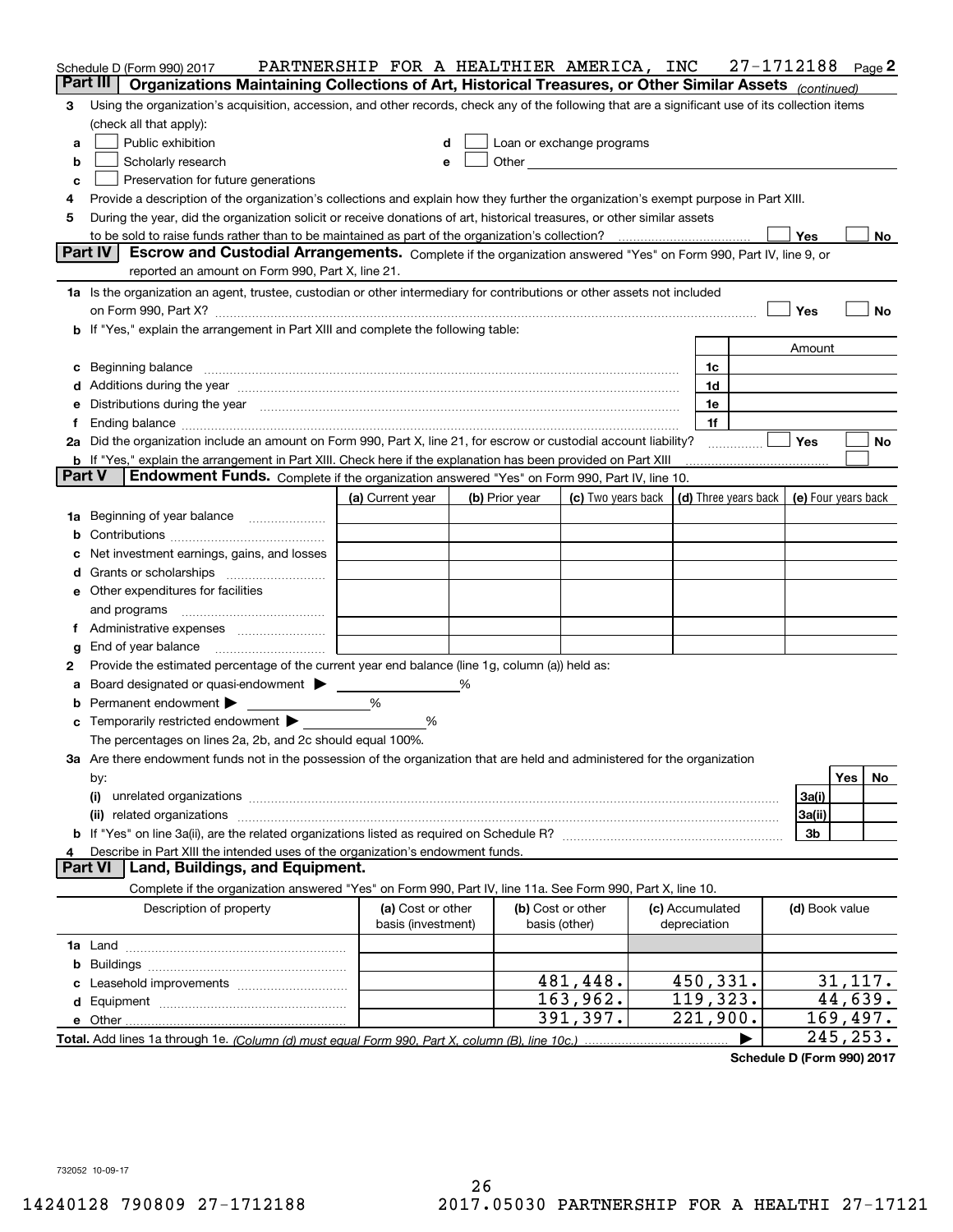| Schedule D (Form 990) 2017 |  | PARTNERSHIP FOR A HEALTHIER AMERICA, INC 27-1712188 Page 3 |  |  |  |  |
|----------------------------|--|------------------------------------------------------------|--|--|--|--|
|                            |  | <b>Part VII</b> Investments - Other Securities.            |  |  |  |  |

Complete if the organization answered "Yes" on Form 990, Part IV, line 11b. See Form 990, Part X, line 12.

| (a) Description of security or category (including name of security)                   | (b) Book value | (c) Method of valuation: Cost or end-of-year market value |
|----------------------------------------------------------------------------------------|----------------|-----------------------------------------------------------|
| (1) Financial derivatives                                                              |                |                                                           |
| (2) Closely-held equity interests                                                      |                |                                                           |
| $(3)$ Other                                                                            |                |                                                           |
| (A)                                                                                    |                |                                                           |
| (B)                                                                                    |                |                                                           |
| (C)                                                                                    |                |                                                           |
| (D)                                                                                    |                |                                                           |
| (E)                                                                                    |                |                                                           |
| (F)                                                                                    |                |                                                           |
| (G)                                                                                    |                |                                                           |
| (H)                                                                                    |                |                                                           |
| Total. (Col. (b) must equal Form 990, Part X, col. (B) line 12.) $\blacktriangleright$ |                |                                                           |

## **Part VIII Investments - Program Related.**

Complete if the organization answered "Yes" on Form 990, Part IV, line 11c. See Form 990, Part X, line 13.

| (a) Description of investment                                                                 | (b) Book value | (c) Method of valuation: Cost or end-of-year market value |
|-----------------------------------------------------------------------------------------------|----------------|-----------------------------------------------------------|
| (1)                                                                                           |                |                                                           |
| (2)                                                                                           |                |                                                           |
| $\frac{1}{2}$                                                                                 |                |                                                           |
| (4)                                                                                           |                |                                                           |
| $\left(5\right)$                                                                              |                |                                                           |
| (6)                                                                                           |                |                                                           |
| (7)                                                                                           |                |                                                           |
| (8)                                                                                           |                |                                                           |
| (9)                                                                                           |                |                                                           |
| <b>Total.</b> (Col. (b) must equal Form 990, Part X, col. (B) line 13.) $\blacktriangleright$ |                |                                                           |

# **Part IX Other Assets.**

Complete if the organization answered "Yes" on Form 990, Part IV, line 11d. See Form 990, Part X, line 15.

| (a) Description | (b) Book value |
|-----------------|----------------|
| (1)             |                |
| (2)             |                |
| $\frac{1}{2}$   |                |
| (4)             |                |
| $\frac{1}{2}$   |                |
| (6)             |                |
| (7)             |                |
| (8)             |                |
| (9)             |                |
|                 |                |

**Part X Other Liabilities.**

Complete if the organization answered "Yes" on Form 990, Part IV, line 11e or 11f. See Form 990, Part X, line 25.

| 1.  | (a) Description of liability                                            | (b) Book value |
|-----|-------------------------------------------------------------------------|----------------|
| (1) | Federal income taxes                                                    |                |
| (2) | DEFERRED RENT & LEASE INCENTIVES                                        | 53,821.        |
| (3) |                                                                         |                |
| (4) |                                                                         |                |
| (5) |                                                                         |                |
| (6) |                                                                         |                |
| (7) |                                                                         |                |
| (8) |                                                                         |                |
| (9) |                                                                         |                |
|     | Total. (Column (b) must equal Form 990, Part X, col. (B) line 25.)<br>. | 53,821.        |

**2.** Liability for uncertain tax positions. In Part XIII, provide the text of the footnote to the organization's financial statements that reports the organization's liability for uncertain tax positions under FIN 48 (ASC 740). Check here if the text of the footnote has been provided in Part XIII  $\mathcal{L}^{\text{max}}$ 

**Schedule D (Form 990) 2017**

732053 10-09-17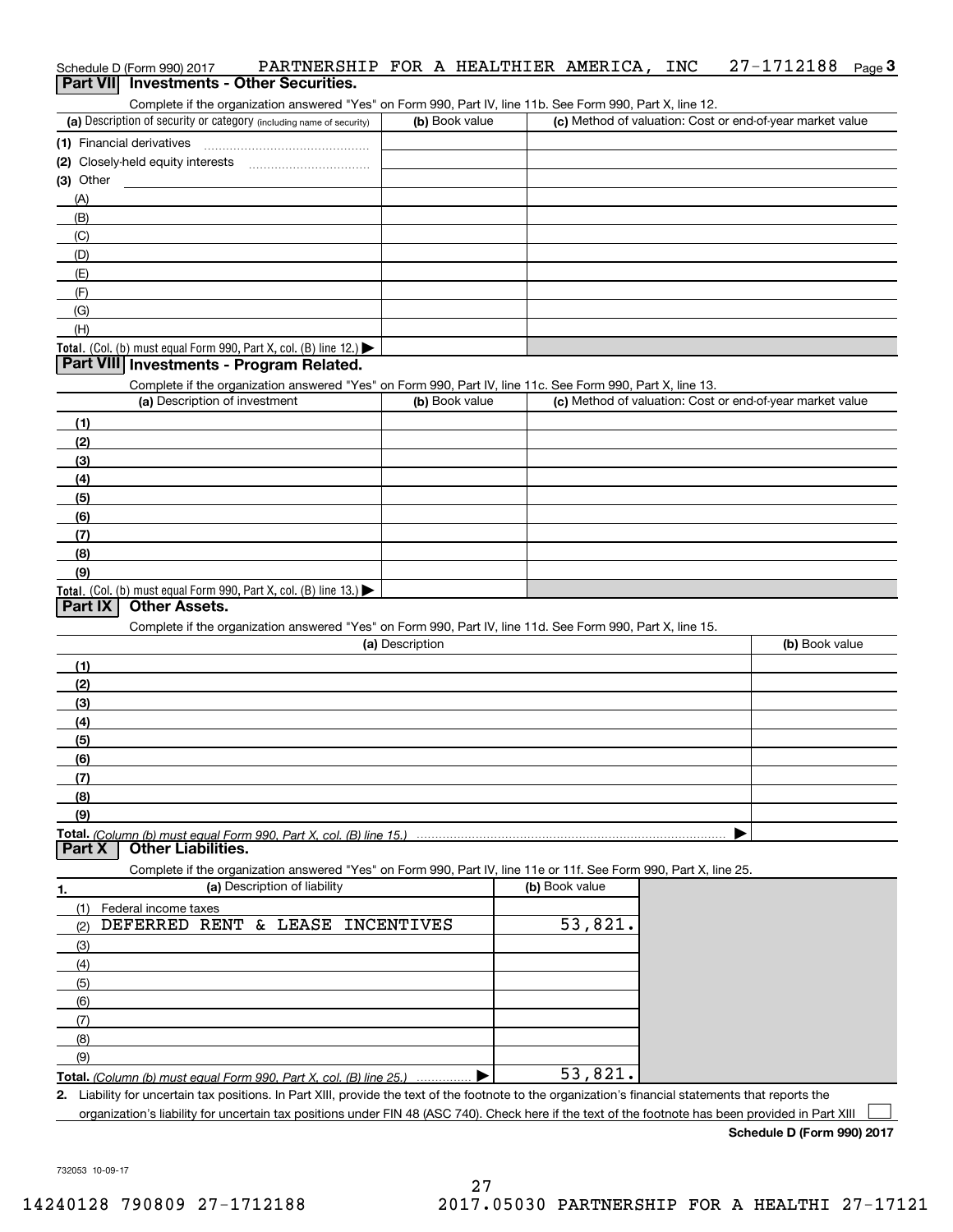|    | PARTNERSHIP FOR A HEALTHIER AMERICA, INC<br>Schedule D (Form 990) 2017                                                                                                                                                              |                |             |                | 27-1712188<br>Page 4        |
|----|-------------------------------------------------------------------------------------------------------------------------------------------------------------------------------------------------------------------------------------|----------------|-------------|----------------|-----------------------------|
|    | Reconciliation of Revenue per Audited Financial Statements With Revenue per Return.<br><b>Part XI</b>                                                                                                                               |                |             |                |                             |
|    | Complete if the organization answered "Yes" on Form 990, Part IV, line 12a.                                                                                                                                                         |                |             |                |                             |
| 1  | Total revenue, gains, and other support per audited financial statements                                                                                                                                                            |                |             | $\blacksquare$ | 3,656,351.                  |
| 2  | Amounts included on line 1 but not on Form 990, Part VIII, line 12:                                                                                                                                                                 |                |             |                |                             |
| a  |                                                                                                                                                                                                                                     | 2a             | $-44, 424.$ |                |                             |
|    |                                                                                                                                                                                                                                     | 2 <sub>b</sub> | 1,300.      |                |                             |
|    |                                                                                                                                                                                                                                     | 2c             |             |                |                             |
| d  | Other (Describe in Part XIII.) <b>2006</b> 2006 2010 2010 2010 2010 2011 2012 2013 2014 2015 2016 2017 2018 2019 2016 2016 2017 2018 2019 2016 2017 2018 2019 2016 2017 2018 2019 2018 2019 2016 2017 2018 2019 2019 2018 2019 2018 | 2d             |             |                |                             |
| е  | Add lines 2a through 2d                                                                                                                                                                                                             |                |             | 2e             | $\frac{-43,124}{3,699,475}$ |
| 3  |                                                                                                                                                                                                                                     |                |             | $\overline{3}$ |                             |
| 4  | Amounts included on Form 990, Part VIII, line 12, but not on line 1:                                                                                                                                                                |                |             |                |                             |
| a  |                                                                                                                                                                                                                                     | l 4a           | 11,350.     |                |                             |
| b  |                                                                                                                                                                                                                                     | 4 <sub>b</sub> |             |                |                             |
| c. | Add lines 4a and 4b                                                                                                                                                                                                                 |                | 4с          | 11,350.        |                             |
|    |                                                                                                                                                                                                                                     | 5              | 3,710,825.  |                |                             |
|    |                                                                                                                                                                                                                                     |                |             |                |                             |
|    | Part XII   Reconciliation of Expenses per Audited Financial Statements With Expenses per Return.                                                                                                                                    |                |             |                |                             |
|    | Complete if the organization answered "Yes" on Form 990, Part IV, line 12a.                                                                                                                                                         |                |             |                |                             |
| 1  | Total expenses and losses per audited financial statements [11,11] [11] Total expenses and losses per audited financial statements [11] [11] Total expenses and losses per audited financial statements                             |                |             | $\blacksquare$ | 6,477,840.                  |
| 2  | Amounts included on line 1 but not on Form 990, Part IX, line 25:                                                                                                                                                                   |                |             |                |                             |
| a  |                                                                                                                                                                                                                                     | 2a             |             |                |                             |
| b  |                                                                                                                                                                                                                                     | 2 <sub>b</sub> |             |                |                             |
| c  |                                                                                                                                                                                                                                     | 2c             |             |                |                             |
| d  | Other (Describe in Part XIII.) (2000) (2000) (2000) (2010) (2010) (2010) (2010) (2010) (2010) (2010) (2010) (20                                                                                                                     | 2d             |             |                |                             |
|    |                                                                                                                                                                                                                                     |                |             | 2e             | $0 \cdot$                   |
| 3  |                                                                                                                                                                                                                                     |                |             | $\mathbf{3}$   | 6,477,840.                  |
| 4  | Amounts included on Form 990, Part IX, line 25, but not on line 1:                                                                                                                                                                  |                |             |                |                             |
| a  | Investment expenses not included on Form 990, Part VIII, line 7b [1000000000000000000000000000000000                                                                                                                                | -4a l          | 11,350.     |                |                             |
| b  |                                                                                                                                                                                                                                     | 4 <sub>b</sub> |             |                |                             |
|    | c Add lines 4a and 4b                                                                                                                                                                                                               |                |             | 4c             | 11,350.                     |
|    | Part XIII Supplemental Information.                                                                                                                                                                                                 |                |             | 5              | 6,489,190.                  |

Provide the descriptions required for Part II, lines 3, 5, and 9; Part III, lines 1a and 4; Part IV, lines 1b and 2b; Part V, line 4; Part X, line 2; Part XI, lines 2d and 4b; and Part XII, lines 2d and 4b. Also complete this part to provide any additional information.

732054 10-09-17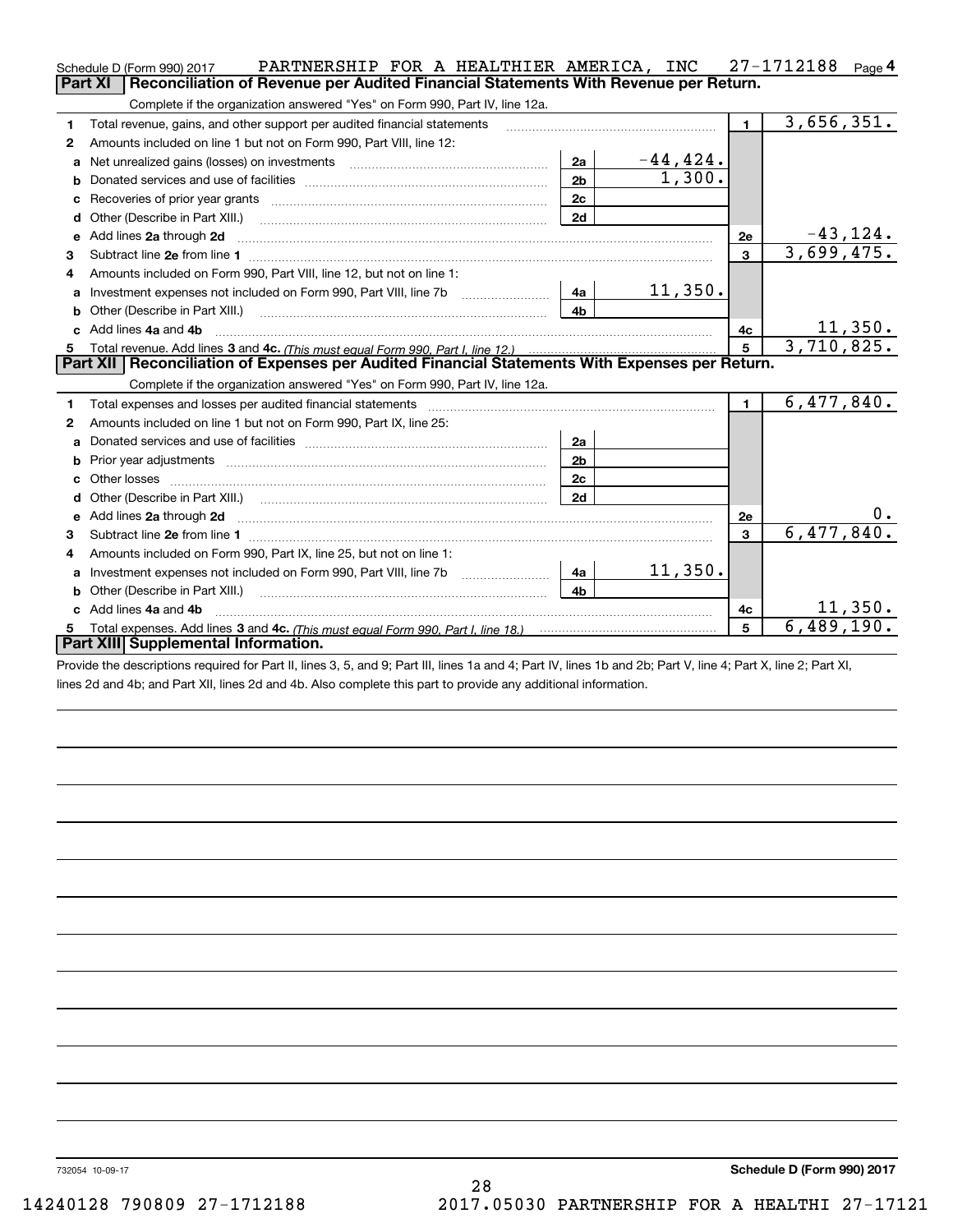| <b>SCHEDULE G</b><br>(Form 990 or 990-EZ)<br>Department of the Treasury<br>Internal Revenue Service                                           |                                  | Supplemental Information Regarding Fundraising or Gaming Activities<br>Complete if the organization answered "Yes" on Form 990, Part IV, line 17, 18, or 19, or if the<br>organization entered more than \$15,000 on Form 990-EZ, line 6a.<br>Attach to Form 990 or Form 990-EZ.<br>Go to www.irs.gov/Form990 for the latest instructions.                                                                                                                                                                                                         |                                                                            |    |                                                                            |                                                                            | OMB No. 1545-0047<br>2017<br><b>Open to Public</b><br>Inspection |
|-----------------------------------------------------------------------------------------------------------------------------------------------|----------------------------------|----------------------------------------------------------------------------------------------------------------------------------------------------------------------------------------------------------------------------------------------------------------------------------------------------------------------------------------------------------------------------------------------------------------------------------------------------------------------------------------------------------------------------------------------------|----------------------------------------------------------------------------|----|----------------------------------------------------------------------------|----------------------------------------------------------------------------|------------------------------------------------------------------|
| Name of the organization                                                                                                                      |                                  | PARTNERSHIP FOR A HEALTHIER AMERICA, INC                                                                                                                                                                                                                                                                                                                                                                                                                                                                                                           |                                                                            |    |                                                                            | 27-1712188                                                                 | <b>Employer identification number</b>                            |
| Part I                                                                                                                                        | required to complete this part.  | Fundraising Activities. Complete if the organization answered "Yes" on Form 990, Part IV, line 17. Form 990-EZ filers are not                                                                                                                                                                                                                                                                                                                                                                                                                      |                                                                            |    |                                                                            |                                                                            |                                                                  |
| Mail solicitations<br>a<br>b<br>Phone solicitations<br>c<br>In-person solicitations<br>d<br>compensated at least \$5,000 by the organization. | Internet and email solicitations | 1 Indicate whether the organization raised funds through any of the following activities. Check all that apply.<br>е<br>f<br>Special fundraising events<br>g<br>2 a Did the organization have a written or oral agreement with any individual (including officers, directors, trustees, or<br>key employees listed in Form 990, Part VII) or entity in connection with professional fundraising services?<br>b If "Yes," list the 10 highest paid individuals or entities (fundraisers) pursuant to agreements under which the fundraiser is to be |                                                                            |    | Solicitation of non-government grants<br>Solicitation of government grants |                                                                            | Yes<br>No                                                        |
| (i) Name and address of individual<br>or entity (fundraiser)                                                                                  |                                  | (ii) Activity                                                                                                                                                                                                                                                                                                                                                                                                                                                                                                                                      | (iii) Did<br>fundraiser<br>have custody<br>or control of<br>contributions? |    | (iv) Gross receipts<br>from activity                                       | (v) Amount paid<br>to (or retained by)<br>fundraiser<br>listed in col. (i) | (vi) Amount paid<br>to (or retained by)<br>organization          |
|                                                                                                                                               |                                  |                                                                                                                                                                                                                                                                                                                                                                                                                                                                                                                                                    | Yes                                                                        | No |                                                                            |                                                                            |                                                                  |
|                                                                                                                                               |                                  |                                                                                                                                                                                                                                                                                                                                                                                                                                                                                                                                                    |                                                                            |    |                                                                            |                                                                            |                                                                  |
|                                                                                                                                               |                                  |                                                                                                                                                                                                                                                                                                                                                                                                                                                                                                                                                    |                                                                            |    |                                                                            |                                                                            |                                                                  |
|                                                                                                                                               |                                  |                                                                                                                                                                                                                                                                                                                                                                                                                                                                                                                                                    |                                                                            |    |                                                                            |                                                                            |                                                                  |
|                                                                                                                                               |                                  |                                                                                                                                                                                                                                                                                                                                                                                                                                                                                                                                                    |                                                                            |    |                                                                            |                                                                            |                                                                  |
|                                                                                                                                               |                                  |                                                                                                                                                                                                                                                                                                                                                                                                                                                                                                                                                    |                                                                            |    |                                                                            |                                                                            |                                                                  |
|                                                                                                                                               |                                  |                                                                                                                                                                                                                                                                                                                                                                                                                                                                                                                                                    |                                                                            |    |                                                                            |                                                                            |                                                                  |
|                                                                                                                                               |                                  |                                                                                                                                                                                                                                                                                                                                                                                                                                                                                                                                                    |                                                                            |    |                                                                            |                                                                            |                                                                  |
|                                                                                                                                               |                                  |                                                                                                                                                                                                                                                                                                                                                                                                                                                                                                                                                    |                                                                            |    |                                                                            |                                                                            |                                                                  |
|                                                                                                                                               |                                  |                                                                                                                                                                                                                                                                                                                                                                                                                                                                                                                                                    |                                                                            |    |                                                                            |                                                                            |                                                                  |
|                                                                                                                                               |                                  |                                                                                                                                                                                                                                                                                                                                                                                                                                                                                                                                                    |                                                                            |    |                                                                            |                                                                            |                                                                  |
| Total                                                                                                                                         |                                  |                                                                                                                                                                                                                                                                                                                                                                                                                                                                                                                                                    |                                                                            |    |                                                                            |                                                                            |                                                                  |
| or licensing.                                                                                                                                 |                                  | 3 List all states in which the organization is registered or licensed to solicit contributions or has been notified it is exempt from registration                                                                                                                                                                                                                                                                                                                                                                                                 |                                                                            |    |                                                                            |                                                                            |                                                                  |
|                                                                                                                                               |                                  |                                                                                                                                                                                                                                                                                                                                                                                                                                                                                                                                                    |                                                                            |    |                                                                            |                                                                            |                                                                  |
|                                                                                                                                               |                                  |                                                                                                                                                                                                                                                                                                                                                                                                                                                                                                                                                    |                                                                            |    |                                                                            |                                                                            |                                                                  |
|                                                                                                                                               |                                  |                                                                                                                                                                                                                                                                                                                                                                                                                                                                                                                                                    |                                                                            |    |                                                                            |                                                                            |                                                                  |
|                                                                                                                                               |                                  |                                                                                                                                                                                                                                                                                                                                                                                                                                                                                                                                                    |                                                                            |    |                                                                            |                                                                            |                                                                  |
|                                                                                                                                               |                                  |                                                                                                                                                                                                                                                                                                                                                                                                                                                                                                                                                    |                                                                            |    |                                                                            |                                                                            |                                                                  |
|                                                                                                                                               |                                  | LHA For Paperwork Reduction Act Notice, see the Instructions for Form 990 or 990-EZ.                                                                                                                                                                                                                                                                                                                                                                                                                                                               |                                                                            |    |                                                                            |                                                                            | Schedule G (Form 990 or 990-EZ) 2017                             |

732081 09-13-17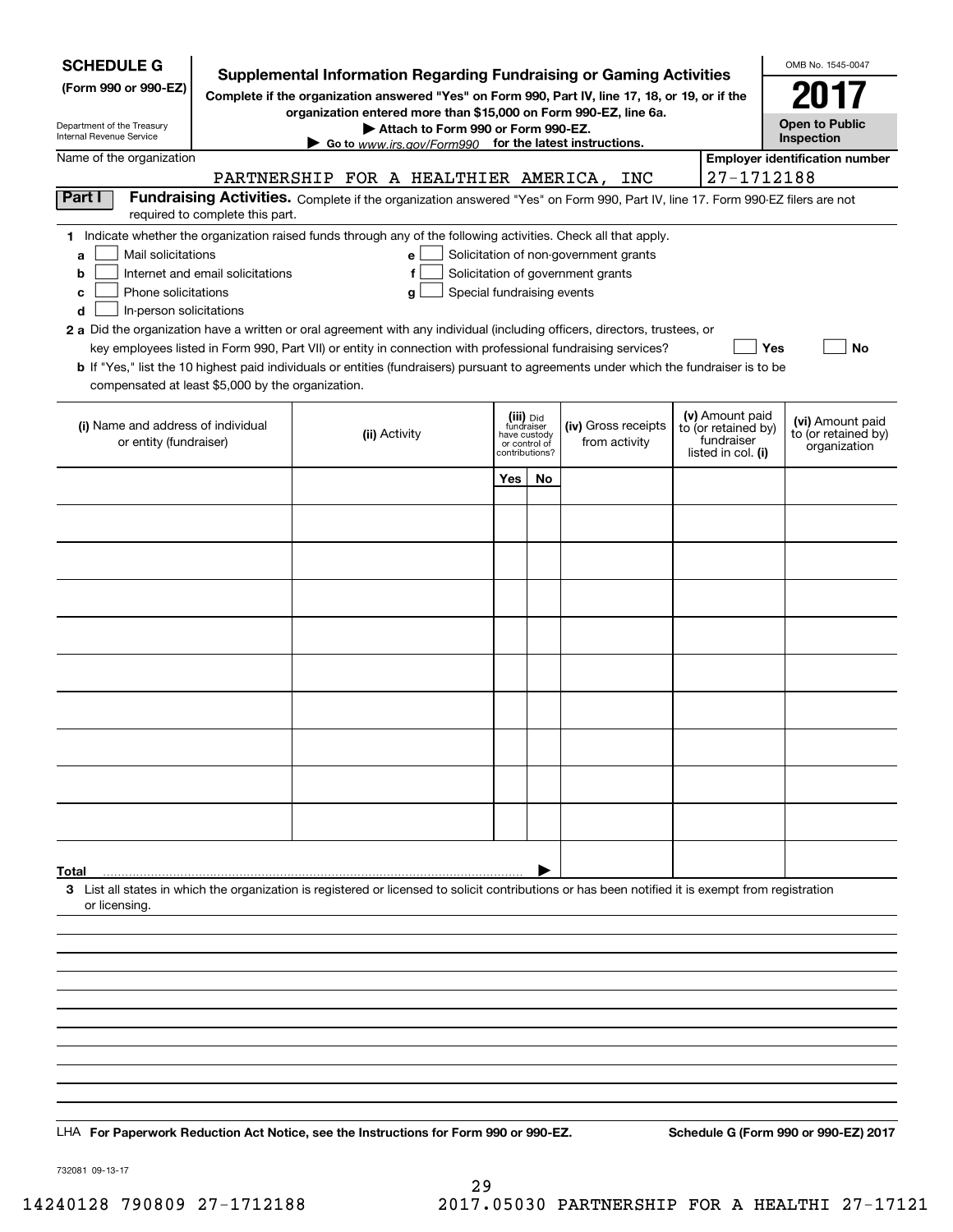Schedule G (Form 990 or 990-EZ) 2017 PARTNERSHIP FOR A HEALTHIER AMERICA, INC 27-1712188 <sub>Page</sub> 2 **Part II** | Fundraising Events. Complete if the organization answered "Yes" on Form 990, Part IV, line 18, or reported more than \$15,000

of fundraising event contributions and gross income on Form 990-EZ, lines 1 and 6b. List events with gross receipts greater than \$5,000.

|                 |          | .000.or rundraising event contributions and gross income on Form 990-EZ, lines 1 and 6b. List events with gross receipts greater than \$5,000. |                |                                                  |                                 |                                                     |
|-----------------|----------|------------------------------------------------------------------------------------------------------------------------------------------------|----------------|--------------------------------------------------|---------------------------------|-----------------------------------------------------|
|                 |          |                                                                                                                                                | (a) Event $#1$ | $(b)$ Event #2                                   | (c) Other events<br><b>NONE</b> | (d) Total events<br>(add col. (a) through           |
|                 |          |                                                                                                                                                | GALA           | <b>GALA ADS</b>                                  |                                 | col. (c)                                            |
|                 |          |                                                                                                                                                | (event type)   | (event type)                                     | (total number)                  |                                                     |
| Revenue         |          |                                                                                                                                                | 395,924.       | 3,750.                                           |                                 | 399,674.                                            |
|                 |          |                                                                                                                                                | 45,224.        |                                                  |                                 | 45,224.                                             |
|                 |          | 3 Gross income (line 1 minus line 2)                                                                                                           | 350,700.       | 3,750.                                           |                                 | 354,450.                                            |
|                 |          |                                                                                                                                                |                |                                                  |                                 |                                                     |
|                 | 5        |                                                                                                                                                |                |                                                  |                                 |                                                     |
|                 |          |                                                                                                                                                |                |                                                  |                                 |                                                     |
| Direct Expenses |          | 7 Food and beverages                                                                                                                           |                |                                                  |                                 |                                                     |
|                 | 8        |                                                                                                                                                |                |                                                  |                                 |                                                     |
|                 | 9        |                                                                                                                                                | 169,756.       |                                                  |                                 | 169,756.                                            |
|                 |          | 10 Direct expense summary. Add lines 4 through 9 in column (d)                                                                                 |                |                                                  |                                 | 169,756.                                            |
|                 |          | 11 Net income summary. Subtract line 10 from line 3, column (d)                                                                                |                |                                                  |                                 | 184,694.                                            |
|                 | Part III | Gaming. Complete if the organization answered "Yes" on Form 990, Part IV, line 19, or reported more than                                       |                |                                                  |                                 |                                                     |
|                 |          | \$15,000 on Form 990-EZ, line 6a.                                                                                                              |                |                                                  |                                 |                                                     |
| Revenue         |          |                                                                                                                                                | (a) Bingo      | (b) Pull tabs/instant<br>bingo/progressive bingo | (c) Other gaming                | (d) Total gaming (add<br>col. (a) through col. (c)) |
|                 | 1        |                                                                                                                                                |                |                                                  |                                 |                                                     |
|                 |          |                                                                                                                                                |                |                                                  |                                 |                                                     |
| Direct Expenses |          |                                                                                                                                                |                |                                                  |                                 |                                                     |
|                 |          |                                                                                                                                                |                |                                                  |                                 |                                                     |
|                 |          | 5 Other direct expenses                                                                                                                        |                |                                                  |                                 |                                                     |
|                 |          |                                                                                                                                                | %<br>Yes       | Yes<br>%                                         | Yes<br>%                        |                                                     |
|                 | 6        | Volunteer labor                                                                                                                                | No             | No                                               | No                              |                                                     |
|                 | 7        | Direct expense summary. Add lines 2 through 5 in column (d)                                                                                    |                |                                                  |                                 |                                                     |
|                 |          |                                                                                                                                                |                |                                                  |                                 |                                                     |
|                 | 8        |                                                                                                                                                |                |                                                  |                                 |                                                     |
|                 |          | <b>9</b> Enter the state(s) in which the organization conducts gaming activities:                                                              |                |                                                  |                                 |                                                     |
|                 |          |                                                                                                                                                |                |                                                  |                                 | Yes<br><b>No</b>                                    |
|                 |          |                                                                                                                                                |                |                                                  |                                 |                                                     |
|                 |          |                                                                                                                                                |                |                                                  |                                 |                                                     |
|                 |          |                                                                                                                                                |                |                                                  |                                 |                                                     |
|                 |          |                                                                                                                                                |                |                                                  |                                 | Yes<br>No                                           |
|                 |          | <b>b</b> If "Yes," explain:                                                                                                                    |                |                                                  |                                 |                                                     |
|                 |          |                                                                                                                                                |                |                                                  |                                 |                                                     |
|                 |          |                                                                                                                                                |                |                                                  |                                 |                                                     |

732082 09-13-17

**Schedule G (Form 990 or 990-EZ) 2017**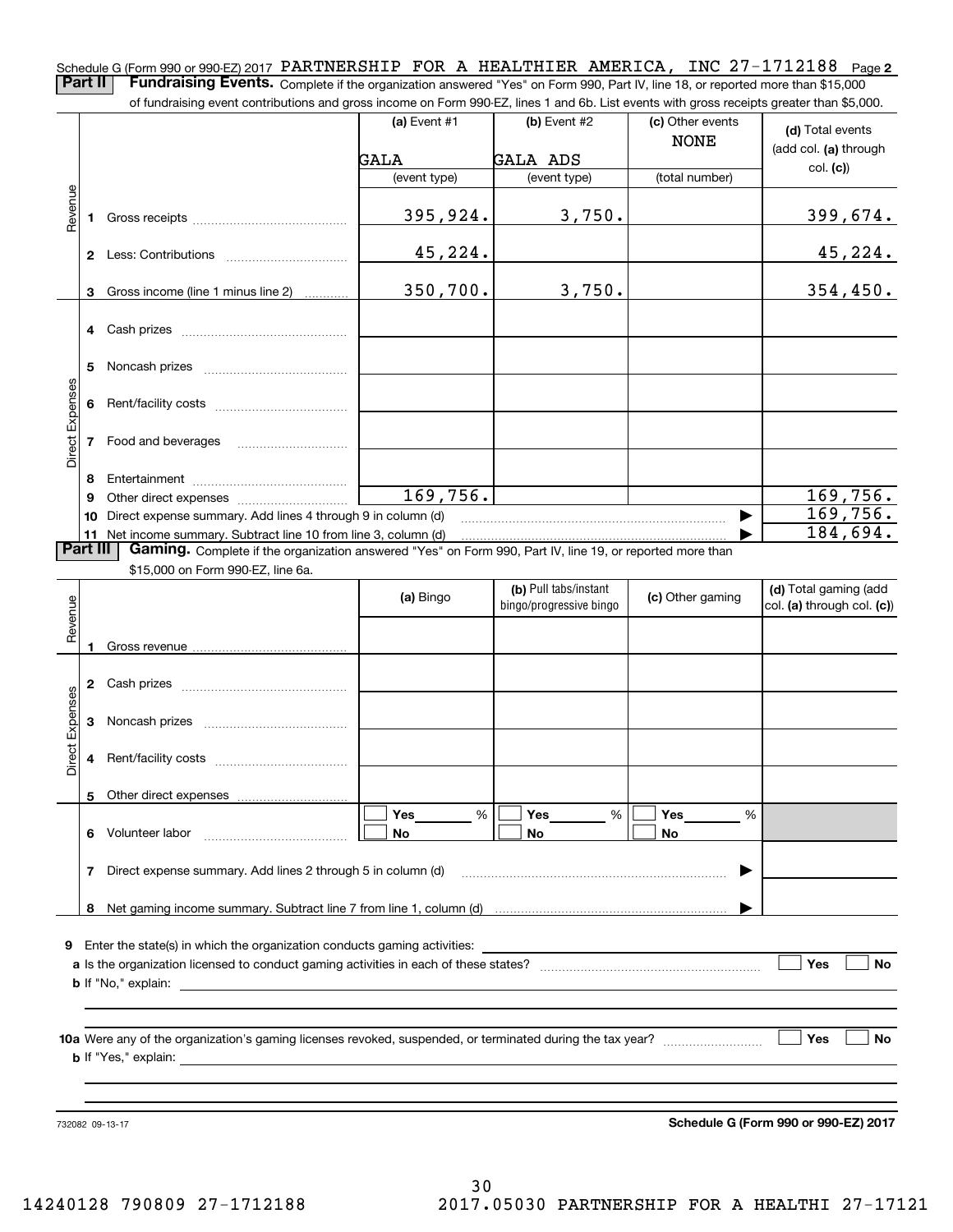|    | Schedule G (Form 990 or 990-EZ) 2017 PARTNERSHIP FOR A HEALTHIER AMERICA, INC 27-1712188                                                                                                                                                |                 | Page 3    |
|----|-----------------------------------------------------------------------------------------------------------------------------------------------------------------------------------------------------------------------------------------|-----------------|-----------|
| 11 |                                                                                                                                                                                                                                         | Yes             | No        |
|    | 12 Is the organization a grantor, beneficiary or trustee of a trust, or a member of a partnership or other entity formed                                                                                                                |                 |           |
|    |                                                                                                                                                                                                                                         | Yes             | No        |
|    | 13 Indicate the percentage of gaming activity conducted in:                                                                                                                                                                             |                 |           |
|    |                                                                                                                                                                                                                                         | 13a             | %         |
|    |                                                                                                                                                                                                                                         | 13 <sub>b</sub> | %         |
|    | 14 Enter the name and address of the person who prepares the organization's gaming/special events books and records:                                                                                                                    |                 |           |
|    |                                                                                                                                                                                                                                         |                 |           |
|    |                                                                                                                                                                                                                                         |                 |           |
|    |                                                                                                                                                                                                                                         | Yes             | No        |
|    |                                                                                                                                                                                                                                         |                 |           |
|    | of gaming revenue retained by the third party $\triangleright$ \$                                                                                                                                                                       |                 |           |
|    | c If "Yes," enter name and address of the third party:                                                                                                                                                                                  |                 |           |
|    | Name $\blacktriangleright$ $\bot$                                                                                                                                                                                                       |                 |           |
|    |                                                                                                                                                                                                                                         |                 |           |
|    |                                                                                                                                                                                                                                         |                 |           |
|    | 16 Gaming manager information:                                                                                                                                                                                                          |                 |           |
|    | $Name \rightarrow$                                                                                                                                                                                                                      |                 |           |
|    | Gaming manager compensation > \$                                                                                                                                                                                                        |                 |           |
|    |                                                                                                                                                                                                                                         |                 |           |
|    |                                                                                                                                                                                                                                         |                 |           |
|    |                                                                                                                                                                                                                                         |                 |           |
|    |                                                                                                                                                                                                                                         |                 |           |
|    | Employee<br>Director/officer<br>Independent contractor                                                                                                                                                                                  |                 |           |
|    |                                                                                                                                                                                                                                         |                 |           |
|    | <b>17</b> Mandatory distributions:                                                                                                                                                                                                      |                 |           |
|    | a Is the organization required under state law to make charitable distributions from the gaming proceeds to                                                                                                                             | $\Box$ Yes      |           |
|    | retain the state gaming license?                                                                                                                                                                                                        |                 | $\Box$ No |
|    | <b>b</b> Enter the amount of distributions required under state law to be distributed to other exempt organizations or spent in the                                                                                                     |                 |           |
|    | organization's own exempt activities during the tax year $\triangleright$ \$<br> Part IV<br>Supplemental Information. Provide the explanations required by Part I, line 2b, columns (iii) and (v); and Part III, lines 9, 9b, 10b, 15b, |                 |           |
|    | 15c, 16, and 17b, as applicable. Also provide any additional information. See instructions.                                                                                                                                             |                 |           |
|    |                                                                                                                                                                                                                                         |                 |           |
|    |                                                                                                                                                                                                                                         |                 |           |
|    |                                                                                                                                                                                                                                         |                 |           |
|    |                                                                                                                                                                                                                                         |                 |           |
|    |                                                                                                                                                                                                                                         |                 |           |
|    |                                                                                                                                                                                                                                         |                 |           |
|    |                                                                                                                                                                                                                                         |                 |           |
|    |                                                                                                                                                                                                                                         |                 |           |
|    |                                                                                                                                                                                                                                         |                 |           |
|    |                                                                                                                                                                                                                                         |                 |           |
|    | Schedule G (Form 990 or 990-EZ) 2017<br>732083 09-13-17                                                                                                                                                                                 |                 |           |
|    | 31                                                                                                                                                                                                                                      |                 |           |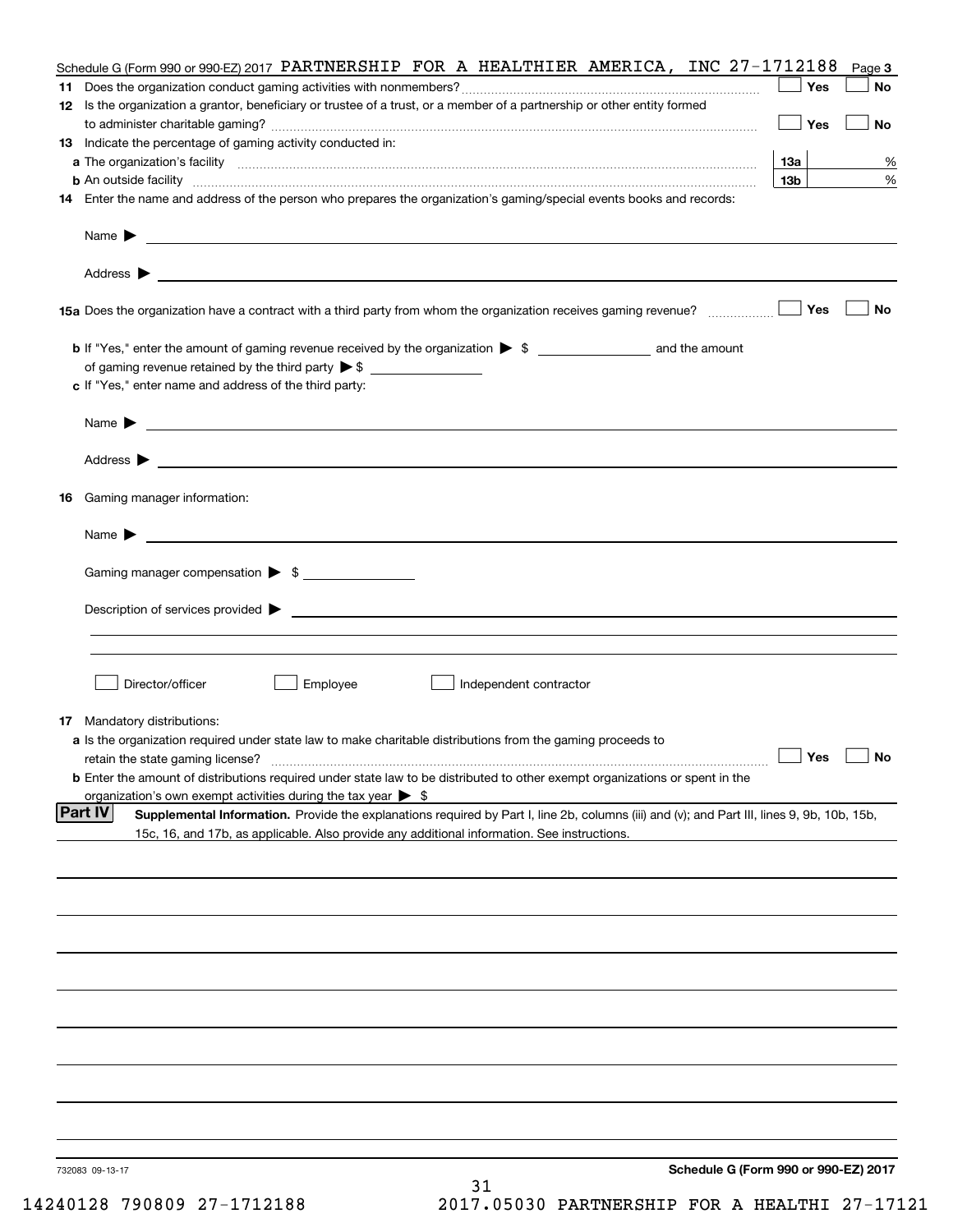| Schedule G (Form 990 or 990-EZ) PARTNERSHI<br>Part IV   Supplemental Information (continued) |  |  | PARTNERSHIP FOR A HEALTHIER AMERICA, INC 27-1712188 Page 4 |  |
|----------------------------------------------------------------------------------------------|--|--|------------------------------------------------------------|--|
|                                                                                              |  |  |                                                            |  |
|                                                                                              |  |  |                                                            |  |
|                                                                                              |  |  |                                                            |  |
|                                                                                              |  |  |                                                            |  |
|                                                                                              |  |  |                                                            |  |
|                                                                                              |  |  |                                                            |  |
|                                                                                              |  |  |                                                            |  |
|                                                                                              |  |  |                                                            |  |
|                                                                                              |  |  |                                                            |  |
|                                                                                              |  |  |                                                            |  |
|                                                                                              |  |  |                                                            |  |
|                                                                                              |  |  |                                                            |  |
|                                                                                              |  |  |                                                            |  |
|                                                                                              |  |  |                                                            |  |
|                                                                                              |  |  |                                                            |  |
|                                                                                              |  |  |                                                            |  |
|                                                                                              |  |  |                                                            |  |
|                                                                                              |  |  |                                                            |  |
|                                                                                              |  |  |                                                            |  |
|                                                                                              |  |  |                                                            |  |
|                                                                                              |  |  |                                                            |  |
|                                                                                              |  |  |                                                            |  |
|                                                                                              |  |  |                                                            |  |
|                                                                                              |  |  |                                                            |  |
|                                                                                              |  |  |                                                            |  |
|                                                                                              |  |  |                                                            |  |
|                                                                                              |  |  |                                                            |  |
|                                                                                              |  |  |                                                            |  |
|                                                                                              |  |  |                                                            |  |
|                                                                                              |  |  |                                                            |  |
|                                                                                              |  |  |                                                            |  |
|                                                                                              |  |  |                                                            |  |
|                                                                                              |  |  |                                                            |  |
|                                                                                              |  |  |                                                            |  |
|                                                                                              |  |  |                                                            |  |
|                                                                                              |  |  |                                                            |  |
|                                                                                              |  |  |                                                            |  |
|                                                                                              |  |  | Schedule G (Form 990 or 990-EZ)                            |  |

732084 04-01-17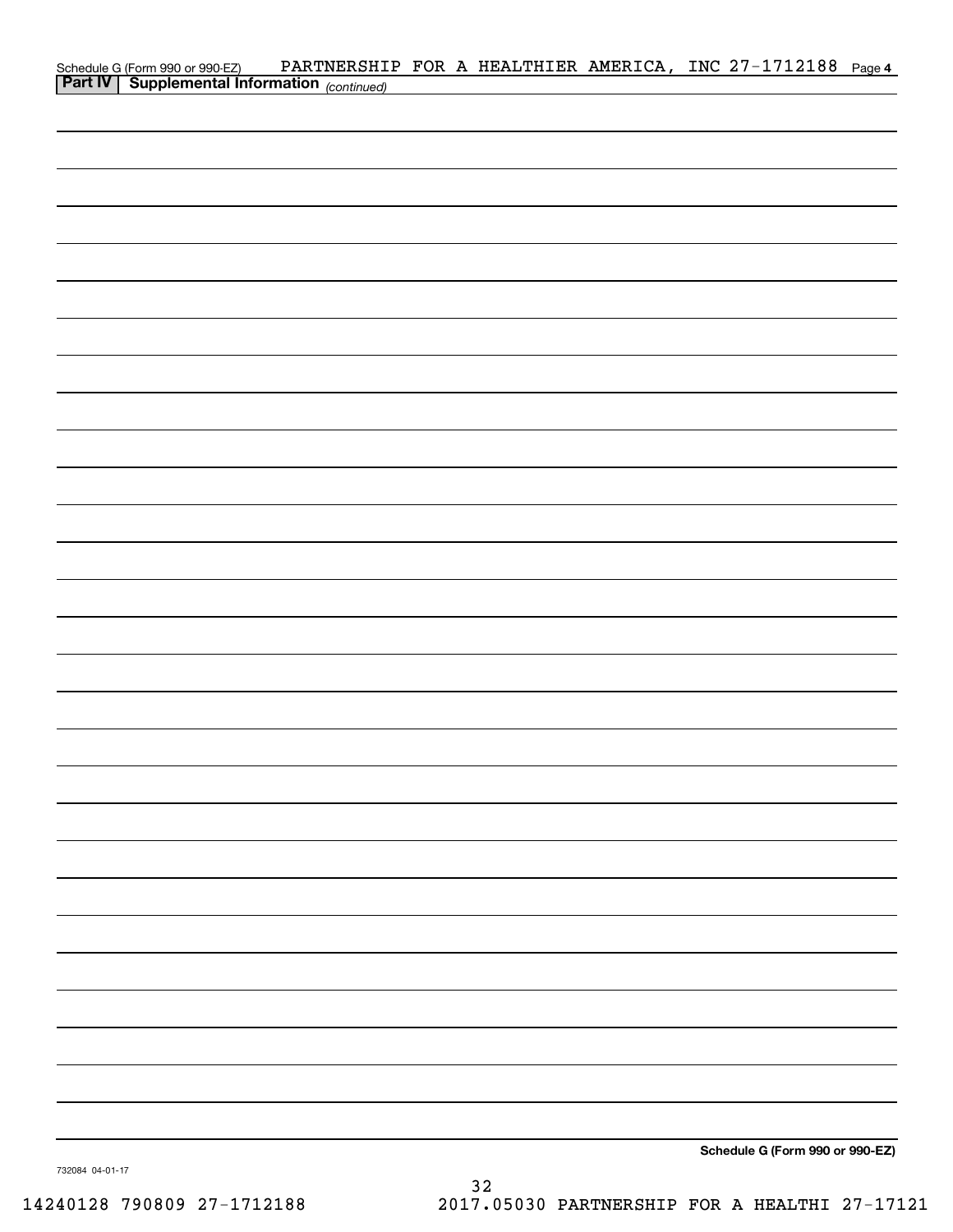|    | <b>SCHEDULE J</b>                                                                                                                                       | <b>Compensation Information</b>                                                                                             |                                       | OMB No. 1545-0047     |     |                                     |  |
|----|---------------------------------------------------------------------------------------------------------------------------------------------------------|-----------------------------------------------------------------------------------------------------------------------------|---------------------------------------|-----------------------|-----|-------------------------------------|--|
|    | (Form 990)                                                                                                                                              | For certain Officers, Directors, Trustees, Key Employees, and Highest                                                       |                                       |                       |     |                                     |  |
|    |                                                                                                                                                         | <b>Compensated Employees</b>                                                                                                |                                       | 2017                  |     |                                     |  |
|    |                                                                                                                                                         | Complete if the organization answered "Yes" on Form 990, Part IV, line 23.                                                  |                                       | <b>Open to Public</b> |     |                                     |  |
|    | Attach to Form 990.<br>Department of the Treasury<br>Go to www.irs.gov/Form990 for instructions and the latest information.<br>Internal Revenue Service |                                                                                                                             |                                       |                       |     |                                     |  |
|    | Name of the organization                                                                                                                                |                                                                                                                             | <b>Employer identification number</b> |                       |     |                                     |  |
|    |                                                                                                                                                         | PARTNERSHIP FOR A HEALTHIER AMERICA, INC                                                                                    | 27-1712188                            |                       |     |                                     |  |
|    | Part I                                                                                                                                                  | <b>Questions Regarding Compensation</b>                                                                                     |                                       |                       |     |                                     |  |
|    |                                                                                                                                                         |                                                                                                                             |                                       |                       | Yes | No                                  |  |
|    |                                                                                                                                                         | 1a Check the appropriate box(es) if the organization provided any of the following to or for a person listed on Form 990,   |                                       |                       |     |                                     |  |
|    |                                                                                                                                                         | Part VII, Section A, line 1a. Complete Part III to provide any relevant information regarding these items.                  |                                       |                       |     |                                     |  |
|    | First-class or charter travel                                                                                                                           | Housing allowance or residence for personal use                                                                             |                                       |                       |     |                                     |  |
|    | Travel for companions                                                                                                                                   | Payments for business use of personal residence                                                                             |                                       |                       |     |                                     |  |
|    |                                                                                                                                                         | Tax indemnification and gross-up payments<br>Health or social club dues or initiation fees                                  |                                       |                       |     |                                     |  |
|    |                                                                                                                                                         | Discretionary spending account<br>Personal services (such as, maid, chauffeur, chef)                                        |                                       |                       |     |                                     |  |
|    |                                                                                                                                                         |                                                                                                                             |                                       |                       |     |                                     |  |
|    |                                                                                                                                                         | <b>b</b> If any of the boxes on line 1a are checked, did the organization follow a written policy regarding payment or      |                                       |                       |     |                                     |  |
|    |                                                                                                                                                         | reimbursement or provision of all of the expenses described above? If "No," complete Part III to explain                    |                                       | 1b                    |     |                                     |  |
| 2  |                                                                                                                                                         | Did the organization require substantiation prior to reimbursing or allowing expenses incurred by all directors,            |                                       |                       |     |                                     |  |
|    |                                                                                                                                                         |                                                                                                                             |                                       | $\mathbf{2}$          |     |                                     |  |
|    |                                                                                                                                                         |                                                                                                                             |                                       |                       |     |                                     |  |
| з  |                                                                                                                                                         | Indicate which, if any, of the following the filing organization used to establish the compensation of the organization's   |                                       |                       |     |                                     |  |
|    |                                                                                                                                                         | CEO/Executive Director. Check all that apply. Do not check any boxes for methods used by a related organization to          |                                       |                       |     |                                     |  |
|    |                                                                                                                                                         | establish compensation of the CEO/Executive Director, but explain in Part III.                                              |                                       |                       |     |                                     |  |
|    | $\lfloor \texttt{X} \rfloor$ Compensation committee                                                                                                     | $\underline{\mathbf{X}}$ Written employment contract                                                                        |                                       |                       |     |                                     |  |
|    |                                                                                                                                                         | $ \mathbf{X} $ Independent compensation consultant<br>Compensation survey or study<br>X                                     |                                       |                       |     |                                     |  |
|    | $\boxed{\textbf{X}}$ Form 990 of other organizations                                                                                                    | Approval by the board or compensation committee                                                                             |                                       |                       |     |                                     |  |
|    |                                                                                                                                                         |                                                                                                                             |                                       |                       |     |                                     |  |
|    |                                                                                                                                                         | During the year, did any person listed on Form 990, Part VII, Section A, line 1a, with respect to the filing                |                                       |                       |     |                                     |  |
|    | organization or a related organization:                                                                                                                 |                                                                                                                             |                                       |                       |     |                                     |  |
|    |                                                                                                                                                         | Receive a severance payment or change-of-control payment?                                                                   |                                       | 4a                    |     | $\underline{x}$                     |  |
|    |                                                                                                                                                         |                                                                                                                             |                                       | 4b                    |     | $\overline{\mathtt{x}}$             |  |
|    |                                                                                                                                                         |                                                                                                                             |                                       | 4c                    |     | $\overline{\text{x}}$               |  |
|    |                                                                                                                                                         | If "Yes" to any of lines 4a-c, list the persons and provide the applicable amounts for each item in Part III.               |                                       |                       |     |                                     |  |
|    |                                                                                                                                                         |                                                                                                                             |                                       |                       |     |                                     |  |
|    |                                                                                                                                                         | Only section 501(c)(3), 501(c)(4), and 501(c)(29) organizations must complete lines 5-9.                                    |                                       |                       |     |                                     |  |
| 5  |                                                                                                                                                         | For persons listed on Form 990, Part VII, Section A, line 1a, did the organization pay or accrue any compensation           |                                       |                       |     |                                     |  |
|    | contingent on the revenues of:                                                                                                                          |                                                                                                                             |                                       |                       |     |                                     |  |
|    |                                                                                                                                                         | a The organization? <b>Manual Community Community</b> Community Community Community Community Community Community Community |                                       | 5а                    |     | $\overline{\mathbf{x}}$             |  |
|    |                                                                                                                                                         |                                                                                                                             |                                       | <b>5b</b>             |     | $\overline{\text{x}}$               |  |
|    |                                                                                                                                                         | If "Yes" on line 5a or 5b, describe in Part III.                                                                            |                                       |                       |     |                                     |  |
| 6. |                                                                                                                                                         | For persons listed on Form 990, Part VII, Section A, line 1a, did the organization pay or accrue any compensation           |                                       |                       |     |                                     |  |
|    | contingent on the net earnings of:                                                                                                                      |                                                                                                                             |                                       |                       |     |                                     |  |
|    |                                                                                                                                                         |                                                                                                                             |                                       | 6a                    |     | <u>x</u><br>$\overline{\mathtt{x}}$ |  |
|    |                                                                                                                                                         |                                                                                                                             |                                       | 6b                    |     |                                     |  |
|    |                                                                                                                                                         | If "Yes" on line 6a or 6b, describe in Part III.                                                                            |                                       |                       |     |                                     |  |
|    |                                                                                                                                                         | 7 For persons listed on Form 990, Part VII, Section A, line 1a, did the organization provide any nonfixed payments          |                                       |                       |     |                                     |  |
|    |                                                                                                                                                         |                                                                                                                             |                                       | 7                     | х   |                                     |  |
| 8  |                                                                                                                                                         | Were any amounts reported on Form 990, Part VII, paid or accrued pursuant to a contract that was subject to the             |                                       |                       |     |                                     |  |
|    |                                                                                                                                                         | initial contract exception described in Regulations section 53.4958-4(a)(3)? If "Yes," describe in Part III                 |                                       | 8                     |     | x                                   |  |
| 9  |                                                                                                                                                         | If "Yes" on line 8, did the organization also follow the rebuttable presumption procedure described in                      |                                       |                       |     |                                     |  |
|    |                                                                                                                                                         | Desiration Ast Notice, and the Instructions for Form 000                                                                    |                                       | 9                     |     |                                     |  |

LHA For Paperwork Reduction Act Notice, see the Instructions for Form 990. Schedule J (Form 990) 2017

732111 10-17-17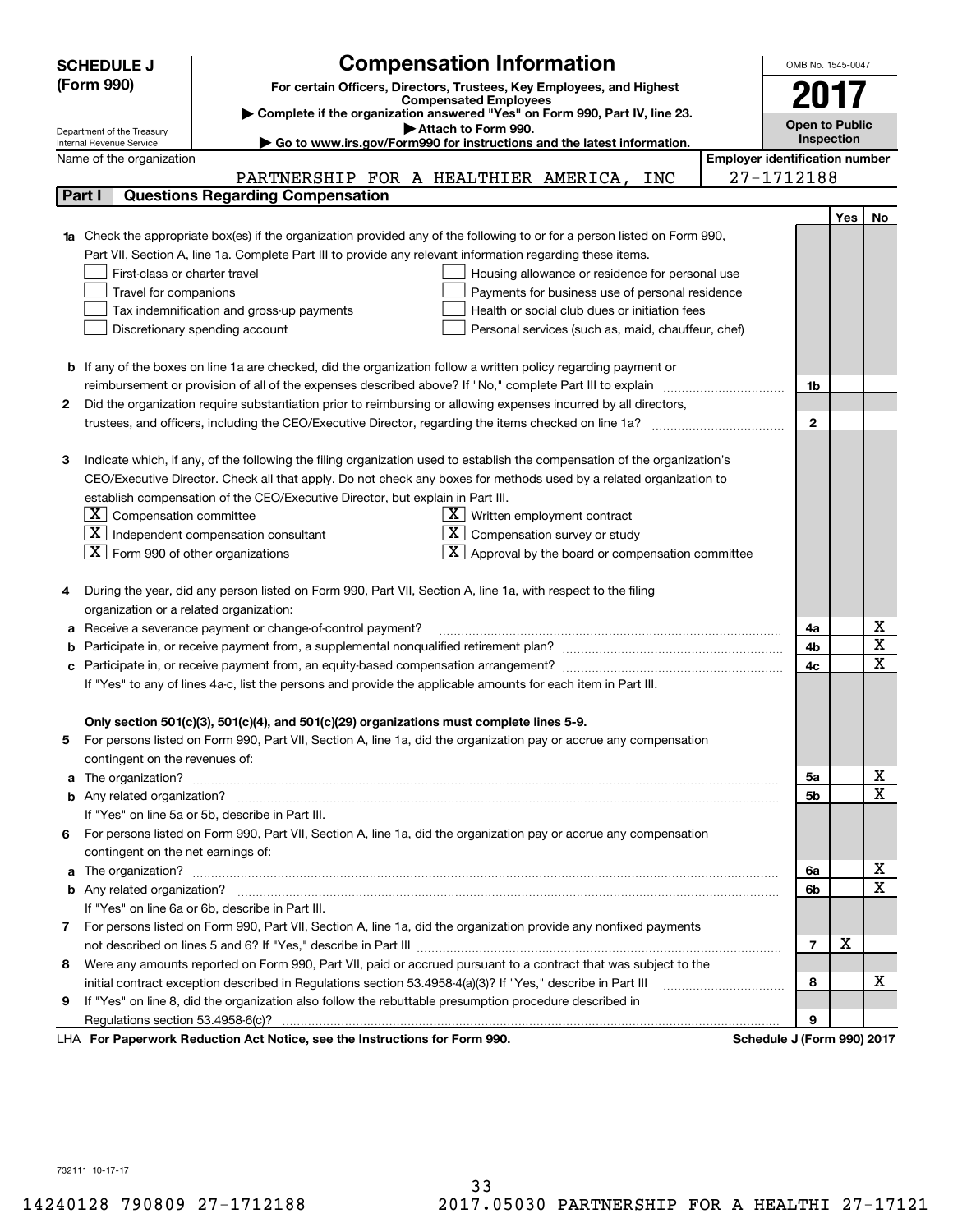Do not list any individuals that aren't listed on Form 990, Part VII.

| (A) Name and Title       |      | (B) Breakdown of W-2 and/or 1099-MISC compensation |                                           |                                           | (C) Retirement and<br>other deferred | (D) Nontaxable<br>benefits | (E) Total of columns | (F) Compensation<br>in column (B)         |  |
|--------------------------|------|----------------------------------------------------|-------------------------------------------|-------------------------------------------|--------------------------------------|----------------------------|----------------------|-------------------------------------------|--|
|                          |      | (i) Base<br>compensation                           | (ii) Bonus &<br>incentive<br>compensation | (iii) Other<br>reportable<br>compensation | compensation                         |                            | $(B)(i)-(D)$         | reported as deferred<br>on prior Form 990 |  |
| LARRY SOLER<br>(1)       | (i)  | 239,397.                                           | 19,233.                                   | 97.                                       | 6,433.                               | 18,056.                    | 283, 216.            | 0.                                        |  |
| CEO (UNTIL 7/2017)       | (ii) | 0.                                                 | $\mathbf 0$ .                             | 0.                                        | 0.                                   | 0.                         | $\mathbf 0$ .        | 0.                                        |  |
| STACY MOLANDER<br>(2)    | (i)  | 173, 131.                                          | 10, 440.                                  | 180.                                      | 7,266.                               | 17,626.                    | 208,643.             | $\overline{0}$ .                          |  |
| CHIEF OPERATING OFFICER  | (ii) | 0.                                                 | 0.                                        | 0.                                        | 0.                                   | 0.                         | 0.                   | $\overline{0}$ .                          |  |
| BLYTHE THOMAS<br>(3)     | (i)  | 147,337.                                           | 8,385.                                    | 120.                                      | 6,013.                               | 19,289.                    | 181, 144.            | $\mathbf 0$ .                             |  |
| CHIEF MARKETING OFFICER  | (ii) | 0.                                                 | 0.                                        | 0.                                        | 0.                                   | 0.                         | $\mathbf 0$ .        | $\overline{0}$ .                          |  |
| CHARLENE BURGESON<br>(4) | (i)  | 154,951.                                           | 5,000.                                    | 276.                                      | 6, 237.                              | 4,484.                     | 170,948.             | $\overline{0}$ .                          |  |
| EXECUTIVE DIRECTOR       | (ii) | 0.                                                 | 0.                                        | 0.                                        | 0.                                   | 0.                         | 0.                   | 0.                                        |  |
|                          | (i)  |                                                    |                                           |                                           |                                      |                            |                      |                                           |  |
|                          | (ii) |                                                    |                                           |                                           |                                      |                            |                      |                                           |  |
|                          | (i)  |                                                    |                                           |                                           |                                      |                            |                      |                                           |  |
|                          | (ii) |                                                    |                                           |                                           |                                      |                            |                      |                                           |  |
|                          | (i)  |                                                    |                                           |                                           |                                      |                            |                      |                                           |  |
|                          | (ii) |                                                    |                                           |                                           |                                      |                            |                      |                                           |  |
|                          | (i)  |                                                    |                                           |                                           |                                      |                            |                      |                                           |  |
|                          | (ii) |                                                    |                                           |                                           |                                      |                            |                      |                                           |  |
|                          | (i)  |                                                    |                                           |                                           |                                      |                            |                      |                                           |  |
|                          | (ii) |                                                    |                                           |                                           |                                      |                            |                      |                                           |  |
|                          | (i)  |                                                    |                                           |                                           |                                      |                            |                      |                                           |  |
|                          | (ii) |                                                    |                                           |                                           |                                      |                            |                      |                                           |  |
|                          | (i)  |                                                    |                                           |                                           |                                      |                            |                      |                                           |  |
|                          | (ii) |                                                    |                                           |                                           |                                      |                            |                      |                                           |  |
|                          | (i)  |                                                    |                                           |                                           |                                      |                            |                      |                                           |  |
|                          | (ii) |                                                    |                                           |                                           |                                      |                            |                      |                                           |  |
|                          | (i)  |                                                    |                                           |                                           |                                      |                            |                      |                                           |  |
|                          | (ii) |                                                    |                                           |                                           |                                      |                            |                      |                                           |  |
|                          | (i)  |                                                    |                                           |                                           |                                      |                            |                      |                                           |  |
|                          | (ii) |                                                    |                                           |                                           |                                      |                            |                      |                                           |  |
|                          | (i)  |                                                    |                                           |                                           |                                      |                            |                      |                                           |  |
|                          | (ii) |                                                    |                                           |                                           |                                      |                            |                      |                                           |  |
|                          | (i)  |                                                    |                                           |                                           |                                      |                            |                      |                                           |  |
|                          | (ii) |                                                    |                                           |                                           |                                      |                            |                      |                                           |  |

# Schedule J (Form 990) 2017 PAR'I'NERSHIP F'OR A HEAL'I'HILER AMERICA , INC 27 = 17 I 2 I 8 8<br>| **Part II | Officers, Directors, Trustees, Key Employees, and Highest Compensated Employee** PARTNERSHIP FOR A HEALTHIER AMERICA, INC 27-1712188

**Note:**  The sum of columns (B)(i)-(iii) for each listed individual must equal the total amount of Form 990, Part VII, Section A, line 1a, applicable column (D) and (E) amounts for that individual.

For each individual whose compensation must be reported on Schedule J, report compensation from the organization on row (i) and from related organizations, described in the instructions, on row (ii).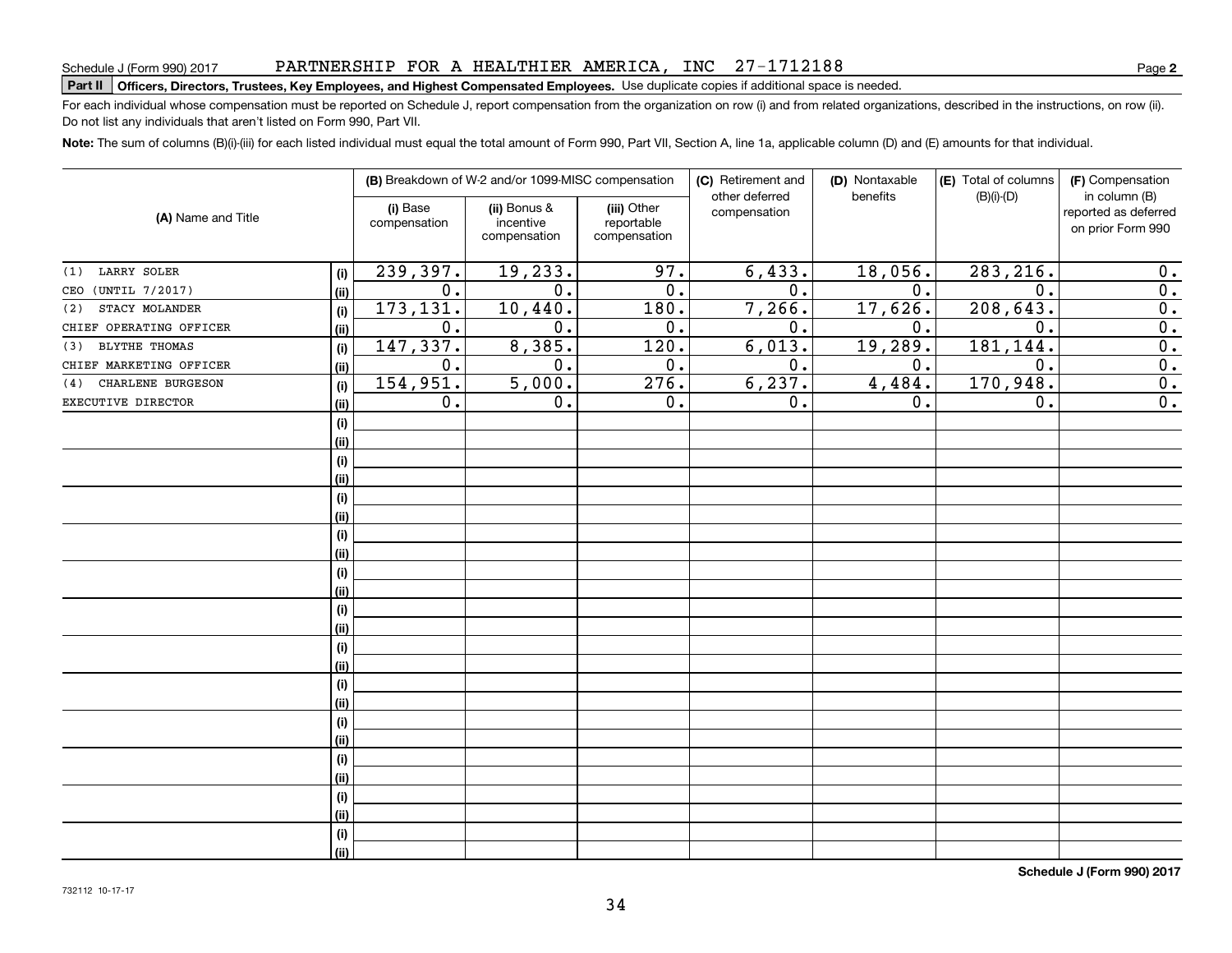## **Part III Supplemental Information**

Schedule J (Form 990) 2017 PARTNERSHIP FOR A HEALTHIER AMERICA, INC 27-1712188<br>Part III Supplemental Information<br>Provide the information, explanation, or descriptions required for Part I, lines 1a, 1b, 3, 4a, 4b, 4c, 5a, 5

## PART I, LINE 7:

PHA HAS AN INCENTIVE COMPENSATION PLAN, WHICH APPLIES TO ALL EMPLOYEES.

EMPLOYEES AND SUPERVISORS SET GOALS EACH YEAR AND ARE EVALUATED ANNUALLY

AGAINST THOSE GOALS. PERFORMANCE GOALS ARE A BROAD SPECTRUM OF FINANCIAL

AND NON-FINANCIAL GOALS. THE PHA COMPENSATION COMMITTEE OVERSEES THE

## INCENTIVE COMPENSATION PLAN.

**Schedule J (Form 990) 2017**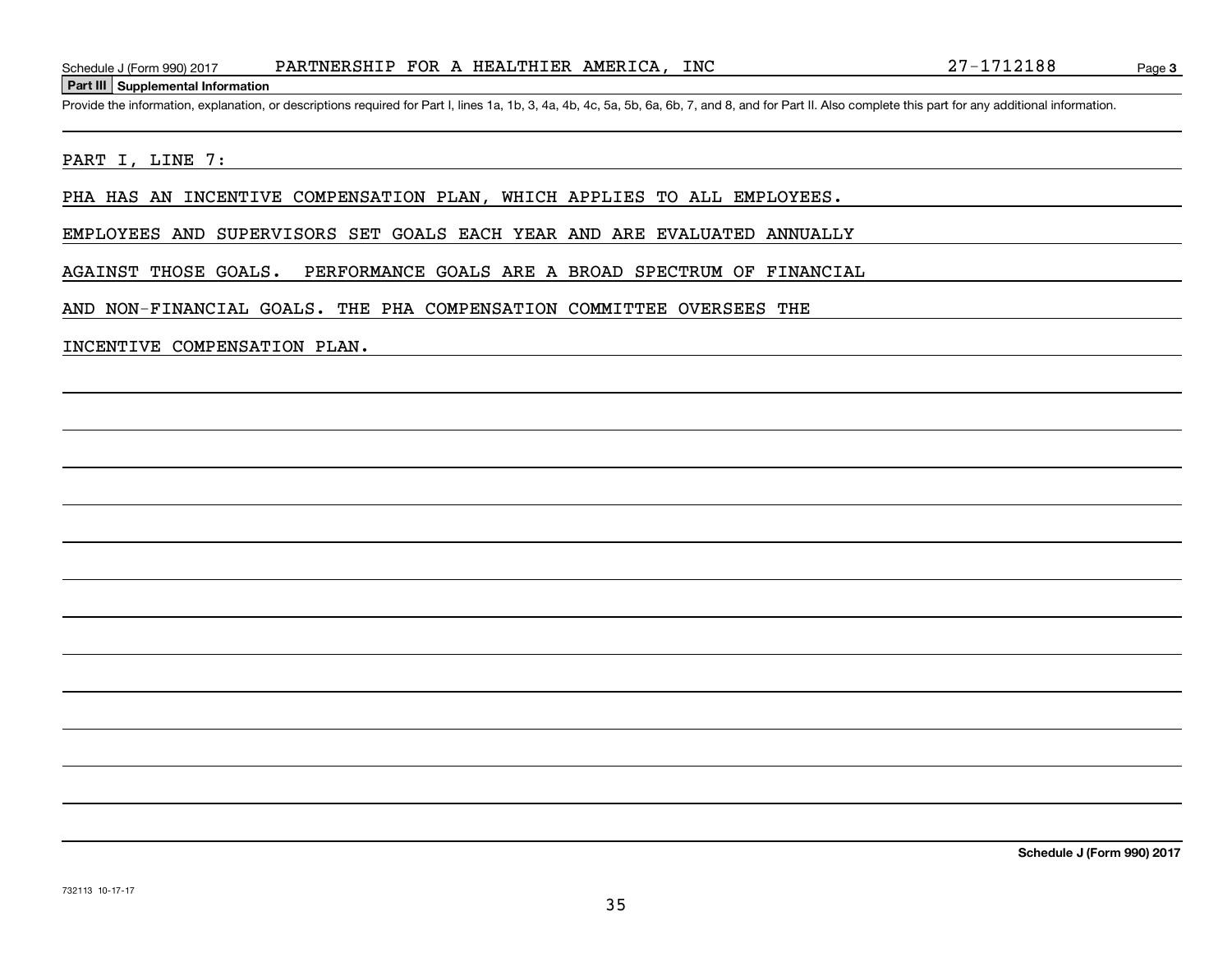**(Form 990 or 990-EZ)**

Department of the Treasury Internal Revenue Service Name of the organization

**Complete to provide information for responses to specific questions on SCHEDULE O Supplemental Information to Form 990 or 990-EZ**

**Form 990 or 990-EZ or to provide any additional information. | Attach to Form 990 or 990-EZ. | Go to www.irs.gov/Form990 for the latest information.**



PARTNERSHIP FOR A HEALTHIER AMERICA, INC | 27-1712188

**Employer identification number**

# FORM 990, PART I, LINE 19

THE FORM 990 DOES NOT DISTINGUISH BETWEEN UNRESTRICTED AND TEMPORARILY

RESTRICTED REVENUE. ACCORDINGLY, DUE TO MULTI-YEAR GRANTS AND OTHER

SUPPORT LINE 19, "REVENUE LESS EXPENSES" REFLECTS FUNDING RECEIVED FOR

FUTURE YEARS

PART III, LINE 1, DESCRIPTION OF ORGANIZATION MISSION MOST IMPORTANTLY, PHA ENSURES THAT COMMITMENTS MADE ARE COMMITMENTS KEPT BY MONITORING AND PUBLICLY REPORTING ON THE PROGRESS OUR PARTNERS ARE MAKING.

732211 09-07-17 LHA For Paperwork Reduction Act Notice, see the Instructions for Form 990 or 990-EZ. Schedule O (Form 990 or 990-EZ) (2017) PHA IS A NONPARTISAN, NONPROFIT THAT IS LED BY SOME OF THE NATION'S MOST RESPECTED HEALTH AND CHILDHOOD OBESITY ADVOCATES. SUPPORTING OUR EFFORT IS OUR HONORARY CHAIR, FIRST LADY MICHELLE OBAMA, AND OUR HONORARY VICE CHAIRS, FORMER SENATE MAJORITY LEADER BILL FRIST AND U.S. SENATOR CORY BOOKER. OUR BOARD OF DIRECTORS ALSO INCLUDES NATIONALLY RECOGNIZED BUSINESS LEADERS, HEALTH PROFESSIONALS AND THOUGHT LEADERS FROM A VARIETY OF BACKGROUNDS. PHA IS DEVOTED TO WORKING WITH THE PRIVATE SECTOR TO ENSURE THAT EVERY CHILD IS AT A HEALTHY WEIGHT. PHA BRINGS TOGETHER PUBLIC, PRIVATE AND NONPROFIT LEADERS TO DEVELOP PARTNERSHIPS TO MAKE THE HEALTHY CHOICE THE EASY CHOICE FOR BUSY PARENTS AND FAMILIES AND WORK TO INCREASE DEMAND FOR THOSE OPTIONS. PHA'S PROGRAMS MAKE HEALTHIER CHOICES EASIER FOR BUSY PARENTS AND FAMILIES BY HELPING BUILD DEMAND FOR HEALTHIER CHOICES. THEY INCLUDE DRINK UP, FNV, AND LET'S MOVE! ACTIVE SCHOOLS. FOR MORE DETAILS ON FNV

36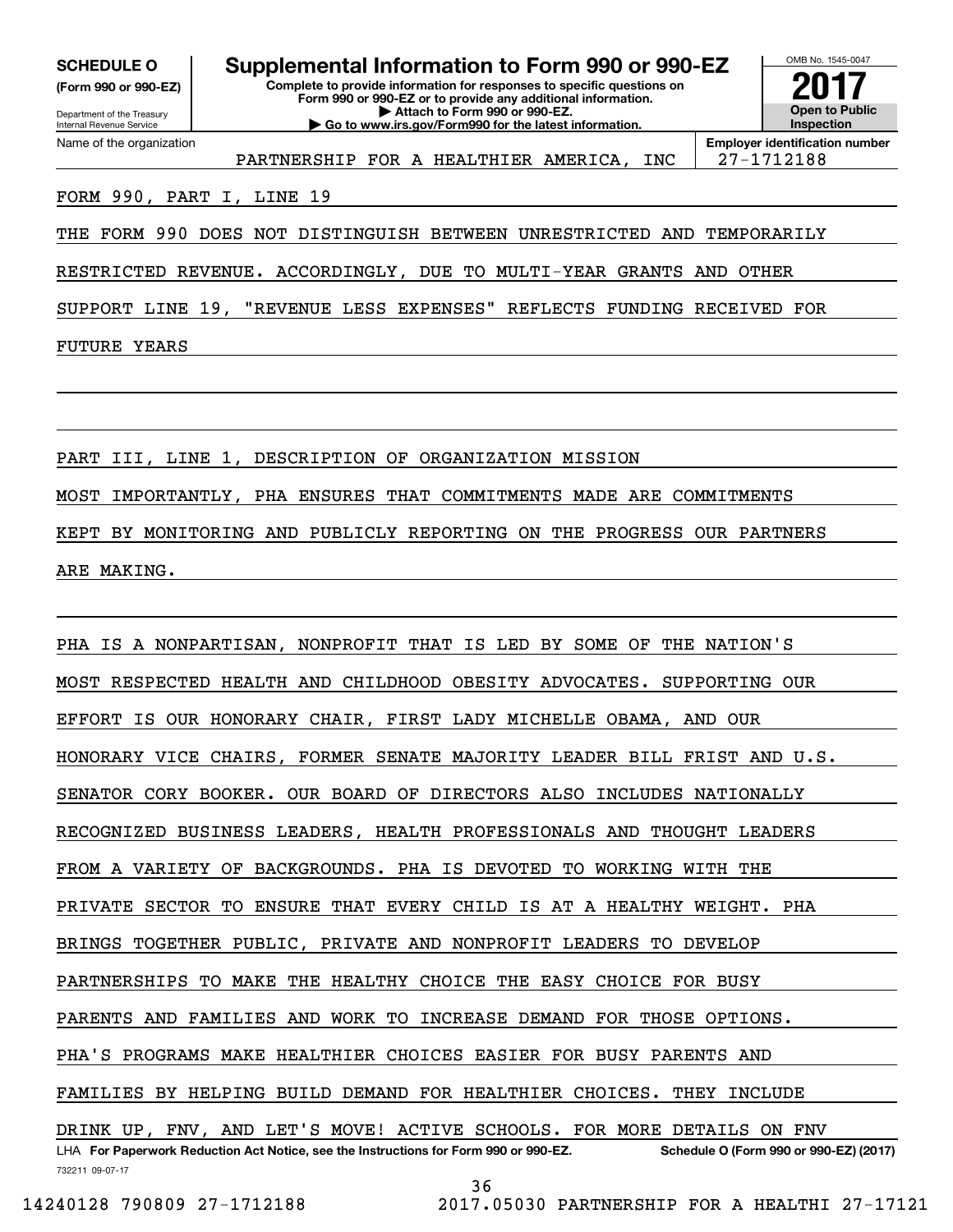| Schedule O (Form 990 or 990-EZ) (2017)<br>Page 2 |                                      |  |  |  |  |     |                                                     |
|--------------------------------------------------|--------------------------------------|--|--|--|--|-----|-----------------------------------------------------|
| Name of the organization                         | PARTNERSHIP FOR A HEALTHIER AMERICA, |  |  |  |  | INC | <b>Employer identification number</b><br>27-1712188 |
|                                                  |                                      |  |  |  |  |     |                                                     |

AND LMAS, PLEASE SEE PART III, LINE 2.

FORM 990, PART VI, SECTION B, LINE 11B:

AFTER THE AUDITED FINANCIAL STATEMENTS ARE APPROVED BY THE FINANCE AND AUDIT COMMITTEE OF THE PHA BOARD OF DIRECTORS, THE FORM 990 IS FIRST PREPARED AND REVIEWED BY EXTERNAL ACCOUNTANTS, THEN REVIEWED INTERNALLY BY PHA STAFF, THEN BY THE FINANCE AND AUDIT COMMITTEE OF THE BOARD AND FINALLY IS SHARED WITH THE FULL BOARD OF DIRECTORS.

FORM 990, PART VI, SECTION B, LINE 12C:

PHA REQUIRES ALL DIRECTORS, OFFICERS, MEMBERS OF THE BOARD OF DIRECTORS AND KEY EMPLOYEES TO SIGN A STATEMENT ANNUALLY, WHICH INDICATES THEIR UNDERSTANDING AND ACCEPTANCE OF THE CONFLICT OF INTEREST POLICY. PHA ENFORCES COMPLIANCE ON A SITUATIONAL BASIS. IT DOES NOT INCLUDE INDIVIDUALS WITH POTENTIAL CONFLICTS IN CERTAIN CONVERSATIONS OR MEETINGS WHERE A CONFLICT MAY EXIST. PERIODIC REVIEWS ARE CONDUCTED TO ENSURE PHA DOES NOT ENGAGE IN ACTIVITIES THAT MAY JEOPARDIZE ITS TAX-EXEMPT STATUS. IF THERE IS CAUSE TO BELIEVE THAT AN INDIVIDUAL HAS ACTED IN VIOLATION OF THE CONFLICT OF INTEREST POLICY, THE BOARD OR COMMITTEE SHALL INFORM THE INDIVIDUAL AND OFFER THE OPPORTUNITY TO EXPLAIN THE VIOLATION. IF THE INDIVIDUAL FAILS TO EXPLAIN THE CONFLICT OF INTEREST VIOLATION ADEQUATELY, PROPER DISCIPLINARY ACTION IS TAKEN.

732212 09-07-17 **Schedule O (Form 990 or 990-EZ) (2017)** FORM 990, PART VI, SECTION B, LINE 15: WHEN HIRED, THE BOARD OF DIRECTORS USED AN EXECUTIVE COMPENSATION CONSULTANT TO ASSESS COMPETITIVE MARKET PAY LEVELS FOR THE CEO AND SENIOR STAFF OF SIMILARLY SITUATED ORGANIZATIONS AND RECOMMENDED A SALARY RANGE. THE COMPENSATION COMMITTEE UTILIZED THIS DATA TO DETERMINE APPROPRIATE 37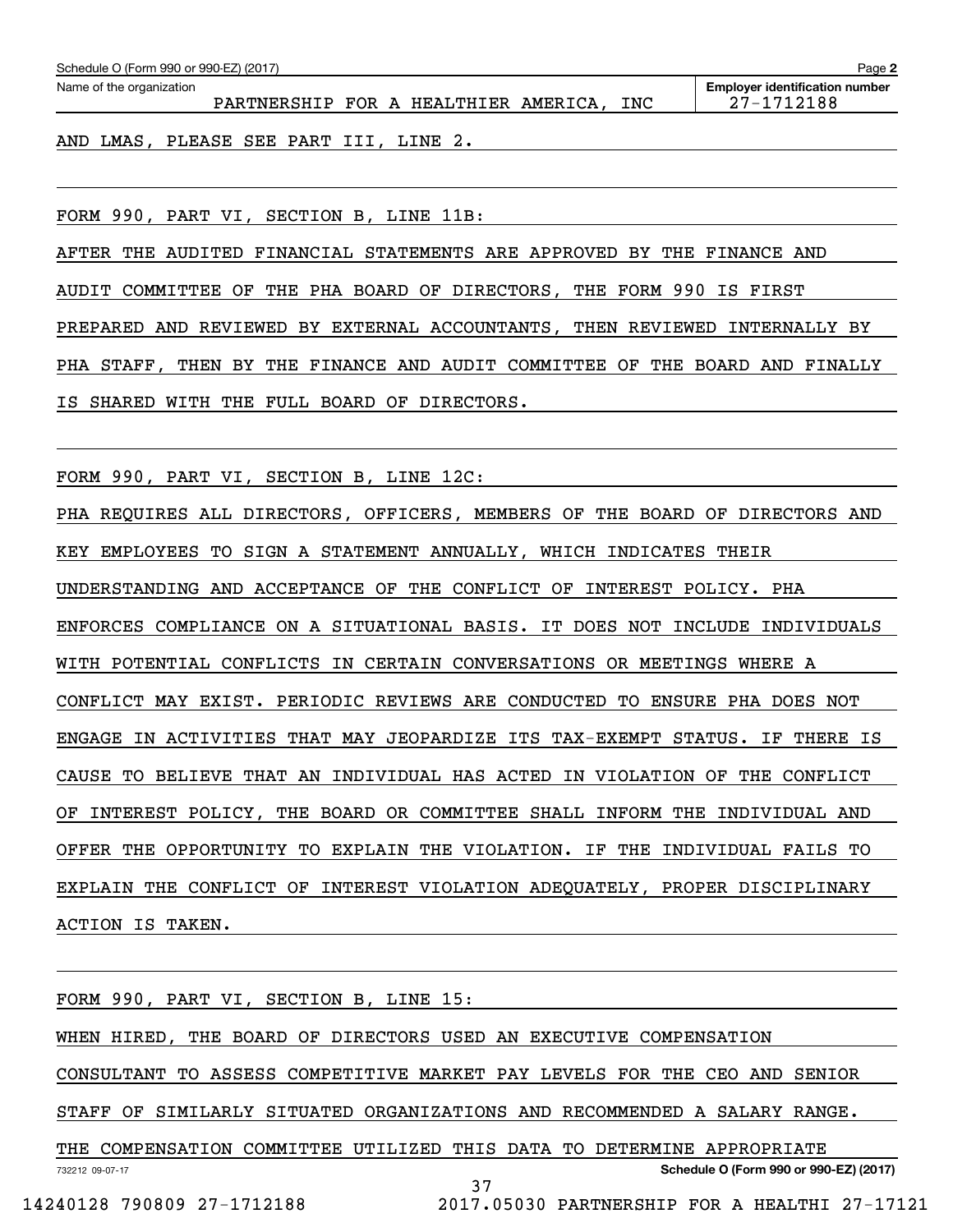| Schedule O (Form 990 or 990-EZ) (2017)                                                             | Page 2                                              |
|----------------------------------------------------------------------------------------------------|-----------------------------------------------------|
| Name of the organization<br>PARTNERSHIP FOR A HEALTHIER AMERICA,<br>INC                            | <b>Employer identification number</b><br>27-1712188 |
| COMPENSATION. THE BOARD OF DIRECTORS APPROVES THE COMPENSATION OF THE CEO.                         |                                                     |
| FORM 990, PART VI, LINE 17, LIST OF STATES RECEIVING COPY OF FORM 990:                             |                                                     |
| AL, AK, AZ, AR, CA, CO, CT, DC, FL, GA, HI, IL, KS, KY, LA, ME, MD, MA, MI, MN, MS, MO, NH, NJ, NM |                                                     |
| NY, NC, ND, OH, OK, OR, PA, RI, SC, VA, WV, WI                                                     |                                                     |
| FORM 990, PART VI, SECTION C, LINE 18:                                                             |                                                     |
| FORM 990 IS AVAILABLE ON THE PHA WEBSITE, BUT THE FORM 1023, IS ONLY<br>THE                        |                                                     |
| AVAILABLE UPON REQUEST.                                                                            |                                                     |
| FORM 990, PART VI, SECTION C, LINE 19:                                                             |                                                     |
| PHA MAKES OUR FORM 990 AND AUDITED FINANCIAL STATEMENTS AVAILABLE ON THE                           |                                                     |
| PHA WEBSITE. THE CONFLICT OF<br>INTEREST POLICY IS AVAILABLE UPON REQUEST.                         |                                                     |
| FORM 990, PART XII, LINE 2C                                                                        |                                                     |
| OVERSIGHT<br>PROCESS REMAINS UNCHANGED FROM THE PRIOR YEAR.<br>THE<br>AUDIT                        |                                                     |
|                                                                                                    |                                                     |
|                                                                                                    |                                                     |
|                                                                                                    |                                                     |
|                                                                                                    |                                                     |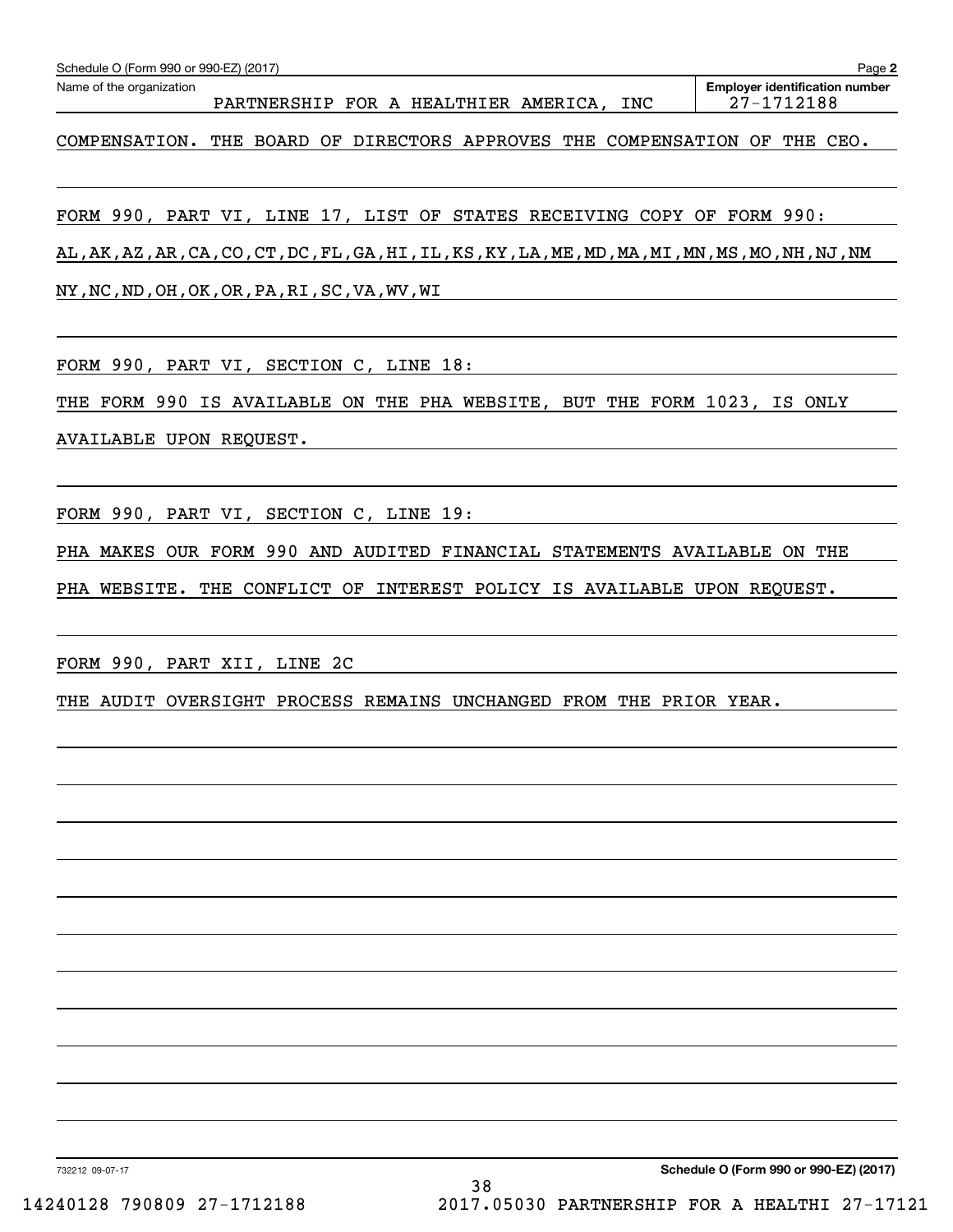| (and proxy tax under section 6033(e))<br>For calendar year 2017 or other tax year beginning $JUL$ 1, $2017$ , and ending $JUN$ 30, $2018$<br>Go to www.irs.gov/Form990T for instructions and the latest information.                                                                                                                                | 2017<br>Open to Public Inspection for<br>501(c)(3) Organizations Only |
|-----------------------------------------------------------------------------------------------------------------------------------------------------------------------------------------------------------------------------------------------------------------------------------------------------------------------------------------------------|-----------------------------------------------------------------------|
|                                                                                                                                                                                                                                                                                                                                                     |                                                                       |
|                                                                                                                                                                                                                                                                                                                                                     |                                                                       |
| Department of the Treasury<br>bo not enter SSN numbers on this form as it may be made public if your organization is a $501(c)(3)$ .<br>Internal Revenue Service                                                                                                                                                                                    |                                                                       |
| $\mathbf{A} \quad \boxed{\mathbf{X}}$ Check box if<br>Name of organization $($<br>Check box if name changed and see instructions.)<br>(Employees' trust, see<br>address changed<br>instructions.)                                                                                                                                                   | Employer identification number                                        |
| PARTNERSHIP FOR A HEALTHIER AMERICA, INC<br><b>B</b> Exempt under section<br>Print                                                                                                                                                                                                                                                                  | 27-1712188                                                            |
| $X$ 501(c)(3)<br>0ľ<br>Number, street, and room or suite no. If a P.O. box, see instructions.<br>(See instructions.)<br>Type                                                                                                                                                                                                                        | F Unrelated business activity codes                                   |
| 1203 19TH STREET, NW, 3RD FLOOR<br>7220(e)<br>408(e)                                                                                                                                                                                                                                                                                                |                                                                       |
| 530(a)<br>City or town, state or province, country, and ZIP or foreign postal code<br>408A<br>541800<br>WASHINGTON, DC<br>20036<br>529(a)                                                                                                                                                                                                           | 900099                                                                |
| $\overline{c}$ Book value of all assets<br>$\overline{9,060}$ , $244$ .<br>F Group exemption number (See instructions.)<br>▶                                                                                                                                                                                                                        |                                                                       |
| <b>G</b> Check organization type $\triangleright \begin{array}{c} \boxed{\mathbf{X}} \end{array}$ 501(c) corporation<br>$501(c)$ trust<br>$401(a)$ trust                                                                                                                                                                                            | Other trust                                                           |
| H Describe the organization's primary unrelated business activity. $\triangleright$ ADVERTISING                                                                                                                                                                                                                                                     |                                                                       |
| I During the tax year, was the corporation a subsidiary in an affiliated group or a parent-subsidiary controlled group?<br>Yes                                                                                                                                                                                                                      | $X$ No                                                                |
| If "Yes," enter the name and identifying number of the parent corporation. $\blacktriangleright$                                                                                                                                                                                                                                                    |                                                                       |
| Telephone number $\triangleright$ 202-842-9001<br>J The books are in care of $\blacktriangleright$ THE ORGANIZATION<br><b>Unrelated Trade or Business Income</b><br>Part I                                                                                                                                                                          |                                                                       |
| (A) Income<br>(B) Expenses                                                                                                                                                                                                                                                                                                                          | $(C)$ Net                                                             |
| <b>1a</b> Gross receipts or sales                                                                                                                                                                                                                                                                                                                   |                                                                       |
| <b>b</b> Less returns and allowances<br>$\bullet$ Balance $\qquad \qquad \bullet$<br>1c                                                                                                                                                                                                                                                             |                                                                       |
| $\overline{2}$<br>2<br>3                                                                                                                                                                                                                                                                                                                            |                                                                       |
| Gross profit. Subtract line 2 from line 1c [11] [11] [12] [12] [13] [14] [15] [15] [15] [15] [15] [15] [15] [1<br>3<br>4a                                                                                                                                                                                                                           |                                                                       |
| 4 <sub>b</sub>                                                                                                                                                                                                                                                                                                                                      |                                                                       |
| b<br>4c<br>C                                                                                                                                                                                                                                                                                                                                        |                                                                       |
| 5<br>Income (loss) from partnerships and S corporations (attach statement)<br>5                                                                                                                                                                                                                                                                     |                                                                       |
| 6<br>Rent income (Schedule C)<br>6                                                                                                                                                                                                                                                                                                                  |                                                                       |
| $\overline{7}$<br>Unrelated debt-financed income (Schedule E) [11] [2010] [2010] [2010] [2010] [2010] [2010] [2010] [2010] [2010<br>7                                                                                                                                                                                                               |                                                                       |
| Interest, annuities, royalties, and rents from controlled organizations (Sch. F)<br>8<br>8                                                                                                                                                                                                                                                          |                                                                       |
| Investment income of a section $501(c)(7)$ , (9), or (17) organization (Schedule G)<br>9<br>9                                                                                                                                                                                                                                                       |                                                                       |
| 3,750.<br>6,681.<br>10<br>10                                                                                                                                                                                                                                                                                                                        | $-2,931.$                                                             |
| 11<br>11                                                                                                                                                                                                                                                                                                                                            |                                                                       |
| 845.<br>Other income (See instructions; attach schedule) STATEMENT 1<br>12<br>12                                                                                                                                                                                                                                                                    | 845.                                                                  |
| 4,595.<br>6,681.<br>13<br>13                                                                                                                                                                                                                                                                                                                        | $-2,086$ .                                                            |
| <b>Deductions Not Taken Elsewhere</b> (See instructions for limitations on deductions.)<br>Part II                                                                                                                                                                                                                                                  |                                                                       |
| (Except for contributions, deductions must be directly connected with the unrelated business income.)                                                                                                                                                                                                                                               |                                                                       |
| 14<br>14                                                                                                                                                                                                                                                                                                                                            |                                                                       |
| 15<br>Salaries and wages <b>with a construction of the construction</b> and wages <b>construction</b> and wages <b>construction</b> and <b>construction</b> and <b>construction</b> and <b>construction</b> and <b>construction</b> and <b>construction</b> and <b>constructio</b><br>15                                                            |                                                                       |
| 16<br>16<br>Repairs and maintenance <i>maintenance</i> and contained and anti-                                                                                                                                                                                                                                                                      |                                                                       |
| 17<br>17                                                                                                                                                                                                                                                                                                                                            |                                                                       |
| 18<br>18                                                                                                                                                                                                                                                                                                                                            |                                                                       |
| 19<br>19<br>Taxes and licenses <b>construction and construction of the construction of the construction</b> of the construction of the construction of the construction of the construction of the construction of the construction of the cons                                                                                                     | 250.                                                                  |
| Charitable contributions (See instructions for limitation rules) [11] manufacture in the contributions (See instructions for limitation rules) [11] manufacture in the contributions (See instructions for limitation rules) [<br>20<br>20                                                                                                          |                                                                       |
| 21<br>21                                                                                                                                                                                                                                                                                                                                            |                                                                       |
| Less depreciation claimed on Schedule A and elsewhere on return [10] [22a]<br>22 <sub>b</sub><br>22<br>23                                                                                                                                                                                                                                           |                                                                       |
| 23<br>Depletion <b>Professor and Construction Construction Construction Construction Construction</b><br>24<br>24<br>Contributions to deferred compensation plans [11] manufactured contributions to deferred compensation plans [11] manufactured compensation plans [11] manufactured compensation plans [11] manufactured contributions to defer |                                                                       |
| 25<br>Employee benefit programs in the continuum contract of the contract of the contract of the contract of the contract of the contract of the contract of the contract of the contract of the contract of the contract of the con<br>25                                                                                                          |                                                                       |
| 26<br>26                                                                                                                                                                                                                                                                                                                                            |                                                                       |
| 27<br>27                                                                                                                                                                                                                                                                                                                                            |                                                                       |
| Other deductions (attach schedule) manufactured and content of the SEE STATEMENT 2<br>28<br>28                                                                                                                                                                                                                                                      | 2,300.                                                                |
| 29<br>29                                                                                                                                                                                                                                                                                                                                            | 2,550.                                                                |
| 30<br>30                                                                                                                                                                                                                                                                                                                                            | $-4,636.$                                                             |
| Net operating loss deduction (limited to the amount on line 30) <b>Manual SEE</b> STATEMENT 3<br>31<br>31                                                                                                                                                                                                                                           |                                                                       |
| Unrelated business taxable income before specific deduction. Subtract line 31 from line 30 [11] [11] Unrelated business taxable income before specific deduction. Subtract line 31 from line 30<br>32<br>32                                                                                                                                         | $-4,636.$                                                             |
| 33<br>Specific deduction (Generally \$1,000, but see line 33 instructions for exceptions) manufactured manufactured manufactured with the Specific deduction (Generally \$1,000, but see line 33 instructions for exceptions)<br>33                                                                                                                 | 1,000.                                                                |
| Unrelated business taxable income. Subtract line 33 from line 32. If line 33 is greater than line 32, enter the smaller of zero or<br>34                                                                                                                                                                                                            |                                                                       |
| line 32<br>34<br><b>Professor Controls Business Assistance</b> and Control Assistance                                                                                                                                                                                                                                                               | $-4,636.$                                                             |

39

723701 01-22-18 **For Paperwork Reduction Act Notice, see instructions.** LHA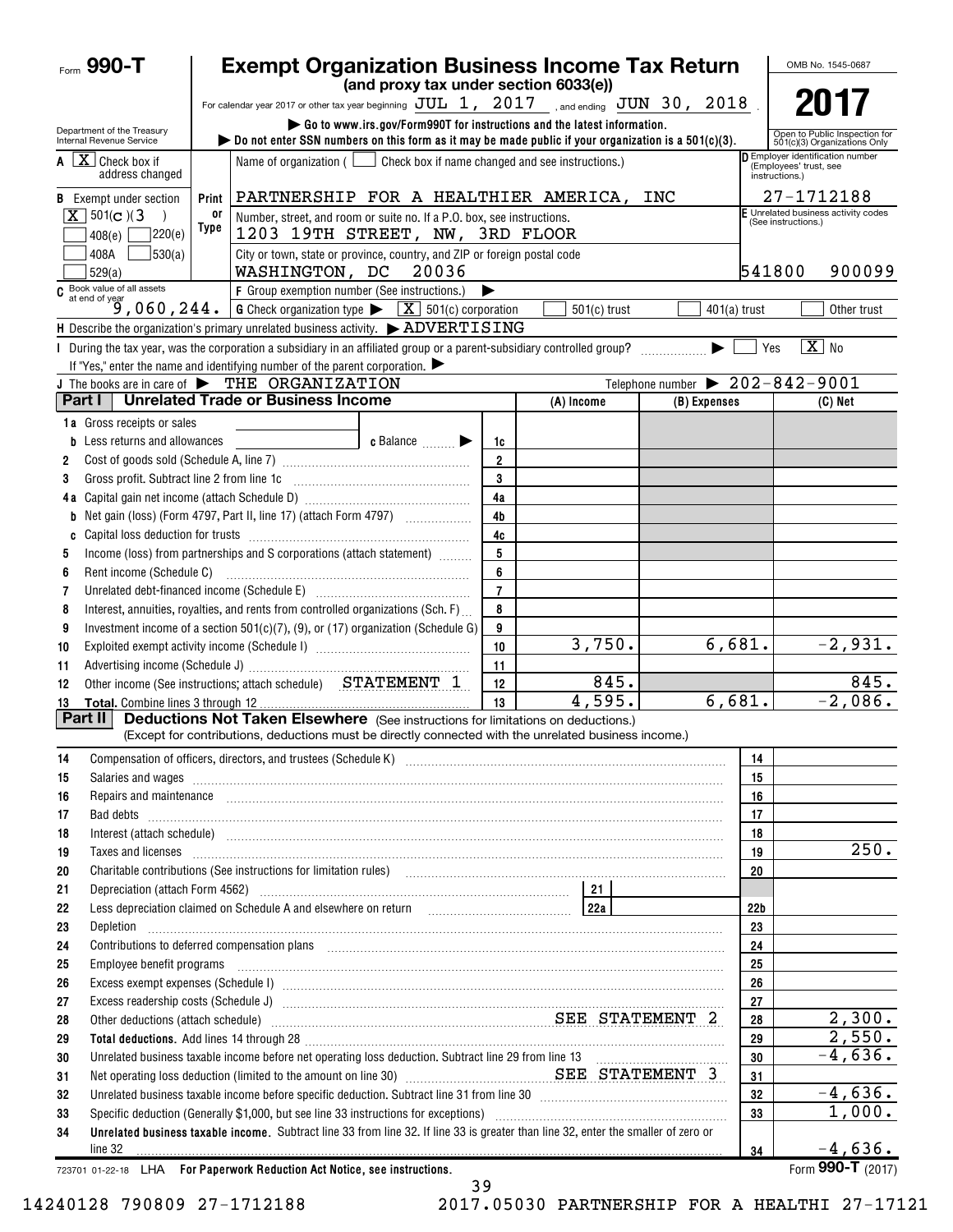| Form 990-T (2017)<br>Part III |                            | PARTNERSHIP FOR A HEALTHIER AMERICA, INC<br><b>Tax Computation</b>                                                                                                                                                                  |                                                                                                                                                                                                                                                   |                        |            |               | 27-1712188                                                            | Page 2                     |
|-------------------------------|----------------------------|-------------------------------------------------------------------------------------------------------------------------------------------------------------------------------------------------------------------------------------|---------------------------------------------------------------------------------------------------------------------------------------------------------------------------------------------------------------------------------------------------|------------------------|------------|---------------|-----------------------------------------------------------------------|----------------------------|
| 35                            |                            | Organizations Taxable as Corporations. See instructions for tax computation.                                                                                                                                                        |                                                                                                                                                                                                                                                   |                        |            |               |                                                                       |                            |
|                               |                            | Controlled group members (sections 1561 and 1563) check here $\blacktriangleright$ $\Box$ See instructions and:                                                                                                                     |                                                                                                                                                                                                                                                   |                        |            |               |                                                                       |                            |
|                               |                            | a Enter your share of the \$50,000, \$25,000, and \$9,925,000 taxable income brackets (in that order):                                                                                                                              |                                                                                                                                                                                                                                                   |                        |            |               |                                                                       |                            |
|                               | (1)                        | $(2)$ \\$<br>$\lvert \mathcal{S} \rvert$                                                                                                                                                                                            |                                                                                                                                                                                                                                                   |                        |            |               |                                                                       |                            |
|                               |                            | <b>b</b> Enter organization's share of: (1) Additional 5% tax (not more than \$11,750) $\boxed{\$}$                                                                                                                                 |                                                                                                                                                                                                                                                   |                        |            |               |                                                                       |                            |
|                               |                            |                                                                                                                                                                                                                                     |                                                                                                                                                                                                                                                   |                        |            |               |                                                                       |                            |
|                               |                            |                                                                                                                                                                                                                                     |                                                                                                                                                                                                                                                   |                        |            |               | 35c                                                                   | 0.                         |
| 36                            |                            | Trusts Taxable at Trust Rates. See instructions for tax computation. Income tax on the amount on line 34 from:                                                                                                                      |                                                                                                                                                                                                                                                   |                        |            |               |                                                                       |                            |
|                               |                            |                                                                                                                                                                                                                                     |                                                                                                                                                                                                                                                   |                        |            |               | 36                                                                    |                            |
| 37                            |                            | Proxy tax. See instructions information and contact the contract of the contract of the contract of the contract of the contract of the contract of the contract of the contract of the contract of the contract of the contra      |                                                                                                                                                                                                                                                   |                        |            |               | 37                                                                    |                            |
| 38                            |                            | Alternative minimum tax                                                                                                                                                                                                             |                                                                                                                                                                                                                                                   |                        |            |               | 38                                                                    |                            |
| 39                            |                            | Tax on Non-Compliant Facility Income. See instructions [111] [12] manufacture in the compliant Facility Income. See instructions [11] manufacture in the compliant Facility Income.                                                 |                                                                                                                                                                                                                                                   |                        |            |               | 39                                                                    |                            |
| 40                            |                            | <b>Part IV Tax and Payments</b>                                                                                                                                                                                                     |                                                                                                                                                                                                                                                   |                        |            |               | 40                                                                    | 0.                         |
|                               |                            | 41a Foreign tax credit (corporations attach Form 1118; trusts attach Form 1116) [                                                                                                                                                   |                                                                                                                                                                                                                                                   |                        |            |               |                                                                       |                            |
| b                             |                            | Other credits (see instructions)                                                                                                                                                                                                    |                                                                                                                                                                                                                                                   |                        | 41a<br>41b |               |                                                                       |                            |
| C                             |                            | General business credit. Attach Form 3800                                                                                                                                                                                           |                                                                                                                                                                                                                                                   |                        | 41c        |               |                                                                       |                            |
| d                             |                            |                                                                                                                                                                                                                                     |                                                                                                                                                                                                                                                   |                        |            |               |                                                                       |                            |
|                               |                            |                                                                                                                                                                                                                                     |                                                                                                                                                                                                                                                   |                        |            |               | 41e                                                                   |                            |
| 42                            |                            | Subtract line 41e from line 40 <b>magazine and the contract of the 40</b> magazine and the 41e from line 40 magazine and the state of the state of the state of the state of the state of the state of the state of the state of th |                                                                                                                                                                                                                                                   |                        |            |               | 42                                                                    | 0.                         |
| 43                            |                            | Other taxes. Check if from: Form 4255 Form 8611 Form 8697 Form 8866 Obther (attach schedule)                                                                                                                                        |                                                                                                                                                                                                                                                   |                        |            |               | 43                                                                    |                            |
| 44                            |                            | <b>Total tax.</b> Add lines 42 and 43                                                                                                                                                                                               |                                                                                                                                                                                                                                                   |                        |            |               | 44                                                                    | 0.                         |
|                               |                            |                                                                                                                                                                                                                                     |                                                                                                                                                                                                                                                   |                        | 45a        |               |                                                                       |                            |
|                               |                            |                                                                                                                                                                                                                                     |                                                                                                                                                                                                                                                   |                        | 45b        |               |                                                                       |                            |
|                               |                            |                                                                                                                                                                                                                                     |                                                                                                                                                                                                                                                   |                        | 45c        |               |                                                                       |                            |
|                               |                            | d Foreign organizations: Tax paid or withheld at source (see instructions) [1001111111111111111111111111111111                                                                                                                      |                                                                                                                                                                                                                                                   |                        | 45d        |               |                                                                       |                            |
|                               |                            |                                                                                                                                                                                                                                     |                                                                                                                                                                                                                                                   |                        | 45e        |               |                                                                       |                            |
|                               |                            | f Credit for small employer health insurance premiums (Attach Form 8941)                                                                                                                                                            |                                                                                                                                                                                                                                                   |                        | 45f        |               |                                                                       |                            |
|                               |                            | g Other credits and payments:                                                                                                                                                                                                       | Form 2439<br><u> El antigo de la contenentación de la contenentación de la contenentación de la contenentación de la contenentación de la contenentación de la contenentación de la contenentación de la contenentación de la contenentación </u> |                        |            |               |                                                                       |                            |
|                               |                            | <u> 1990 - John Barnett, fransk politiker</u><br>Form 4136                                                                                                                                                                          |                                                                                                                                                                                                                                                   | $Total \triangleright$ | 45 a       |               |                                                                       |                            |
| 46                            |                            |                                                                                                                                                                                                                                     |                                                                                                                                                                                                                                                   |                        |            |               | 46                                                                    |                            |
| 47                            |                            |                                                                                                                                                                                                                                     |                                                                                                                                                                                                                                                   |                        |            |               | 47                                                                    |                            |
| 48                            |                            |                                                                                                                                                                                                                                     |                                                                                                                                                                                                                                                   |                        |            |               | 48                                                                    | $0$ .                      |
| 49                            |                            | Overpayment. If line 46 is larger than the total of lines 44 and 47, enter amount overpaid manufactured contains                                                                                                                    |                                                                                                                                                                                                                                                   |                        |            |               | 49                                                                    | 0.                         |
| 50                            |                            | Enter the amount of line 49 you want: Credited to 2018 estimated tax $\blacktriangleright$                                                                                                                                          |                                                                                                                                                                                                                                                   |                        |            | Refunded      | 50                                                                    |                            |
| Part V                        |                            | <b>Statements Regarding Certain Activities and Other Information</b> (see instructions)                                                                                                                                             |                                                                                                                                                                                                                                                   |                        |            |               |                                                                       |                            |
| 51                            |                            | At any time during the 2017 calendar year, did the organization have an interest in or a signature or other authority                                                                                                               |                                                                                                                                                                                                                                                   |                        |            |               |                                                                       | Yes<br>No                  |
|                               |                            | over a financial account (bank, securities, or other) in a foreign country? If YES, the organization may have to file                                                                                                               |                                                                                                                                                                                                                                                   |                        |            |               |                                                                       |                            |
|                               |                            | FinCEN Form 114, Report of Foreign Bank and Financial Accounts. If YES, enter the name of the foreign country                                                                                                                       |                                                                                                                                                                                                                                                   |                        |            |               |                                                                       |                            |
|                               | here $\blacktriangleright$ |                                                                                                                                                                                                                                     |                                                                                                                                                                                                                                                   |                        |            |               |                                                                       | x<br>$\overline{\text{x}}$ |
| 52                            |                            | During the tax year, did the organization receive a distribution from, or was it the grantor of, or transferor to, a foreign trust?                                                                                                 |                                                                                                                                                                                                                                                   |                        |            |               |                                                                       |                            |
| 53                            |                            | If YES, see instructions for other forms the organization may have to file.<br>Enter the amount of tax-exempt interest received or accrued during the tax year $\triangleright$ \$                                                  |                                                                                                                                                                                                                                                   |                        |            |               |                                                                       |                            |
|                               |                            | Under penalties of perjury, I declare that I have examined this return, including accompanying schedules and statements, and to the best of my knowledge and belief, it is true,                                                    |                                                                                                                                                                                                                                                   |                        |            |               |                                                                       |                            |
| Sign                          |                            | correct, and complete. Declaration of preparer (other than taxpayer) is based on all information of which preparer has any knowledge.<br>VICE PRESIDENT                                                                             |                                                                                                                                                                                                                                                   |                        |            |               |                                                                       |                            |
| Here                          |                            |                                                                                                                                                                                                                                     |                                                                                                                                                                                                                                                   | <b>FINANCE</b>         |            |               | May the IRS discuss this return with<br>the preparer shown below (see |                            |
|                               |                            | Signature of officer                                                                                                                                                                                                                | Title<br>Date                                                                                                                                                                                                                                     |                        |            |               | instructions)?                                                        | xΙ<br>Yes<br>No            |
|                               |                            | Print/Type preparer's name                                                                                                                                                                                                          | Preparer's signature                                                                                                                                                                                                                              |                        | Date       | Check         | PTIN<br>if                                                            |                            |
| Paid                          |                            |                                                                                                                                                                                                                                     |                                                                                                                                                                                                                                                   |                        |            | self-employed |                                                                       |                            |
| Preparer                      |                            | FREDERICK LONGWOOD                                                                                                                                                                                                                  |                                                                                                                                                                                                                                                   |                        | 1/28/2019  |               |                                                                       | P00439715                  |
| <b>Use Only</b>               |                            | Firm's name $\blacktriangleright$ TATE &<br><b>TRYON</b>                                                                                                                                                                            |                                                                                                                                                                                                                                                   |                        |            | Firm's EIN    |                                                                       | 52-1855942                 |
|                               |                            | 2021                                                                                                                                                                                                                                | L STREET NW #400                                                                                                                                                                                                                                  |                        |            |               |                                                                       |                            |
|                               |                            | $\blacktriangleright$ WASHINGTON,<br>Firm's address                                                                                                                                                                                 | DC 20036                                                                                                                                                                                                                                          |                        |            | Phone no.     | $202 - 293 - 2200$                                                    |                            |
|                               |                            |                                                                                                                                                                                                                                     |                                                                                                                                                                                                                                                   |                        |            |               |                                                                       | Form 990-T (2017)          |

723711 01-22-18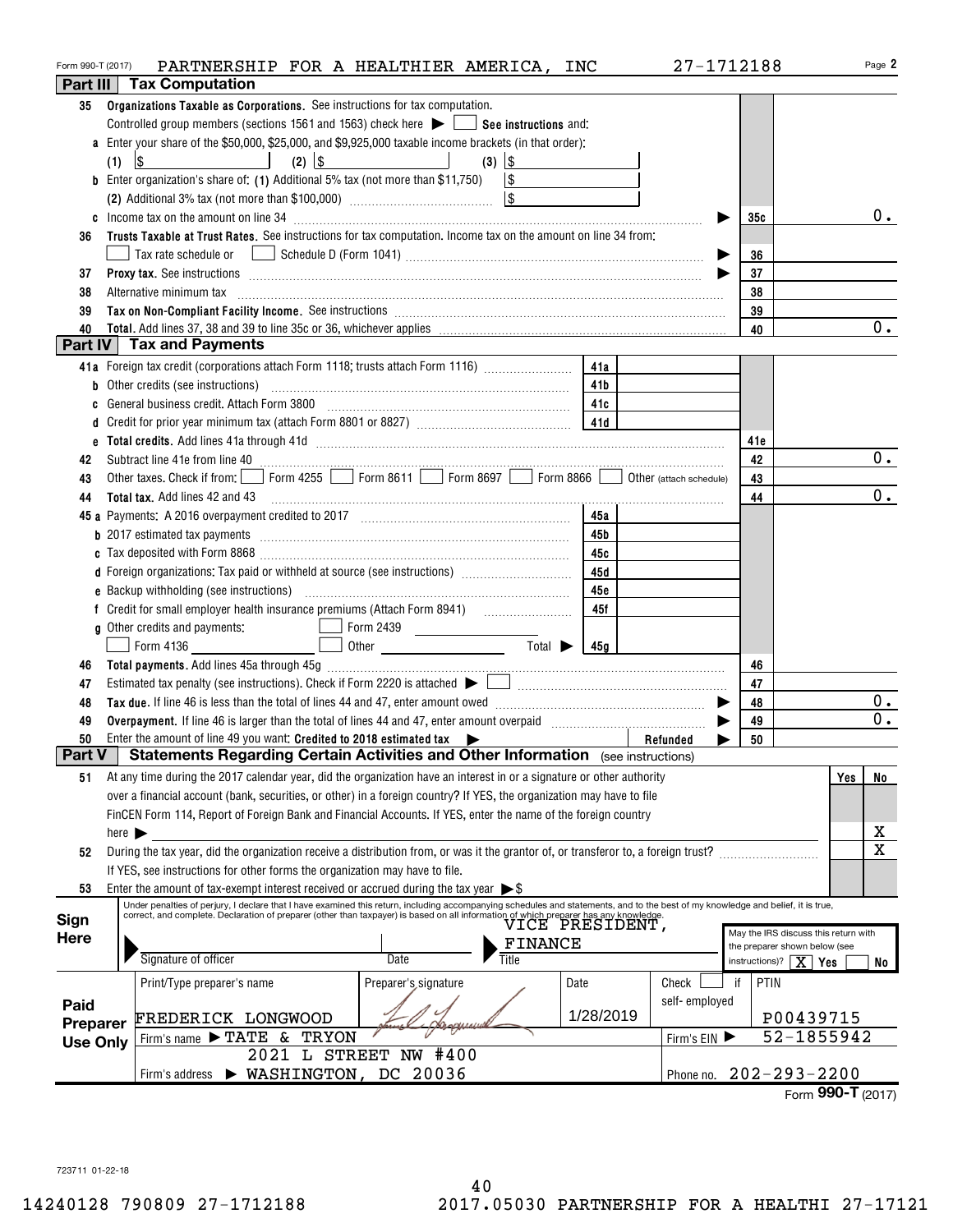|  | Page |
|--|------|
|  |      |

**3**

|                                                                                                                           |                |                                                                                               | Schedule A - Cost of Goods Sold. Enter method of inventory valuation $\triangleright N/A$                                                           |    |                                                          |                |                                                                                |       |
|---------------------------------------------------------------------------------------------------------------------------|----------------|-----------------------------------------------------------------------------------------------|-----------------------------------------------------------------------------------------------------------------------------------------------------|----|----------------------------------------------------------|----------------|--------------------------------------------------------------------------------|-------|
| Inventory at beginning of year                                                                                            | $\mathbf{1}$   |                                                                                               | 6 Inventory at end of year                                                                                                                          |    |                                                          | 6              |                                                                                |       |
| Purchases<br>2                                                                                                            | $\overline{2}$ |                                                                                               | 7 Cost of goods sold. Subtract line 6                                                                                                               |    |                                                          |                |                                                                                |       |
| 3                                                                                                                         | 3              |                                                                                               | from line 5. Enter here and in Part I,                                                                                                              |    |                                                          |                |                                                                                |       |
| <b>4a</b> Additional section 263A costs                                                                                   |                |                                                                                               |                                                                                                                                                     |    |                                                          | $\overline{7}$ |                                                                                |       |
|                                                                                                                           | 4a             |                                                                                               | Do the rules of section 263A (with respect to<br>8                                                                                                  |    |                                                          |                | Yes                                                                            | No    |
| <b>b</b> Other costs (attach schedule)                                                                                    | 4 <sub>b</sub> |                                                                                               | property produced or acquired for resale) apply to                                                                                                  |    |                                                          |                |                                                                                |       |
| 5 Total. Add lines 1 through 4b                                                                                           | 5              |                                                                                               | the organization?                                                                                                                                   |    |                                                          |                |                                                                                |       |
| Schedule C - Rent Income (From Real Property and Personal Property Leased With Real Property)                             |                |                                                                                               |                                                                                                                                                     |    |                                                          |                |                                                                                |       |
| (see instructions)                                                                                                        |                |                                                                                               |                                                                                                                                                     |    |                                                          |                |                                                                                |       |
| 1. Description of property                                                                                                |                |                                                                                               |                                                                                                                                                     |    |                                                          |                |                                                                                |       |
| (1)                                                                                                                       |                |                                                                                               |                                                                                                                                                     |    |                                                          |                |                                                                                |       |
| (2)                                                                                                                       |                |                                                                                               |                                                                                                                                                     |    |                                                          |                |                                                                                |       |
| (3)                                                                                                                       |                |                                                                                               |                                                                                                                                                     |    |                                                          |                |                                                                                |       |
| (4)                                                                                                                       |                |                                                                                               |                                                                                                                                                     |    |                                                          |                |                                                                                |       |
|                                                                                                                           | $2_{-}$        | Rent received or accrued                                                                      |                                                                                                                                                     |    |                                                          |                |                                                                                |       |
| (a) From personal property (if the percentage of<br>rent for personal property is more than<br>10% but not more than 50%) |                |                                                                                               | (b) From real and personal property (if the percentage<br>of rent for personal property exceeds 50% or if<br>the rent is based on profit or income) |    | 3(a) Deductions directly connected with the income in    |                | columns 2(a) and 2(b) (attach schedule)                                        |       |
| (1)                                                                                                                       |                |                                                                                               |                                                                                                                                                     |    |                                                          |                |                                                                                |       |
| (2)                                                                                                                       |                |                                                                                               |                                                                                                                                                     |    |                                                          |                |                                                                                |       |
| (3)                                                                                                                       |                |                                                                                               |                                                                                                                                                     |    |                                                          |                |                                                                                |       |
| (4)                                                                                                                       |                |                                                                                               |                                                                                                                                                     |    |                                                          |                |                                                                                |       |
| Total                                                                                                                     | 0.             | Total                                                                                         |                                                                                                                                                     | 0. |                                                          |                |                                                                                |       |
| (c) Total income. Add totals of columns 2(a) and 2(b). Enter                                                              |                |                                                                                               |                                                                                                                                                     |    | (b) Total deductions.<br>Enter here and on page 1,       |                |                                                                                |       |
| here and on page 1, Part I, line 6, column (A)<br><b>Schedule E - Unrelated Debt-Financed Income</b> (see instructions)   |                |                                                                                               |                                                                                                                                                     | 0. | Part I, line 6, column (B)                               |                |                                                                                | $0$ . |
|                                                                                                                           |                |                                                                                               |                                                                                                                                                     |    |                                                          |                |                                                                                |       |
|                                                                                                                           |                |                                                                                               |                                                                                                                                                     |    | 3. Deductions directly connected with or allocable       |                |                                                                                |       |
|                                                                                                                           |                |                                                                                               | 2. Gross income from<br>or allocable to debt-                                                                                                       |    | to debt-financed property                                |                |                                                                                |       |
| 1. Description of debt-financed property                                                                                  |                |                                                                                               | financed property                                                                                                                                   |    | (a) Straight line depreciation<br>(attach schedule)      |                | $(b)$ Other deductions<br>(attach schedule)                                    |       |
|                                                                                                                           |                |                                                                                               |                                                                                                                                                     |    |                                                          |                |                                                                                |       |
|                                                                                                                           |                |                                                                                               |                                                                                                                                                     |    |                                                          |                |                                                                                |       |
| (1)                                                                                                                       |                |                                                                                               |                                                                                                                                                     |    |                                                          |                |                                                                                |       |
| (2)                                                                                                                       |                |                                                                                               |                                                                                                                                                     |    |                                                          |                |                                                                                |       |
| (3)                                                                                                                       |                |                                                                                               |                                                                                                                                                     |    |                                                          |                |                                                                                |       |
| (4)<br>4. Amount of average acquisition<br>debt on or allocable to debt-financed<br>property (attach schedule)            |                | 5 Average adjusted basis<br>of or allocable to<br>debt-financed property<br>(attach schedule) | 6. Column 4 divided<br>by column 5                                                                                                                  |    | 7. Gross income<br>reportable (column<br>2 x column 6)   |                | 8. Allocable deductions<br>(column 6 x total of columns<br>$3(a)$ and $3(b)$ ) |       |
|                                                                                                                           |                |                                                                                               | $\%$                                                                                                                                                |    |                                                          |                |                                                                                |       |
| (1)                                                                                                                       |                |                                                                                               | $\frac{0}{0}$                                                                                                                                       |    |                                                          |                |                                                                                |       |
| (2)                                                                                                                       |                |                                                                                               | $\frac{0}{0}$                                                                                                                                       |    |                                                          |                |                                                                                |       |
| $\overline{3}$                                                                                                            |                |                                                                                               | $\frac{0}{0}$                                                                                                                                       |    |                                                          |                |                                                                                |       |
| (4)                                                                                                                       |                |                                                                                               |                                                                                                                                                     |    | Enter here and on page 1,<br>Part I, line 7, column (A). |                | Enter here and on page 1,<br>Part I, line 7, column (B).                       |       |
| Totals                                                                                                                    |                |                                                                                               |                                                                                                                                                     |    | 0.                                                       |                |                                                                                | 0.    |

**990-T**  Form (2017)

723721 01-22-18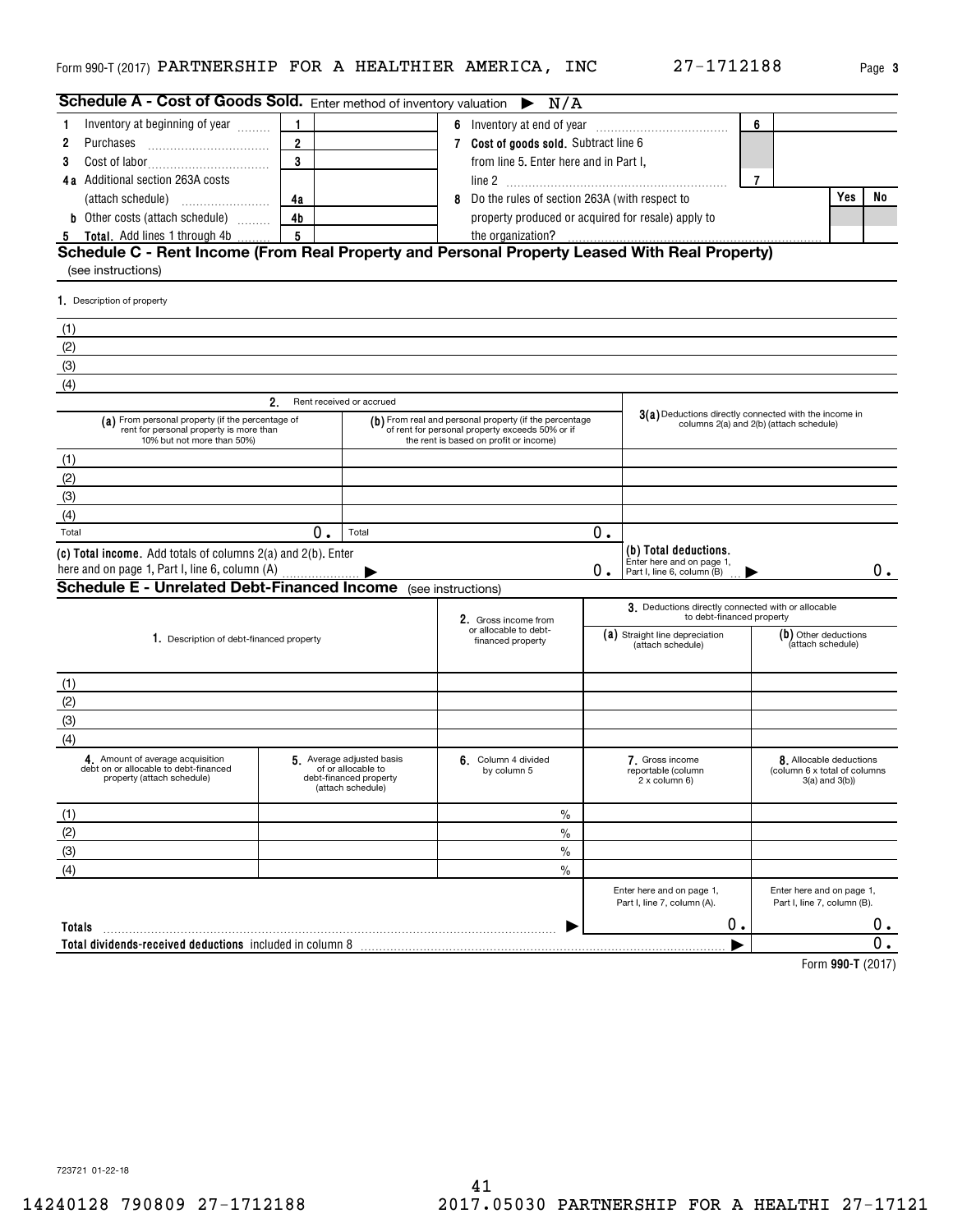| Form 990-T (2017) PARTNERSHIP FOR A HEALTHIER AMERICA, INC<br>Schedule F - Interest, Annuities, Royalties, and Rents From Controlled Organizations |                          |                                                                    |                                                                                                      |                                |                                                                                                                                       |                                                                      |                                                                              |                     | 27-1712188                                                                                | (see instructions) | Page 4                                                                                       |
|----------------------------------------------------------------------------------------------------------------------------------------------------|--------------------------|--------------------------------------------------------------------|------------------------------------------------------------------------------------------------------|--------------------------------|---------------------------------------------------------------------------------------------------------------------------------------|----------------------------------------------------------------------|------------------------------------------------------------------------------|---------------------|-------------------------------------------------------------------------------------------|--------------------|----------------------------------------------------------------------------------------------|
|                                                                                                                                                    |                          |                                                                    |                                                                                                      |                                | <b>Exempt Controlled Organizations</b>                                                                                                |                                                                      |                                                                              |                     |                                                                                           |                    |                                                                                              |
| 1. Name of controlled organization                                                                                                                 |                          | 2. Employer<br>identification<br>number                            |                                                                                                      |                                | 3. Net unrelated income<br>(loss) (see instructions)                                                                                  |                                                                      | 4. Total of specified<br>payments made                                       |                     | 5. Part of column 4 that is<br>included in the controlling<br>organization's gross income |                    | 6. Deductions directly<br>connected with income<br>in column 5                               |
| (1)                                                                                                                                                |                          |                                                                    |                                                                                                      |                                |                                                                                                                                       |                                                                      |                                                                              |                     |                                                                                           |                    |                                                                                              |
| (2)                                                                                                                                                |                          |                                                                    |                                                                                                      |                                |                                                                                                                                       |                                                                      |                                                                              |                     |                                                                                           |                    |                                                                                              |
|                                                                                                                                                    |                          |                                                                    |                                                                                                      |                                |                                                                                                                                       |                                                                      |                                                                              |                     |                                                                                           |                    |                                                                                              |
| (3)                                                                                                                                                |                          |                                                                    |                                                                                                      |                                |                                                                                                                                       |                                                                      |                                                                              |                     |                                                                                           |                    |                                                                                              |
| (4)                                                                                                                                                |                          |                                                                    |                                                                                                      |                                |                                                                                                                                       |                                                                      |                                                                              |                     |                                                                                           |                    |                                                                                              |
| Nonexempt Controlled Organizations<br>7. Taxable Income                                                                                            |                          | 8. Net unrelated income (loss)<br>(see instructions)               |                                                                                                      |                                | 9. Total of specified payments<br>made                                                                                                |                                                                      | 10. Part of column 9 that is included<br>in the controlling organization's   | gross income        |                                                                                           |                    | 11. Deductions directly connected<br>with income in column 10                                |
|                                                                                                                                                    |                          |                                                                    |                                                                                                      |                                |                                                                                                                                       |                                                                      |                                                                              |                     |                                                                                           |                    |                                                                                              |
| (1)                                                                                                                                                |                          |                                                                    |                                                                                                      |                                |                                                                                                                                       |                                                                      |                                                                              |                     |                                                                                           |                    |                                                                                              |
| (2)                                                                                                                                                |                          |                                                                    |                                                                                                      |                                |                                                                                                                                       |                                                                      |                                                                              |                     |                                                                                           |                    |                                                                                              |
| (3)                                                                                                                                                |                          |                                                                    |                                                                                                      |                                |                                                                                                                                       |                                                                      |                                                                              |                     |                                                                                           |                    |                                                                                              |
| (4)                                                                                                                                                |                          |                                                                    |                                                                                                      |                                |                                                                                                                                       |                                                                      | Add columns 5 and 10.<br>Enter here and on page 1, Part I,                   |                     |                                                                                           |                    | Add columns 6 and 11.<br>Enter here and on page 1, Part I,                                   |
|                                                                                                                                                    |                          |                                                                    |                                                                                                      |                                |                                                                                                                                       |                                                                      |                                                                              | line 8, column (A). |                                                                                           |                    | line 8, column (B).                                                                          |
| Totals                                                                                                                                             |                          |                                                                    |                                                                                                      |                                |                                                                                                                                       |                                                                      |                                                                              |                     | О.                                                                                        |                    | $0$ .                                                                                        |
| Schedule G - Investment Income of a Section 501(c)(7), (9), or (17) Organization<br>(see instructions)                                             |                          |                                                                    |                                                                                                      |                                |                                                                                                                                       |                                                                      |                                                                              |                     |                                                                                           |                    |                                                                                              |
|                                                                                                                                                    | 1. Description of income |                                                                    |                                                                                                      |                                | 2. Amount of income                                                                                                                   |                                                                      | 3. Deductions<br>directly connected<br>(attach schedule)                     |                     | 4. Set-asides                                                                             | (attach schedule)  | 5. Total deductions<br>and set-asides<br>(col. 3 plus col. 4)                                |
| (1)                                                                                                                                                |                          |                                                                    |                                                                                                      |                                |                                                                                                                                       |                                                                      |                                                                              |                     |                                                                                           |                    |                                                                                              |
| (2)                                                                                                                                                |                          |                                                                    |                                                                                                      |                                |                                                                                                                                       |                                                                      |                                                                              |                     |                                                                                           |                    |                                                                                              |
| (3)                                                                                                                                                |                          |                                                                    |                                                                                                      |                                |                                                                                                                                       |                                                                      |                                                                              |                     |                                                                                           |                    |                                                                                              |
|                                                                                                                                                    |                          |                                                                    |                                                                                                      |                                |                                                                                                                                       |                                                                      |                                                                              |                     |                                                                                           |                    |                                                                                              |
| (4)                                                                                                                                                |                          |                                                                    |                                                                                                      |                                | Enter here and on page 1,                                                                                                             |                                                                      |                                                                              |                     |                                                                                           |                    | Enter here and on page 1,                                                                    |
|                                                                                                                                                    |                          |                                                                    |                                                                                                      |                                | Part I, line 9, column (A).                                                                                                           |                                                                      |                                                                              |                     |                                                                                           |                    | Part I, line 9, column (B).                                                                  |
| Totals                                                                                                                                             |                          |                                                                    |                                                                                                      |                                |                                                                                                                                       | ο.                                                                   |                                                                              |                     |                                                                                           |                    | 0.                                                                                           |
| Schedule I - Exploited Exempt Activity Income, Other Than Advertising Income<br>(see instructions)                                                 |                          |                                                                    |                                                                                                      |                                |                                                                                                                                       |                                                                      |                                                                              |                     |                                                                                           |                    |                                                                                              |
| 1. Description of<br>exploited activity                                                                                                            |                          | 2. Gross<br>unrelated business<br>income from<br>trade or business | 3. Expenses<br>directly connected<br>with production<br>of unrelated<br>STMT <sup>iness income</sup> |                                | 4. Net income (loss)<br>from unrelated trade or<br>business (column 2<br>minus column 3). If a<br>gain, compute cols, 5<br>through 7. |                                                                      | 5. Gross income<br>from activity that<br>is not unrelated<br>business income |                     | 6. Expenses<br>attributable to<br>column 5                                                |                    | 7. Excess exempt<br>expenses (column<br>6 minus column 5,<br>but not more than<br>column 4). |
| $(1)$ GALA                                                                                                                                         |                          | 3,750.                                                             |                                                                                                      | 6,681.                         |                                                                                                                                       | $\overline{-2,931}$ .                                                |                                                                              |                     |                                                                                           |                    |                                                                                              |
|                                                                                                                                                    |                          |                                                                    |                                                                                                      |                                |                                                                                                                                       |                                                                      |                                                                              |                     |                                                                                           |                    |                                                                                              |
| $\frac{(2)}{(3)}$                                                                                                                                  |                          |                                                                    |                                                                                                      |                                |                                                                                                                                       |                                                                      |                                                                              |                     |                                                                                           |                    |                                                                                              |
| $\overline{(4)}$                                                                                                                                   |                          |                                                                    |                                                                                                      |                                |                                                                                                                                       |                                                                      |                                                                              |                     |                                                                                           |                    |                                                                                              |
|                                                                                                                                                    |                          | Enter here and on<br>page 1, Part I,<br>line 10, col. (A).         | Enter here and on<br>page 1, Part I,<br>line 10, col. (B).                                           |                                |                                                                                                                                       |                                                                      |                                                                              |                     |                                                                                           |                    | Enter here and<br>on page 1,<br>Part II. line 26.                                            |
| <b>Totals</b>                                                                                                                                      |                          | 3,750.                                                             |                                                                                                      | 6,681.                         |                                                                                                                                       |                                                                      |                                                                              |                     |                                                                                           |                    | 0.                                                                                           |
| <b>Schedule J - Advertising Income</b> (see instructions)                                                                                          |                          |                                                                    |                                                                                                      |                                |                                                                                                                                       |                                                                      |                                                                              |                     |                                                                                           |                    |                                                                                              |
| Income From Periodicals Reported on a Consolidated Basis<br>Part I                                                                                 |                          |                                                                    |                                                                                                      |                                |                                                                                                                                       |                                                                      |                                                                              |                     |                                                                                           |                    |                                                                                              |
| 1. Name of periodical                                                                                                                              |                          | 2. Gross<br>advertising<br>income                                  |                                                                                                      | 3. Direct<br>advertising costs | col. 3). If a gain, compute                                                                                                           | 4. Advertising gain<br>or (loss) (col. 2 minus<br>cols. 5 through 7. | 5. Circulation<br>income                                                     |                     | 6. Readership<br>costs                                                                    |                    | 7. Excess readership<br>costs (column 6 minus<br>column 5, but not more<br>than column 4).   |
| (1)                                                                                                                                                |                          |                                                                    |                                                                                                      |                                |                                                                                                                                       |                                                                      |                                                                              |                     |                                                                                           |                    |                                                                                              |

723731 01-22-18

(2) (3) (4)

 $\blacktriangleright$ 

**Totals** (carry to Part II, line (5))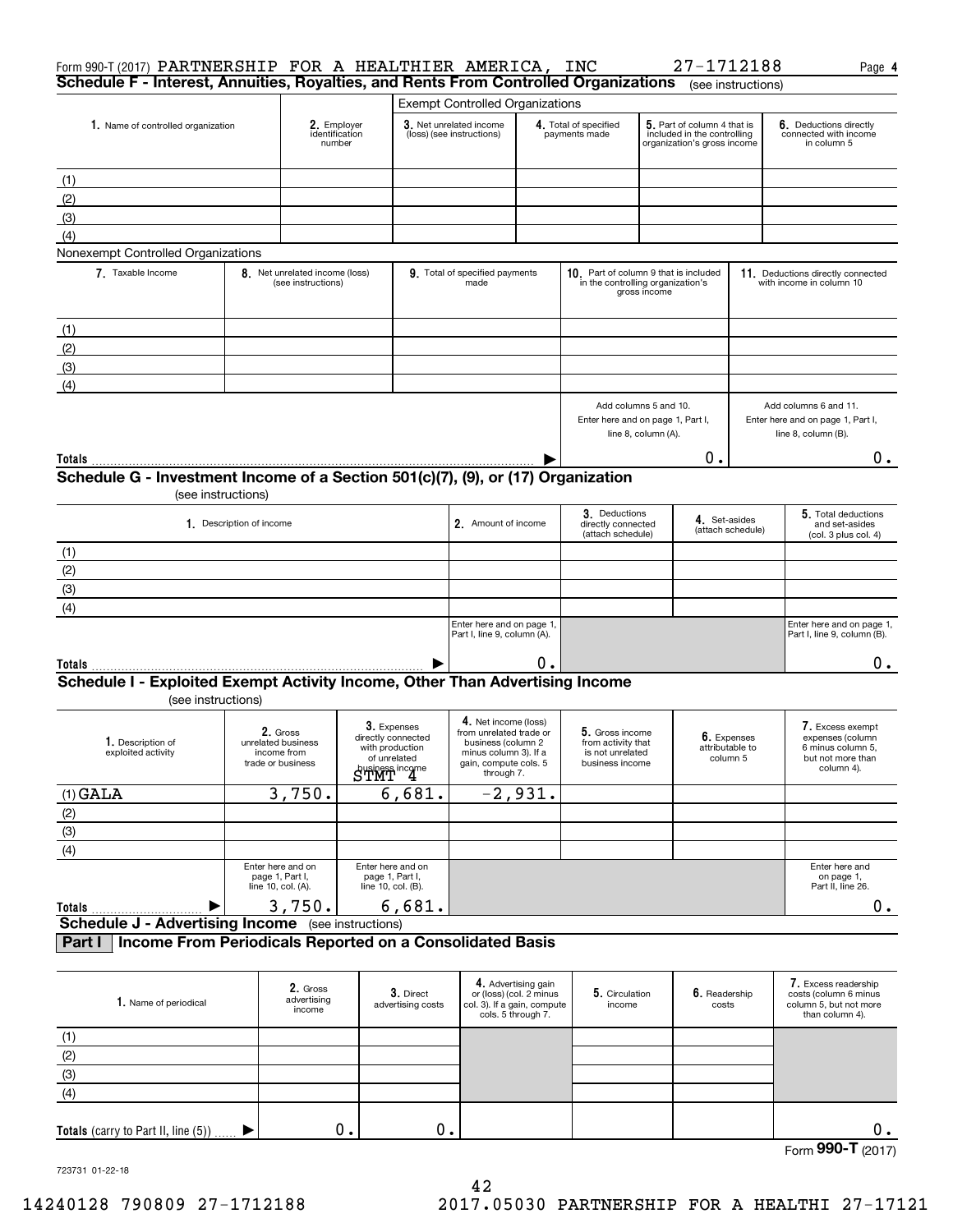# Form 990-T (2017)  $\verb|PARTNERSHIP FOR A HEALTHIER AMERICA, INC 27-1712188 \textcolor{red}{Page}$

**Part II | Income From Periodicals Reported on a Separate Basis** (For each periodical listed in Part II, fill in columns 2 through 7 on a line-by-line basis.)

Gross**2.**  advertising income **3.** Direct advertising costs **4.** Advertising gain<br>or (loss) (col. 2 minus col. 3). If a gain, compute cols. 5 through 7. **5.** Circulation | **6.** income Readership costs Excess readership **7.**  costs (column 6 minus column 5, but not more than column 4). **1.** Name of periodical Enter here and on page 1, Part I, line 11, col. (A). Enter here and on page 1, Part I, line 11, col. (B). Enter here and on page 1, Part II, line 27. **3**. Percent of<br>time devoted to<br>business e and the compensation attributable<br>
2. Title to unrelated business<br>
to unrelated business<br>
to unrelated business Name**1. 2. Totals from Part I Totals,** Part II (lines 1-5) **Schedule K - Compensation of Officers, Directors, and Trustees 3. 4.**  $\frac{1}{2}$  $\frac{1}{2}$ % $\frac{1}{2}$ (1) (2) (3) (4) (see instructions) (1) (2) (3)(4)  $\blacktriangleright$  $\blacktriangleright$  $0.1$  0 0. 0. 0.  $0_{.}$ 

**Total.**  Enter here and on page 1, Part II, line 14  $\blacktriangleright$  $\overline{0}$ .

**990-T**  Form (2017)

723732 01-22-18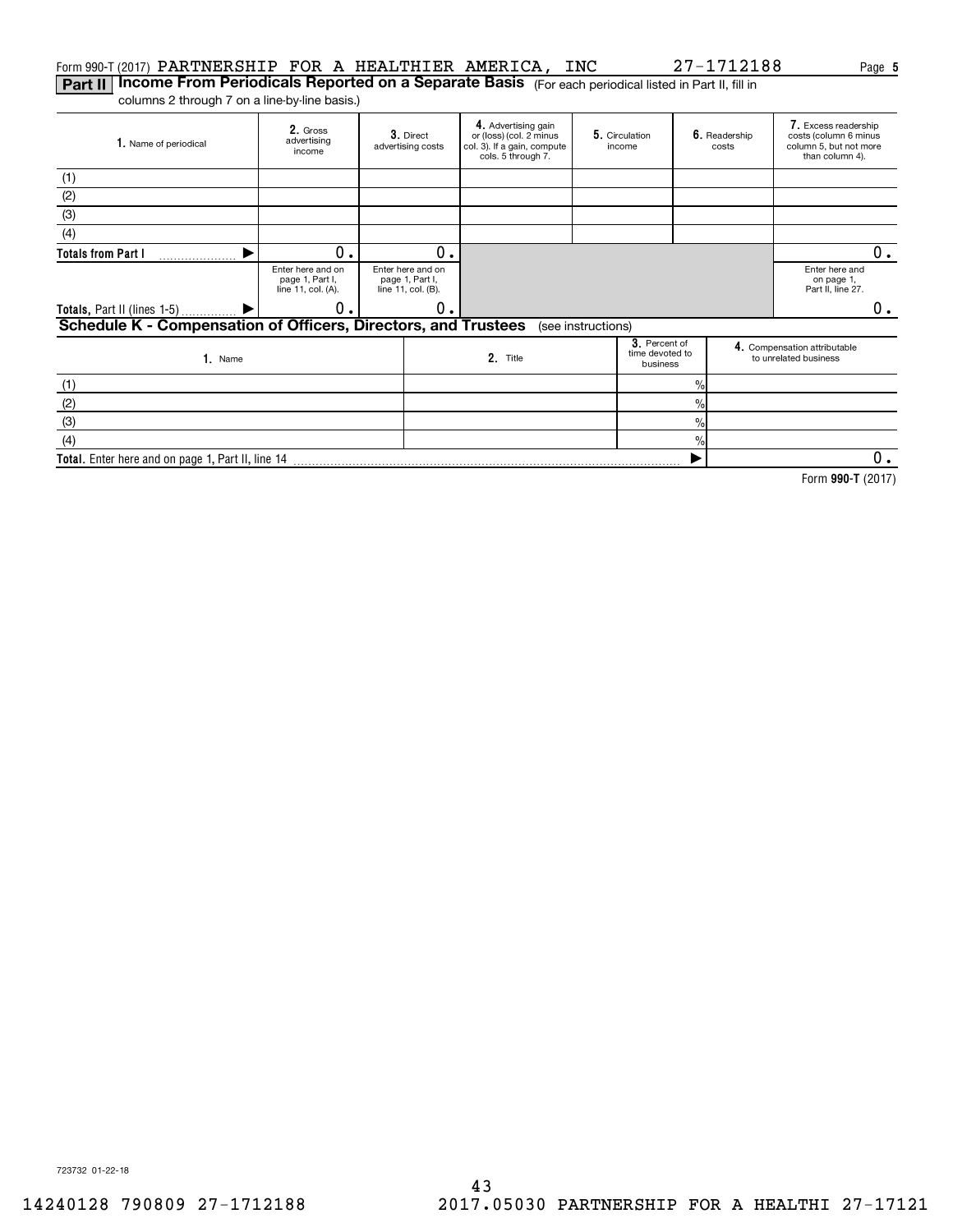# ~~~~~~~~~~~~~~~~~~~~~~~~~~~~~~~~~~~~~~~~~~~~~~~~~~~~~~~~~~~~~~~~~~~~~~~~~~~~~~

| $FORM 990-T$ | OTHER INCOME                                 | STATEMENT 1 |
|--------------|----------------------------------------------|-------------|
| DESCRIPTION  |                                              | AMOUNT      |
|              | IRC 512(A)(7) TRANSPORTATION FRINGE BENEFITS | 845.        |
|              | TOTAL TO FORM 990-T, PAGE 1, LINE 12         | 845.        |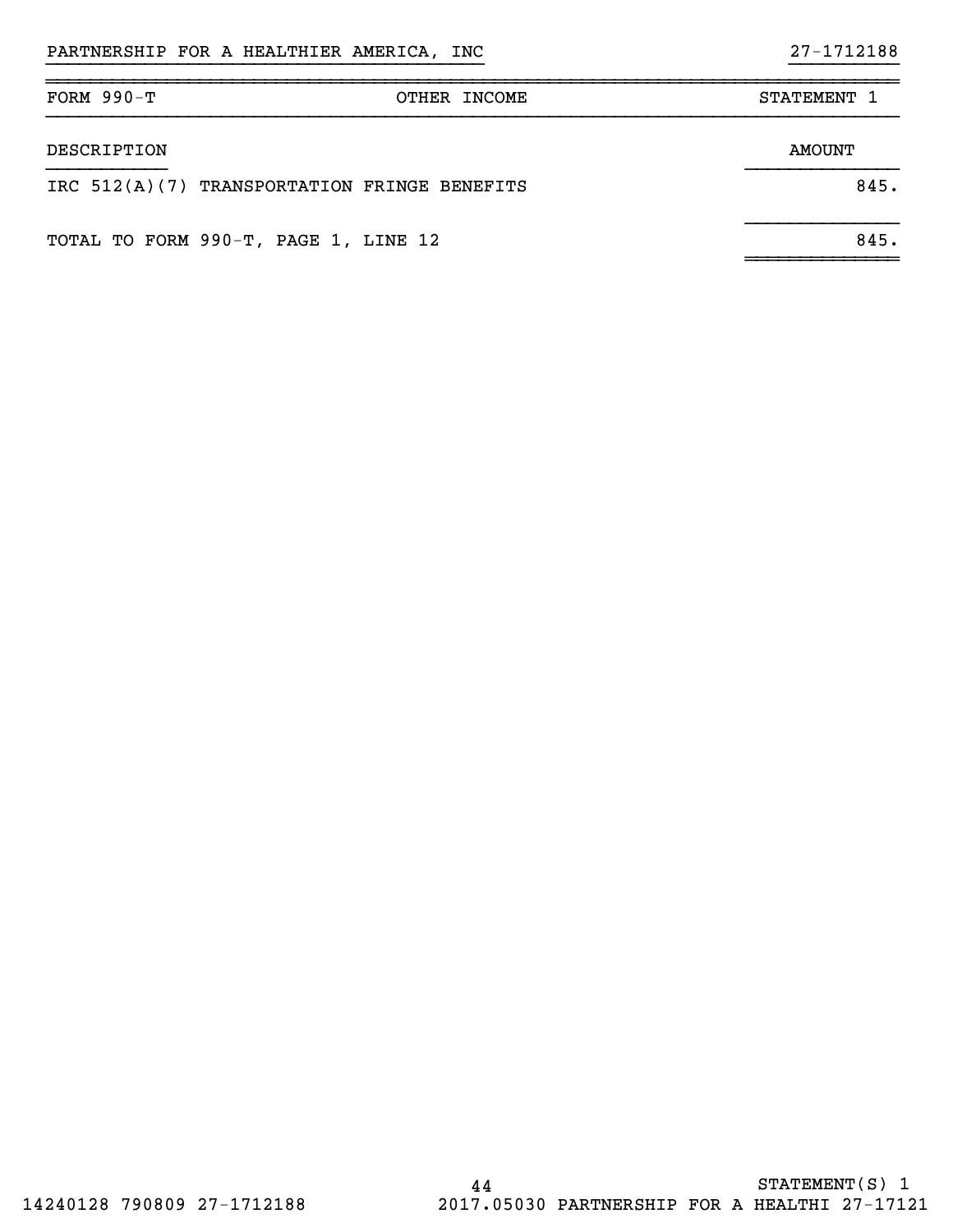| FORM $990-T$                         | OTHER DEDUCTIONS | STATEMENT 2   |
|--------------------------------------|------------------|---------------|
| DESCRIPTION                          |                  | <b>AMOUNT</b> |
| TAX PREPARATION FEE                  |                  | 2,300.        |
| TOTAL TO FORM 990-T, PAGE 1, LINE 28 |                  | 2,300.        |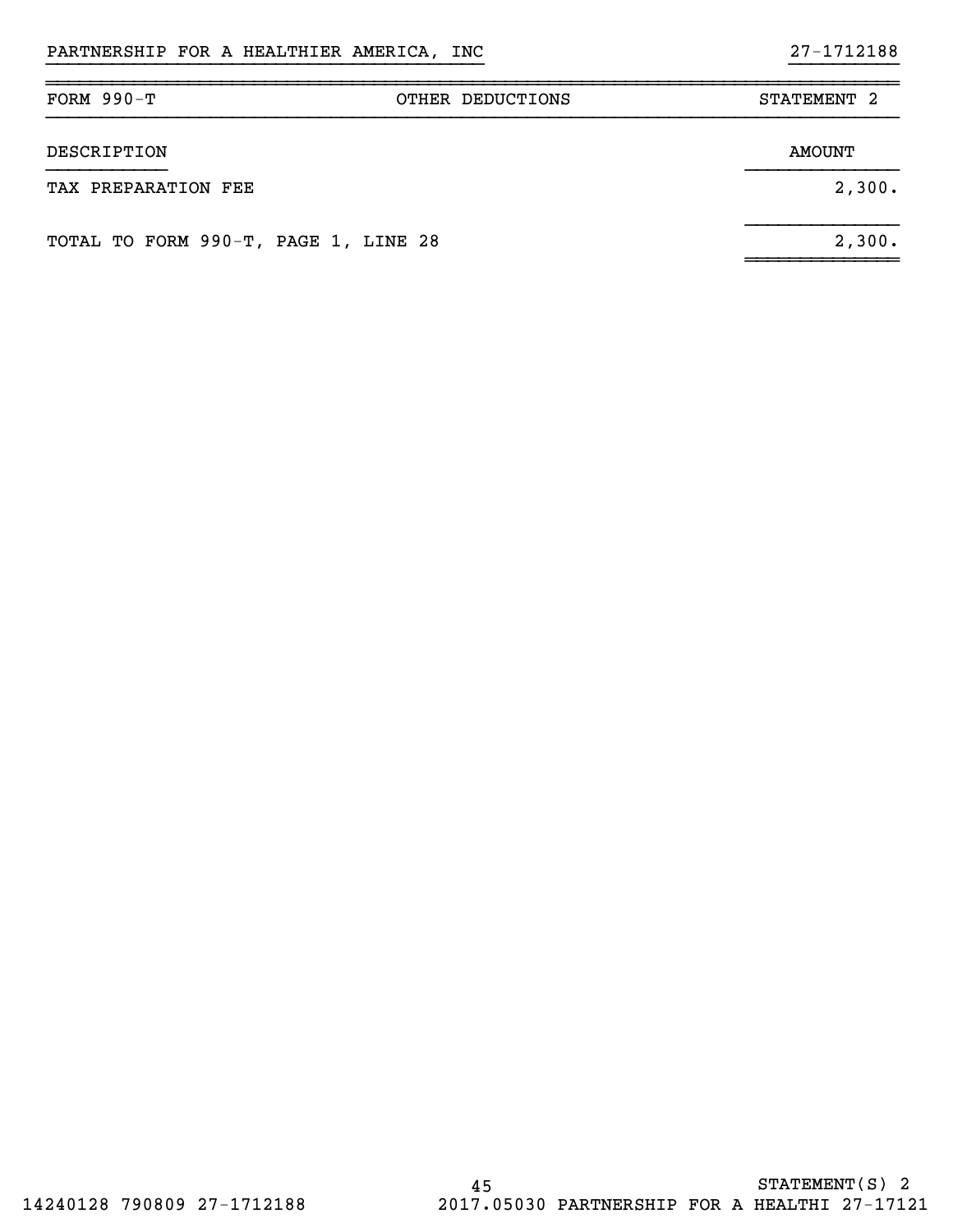| FORM $990-T$ |                                   | NET OPERATING LOSS DEDUCTION  |                   | STATEMENT 3            |
|--------------|-----------------------------------|-------------------------------|-------------------|------------------------|
| TAX YEAR     | LOSS SUSTAINED                    | LOSS<br>PREVIOUSLY<br>APPLIED | LOSS<br>REMAINING | AVAILABLE<br>THIS YEAR |
| 06/30/17     | 889.                              | 0.                            | 889.              | 889.                   |
|              | NOL CARRYOVER AVAILABLE THIS YEAR |                               | 889.              | 889.                   |

~~~~~~~~~~~~~~~~~~~~~~~~~~~~~~~~~~~~~~~~~~~~~~~~~~~~~~~~~~~~~~~~~~~~~~~~~~~~~~